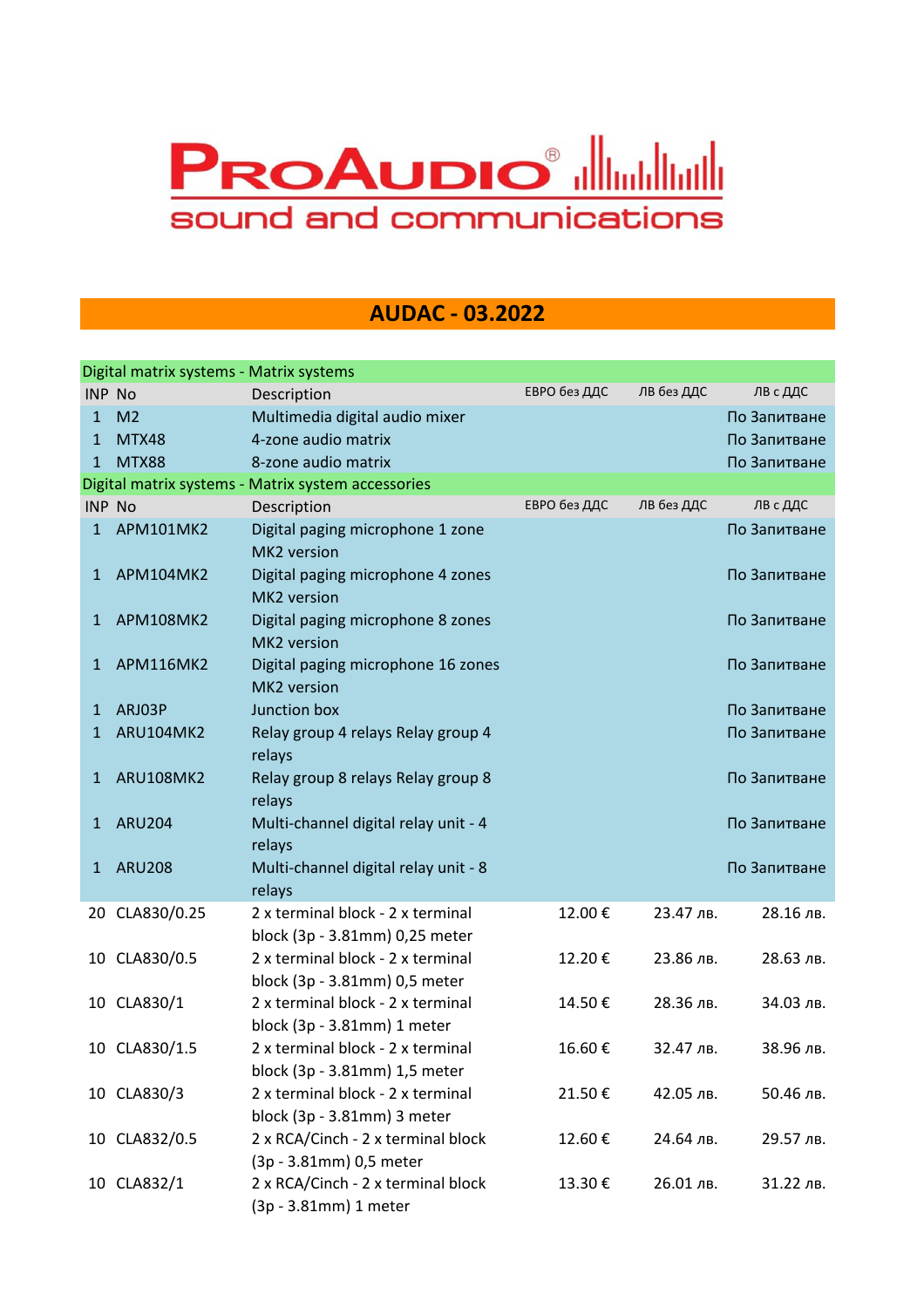|              | 10 CLA832/1.5 | 2 x RCA/Cinch - 2 x terminal block<br>(3p - 3.81mm) 1,5 meter  | 13.90€  | 27.19 лв.  | 32.62 лв.    |
|--------------|---------------|----------------------------------------------------------------|---------|------------|--------------|
|              | 10 CLA832/3   | 2 x RCA/Cinch - 2 x terminal block<br>(3p - 3.81mm) 3 meter    | 17.90€  | 35.01 лв.  | 42.01 лв.    |
|              | 10 CLA834/0.5 | 2 x XLR male - 2 x terminal block (3p -<br>3.81mm) 0,5 meter   | 16.20€  | 31.68 лв.  | 38.02 лв.    |
|              | 10 CLA834/1   | 2 x XLR male - 2 x terminal block (3p -<br>3.81mm) 1 meter     | 17.80€  | 34.81 лв.  | 41.78 лв.    |
|              | 10 CLA834/1.5 | 2 x XLR male - 2 x terminal block (3p -<br>3.81mm) 1,5 meter   | 19.30€  | 37.75 лв.  | 45.30 лв.    |
|              | 10 CLA834/3   | 2 x XLR male - 2 x terminal block (3p -<br>3.81mm) 3 meter     | 23.80€  | 46.55 лв.  | 55.86 лв.    |
|              | 10 CLA835/0.5 | 2 x XLR female - 2 x terminal block<br>(3p - 3.81mm) 0,5 meter | 21.20€  | 41.46 лв.  | 49.76 лв.    |
|              | 10 CLA835/1   | 2 x XLR female - 2 x terminal block<br>(3p - 3.81mm) 1 meter   | 22.80€  | 44.59 лв.  | 53.51 лв.    |
|              | 10 CLA835/1.5 | 2 x XLR female - 2 x terminal block<br>(3p - 3.81mm) 1,5 meter | 23.80€  | 46.55 лв.  | 55.86 лв.    |
|              | 10 CLA835/3   | 2 x XLR female - 2 x terminal block<br>(3p - 3.81mm) 3 meter   | 28.70€  | 56.13 лв.  | 67.36 лв.    |
| 1            | CP43ARJ/B     | Connection plate - rj45 - bticino<br><b>Black version</b>      | 24.50€  | 47.92 лв.  | 57.50 лв.    |
| $\mathbf{1}$ | CP43ARJ/W     | Connection plate - rj45 - bticino<br>White version             | 24.50€  | 47.92 лв.  | 57.50 лв.    |
| $\mathbf{1}$ | CP43ARP/B     | Connection plate - rj45 + repeater -<br>bticino Black version  | 55.10€  | 107.77 лв. | 129.32 лв.   |
| $\mathbf{1}$ | CP43ARP/W     | Connection plate - rj45 + repeater -<br>bticino White version  | 55.10€  | 107.77 лв. | 129.32 лв.   |
| 1            | CP45ARP/B     | Connection plate RJ45 repeater 45 x<br>45 mm Black version     | 55.10€  | 107.77 лв. | 129.32 лв.   |
| $\mathbf{1}$ | DW3020/B      | Wall panel controller 45 x 45 mm<br><b>Black version</b>       |         |            | По Запитване |
| $\mathbf{1}$ | DW3020/W      | Wall panel controller 45 x 45 mm<br>White version              |         |            | По Запитване |
| $\mathbf{1}$ | DW5066/B      | Digital all-in-one wall panel Black<br>version                 |         |            | По Запитване |
| $\mathbf{1}$ | DW5066/W      | Digital all-in-one wall panel White<br>version                 |         |            | По Запитване |
| 1            | FBS125/1      | Fiber optic cable - st/pc - st/pc - LSHF<br>1 meter            | 15.50€  | 30.32 лв.  | 36.38 лв.    |
| 1            | FBS125/10     | Fiber optic cable - st/pc - st/pc - LSHF<br>10 meter           | 26.70€  | 52.22 лв.  | 62.66 лв.    |
| $\mathbf{1}$ | FBS125/100    | Fiber optic cable - st/pc - st/pc - LSHF<br>100 meter          | 138.90€ | 271.66 лв. | 326.00 лв.   |
| 1            | FBS125/15     | Fiber optic cable - st/pc - st/pc - LSHF<br>15 meter           | 33.00€  | 64.54 лв.  | 77.45 лв.    |
| 1            | FBS125/2      | Fiber optic cable - st/pc - st/pc - LSHF<br>2 meter            | 16.70€  | 32.66 лв.  | 39.19 лв.    |
| 1            | FBS125/20     | Fiber optic cable - st/pc - st/pc - LSHF<br>20 meter           | 39.20€  | 76.67 лв.  | 92.00 лв.    |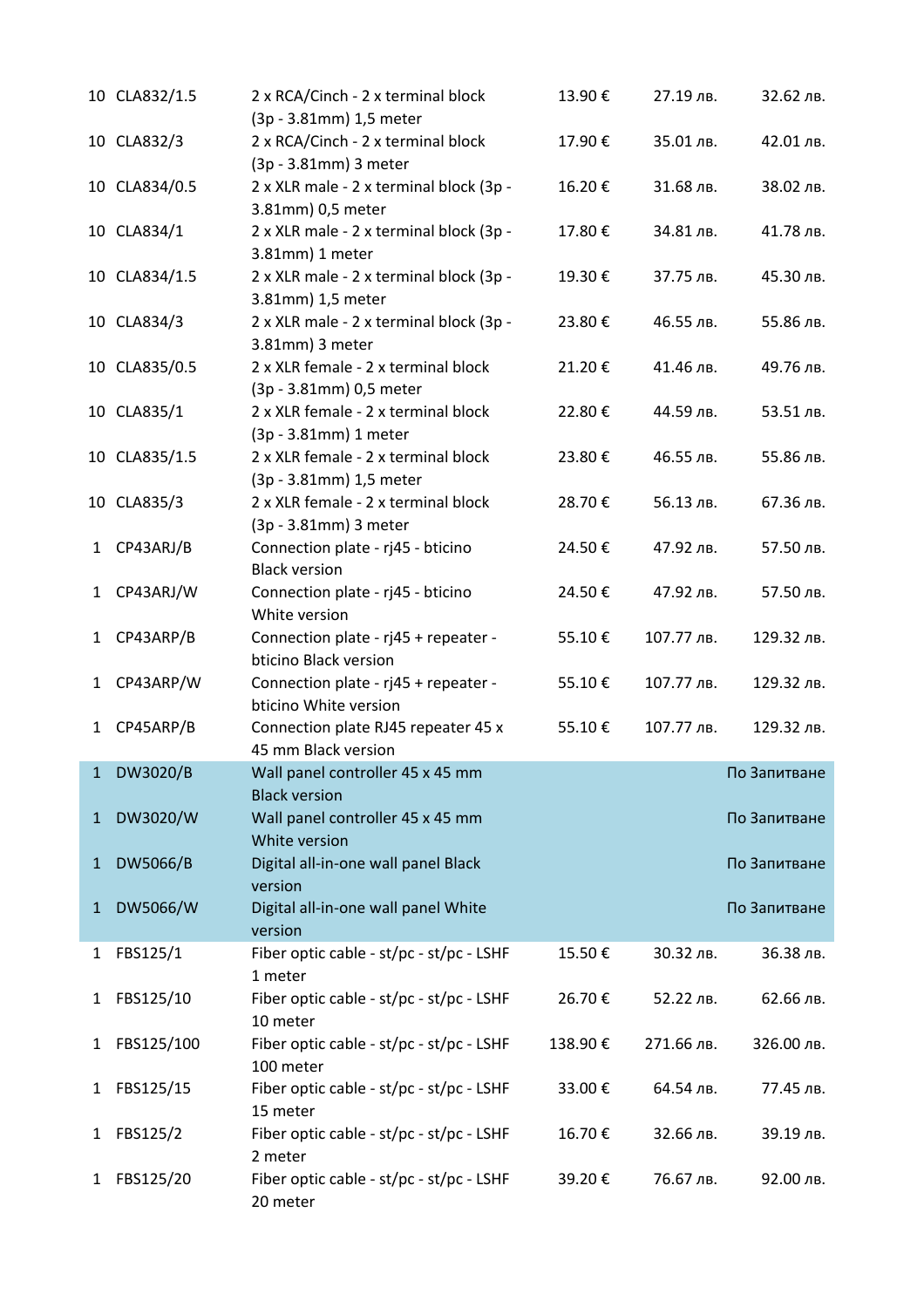| 1            | FBS125/30        | Fiber optic cable - st/pc - st/pc - LSHF                                                            | 51.60€  | 100.92 лв. | 121.10 лв.   |
|--------------|------------------|-----------------------------------------------------------------------------------------------------|---------|------------|--------------|
|              |                  | 30 meter                                                                                            |         |            |              |
| $\mathbf{1}$ | FBS125/40        | Fiber optic cable - st/pc - st/pc - LSHF<br>40 meter                                                | 64.10€  | 125.37 лв. | 150.44 лв.   |
| $\mathbf{1}$ | FBS125/5         | Fiber optic cable - st/pc - st/pc - LSHF<br>5 meter                                                 | 20.50€  | 40.09 лв.  | 48.11 лв.    |
| 1            | FBS125/50        | Fiber optic cable - st/pc - st/pc - LSHF<br>50 meter                                                | 76.60€  | 149.82 лв. | 179.78 лв.   |
| 1            | FBS125/60        | Fiber optic cable - st/pc - st/pc - LSHF<br>60 meter                                                | 89.10€  | 174.26 лв. | 209.12 лв.   |
| 1            | FBS125/80        | Fiber optic cable - st/pc - st/pc - LSHF<br>80 meter                                                | 114.00€ | 222.96 лв. | 267.56 лв.   |
| 1            | FBS125/90        | Fiber optic cable - st/pc - st/pc - LSHF<br>90 meter                                                | 126.50€ | 247.41 лв. | 296.89 лв.   |
| $\mathbf{1}$ | MPX48            | SurfaceTouch™ paging microphone 4                                                                   |         |            | По Запитване |
|              |                  | zones                                                                                               |         |            |              |
| $\mathbf{1}$ | <b>MPX88</b>     | SurfaceTouch <sup>™</sup> paging microphone 8<br>zones                                              |         |            | По Запитване |
| $\mathbf{1}$ | MWX45/B          | MTX wall panel controller 45 x 45<br>mm Black version                                               |         |            | По Запитване |
| $\mathbf{1}$ | <b>MWX45/W</b>   | MTX wall panel controller 45 x 45<br>mm White version                                               |         |            | По Запитване |
| $\mathbf{1}$ | <b>MWX65/B</b>   | All-in-one wall panel for MTX Black<br>version                                                      |         |            | По Запитване |
| $\mathbf{1}$ | <b>MWX65/W</b>   | All-in-one wall panel for MTX White<br>version                                                      |         |            | По Запитване |
| $\mathbf{1}$ | OPT <sub>2</sub> | Optical fiber kit                                                                                   |         |            | По Запитване |
| 1            | POW <sub>2</sub> | Power amplifier kit                                                                                 |         |            | По Запитване |
| 1            | <b>WLI18/B</b>   | Wall line input - 45x45mm - terminal<br>block Wall line input - 45x45 mm-<br>terminal block - black | 83.20€  | 162.73 лв. | 195.27 лв.   |
| $\mathbf{1}$ | <b>WLI18/W</b>   | Wall line input - 45x45mm - terminal<br>block Wall line input - 45x45 mm-<br>terminal block - white | 83.20€  | 162.73 лв. | 195.27 лв.   |
| $\mathbf{1}$ | <b>WMI16/B</b>   | Wall mic input - 45x45mm - RJ45<br><b>Black version</b>                                             | 90.00€  | 176.02 лв. | 211.23 лв.   |
| 1            | <b>WMI18/B</b>   | Active audio transceivers XLR Wall<br>microphone input unit (45 x 45 mm)                            | 82.40€  | 161.16 лв. | 193.39 лв.   |
| $\mathbf{1}$ | <b>WMI18/W</b>   | Active audio transceivers XLR Wall<br>microphone input unit (45 x 45 mm)                            | 82.40€  | 161.16 лв. | 193.39 лв.   |
| $\mathbf{1}$ | <b>WMI20/W</b>   | Wall mic input - bticino - rj45 White<br>version                                                    | 92.70€  | 181.31 лв. | 217.57 лв.   |
| 1            | <b>WORKM2DIS</b> | Installation for the M2DIS module in<br>an M2 multimedia digital audio<br>mixer                     | 35.00€  | 68.45 лв.  | 82.14 лв.    |
| 1            | <b>WORKOPT2</b>  | Installation of the OPT2 module in<br>an M2 or R2 matrix system                                     | 35.00€  | 68.45 лв.  | 82.14 лв.    |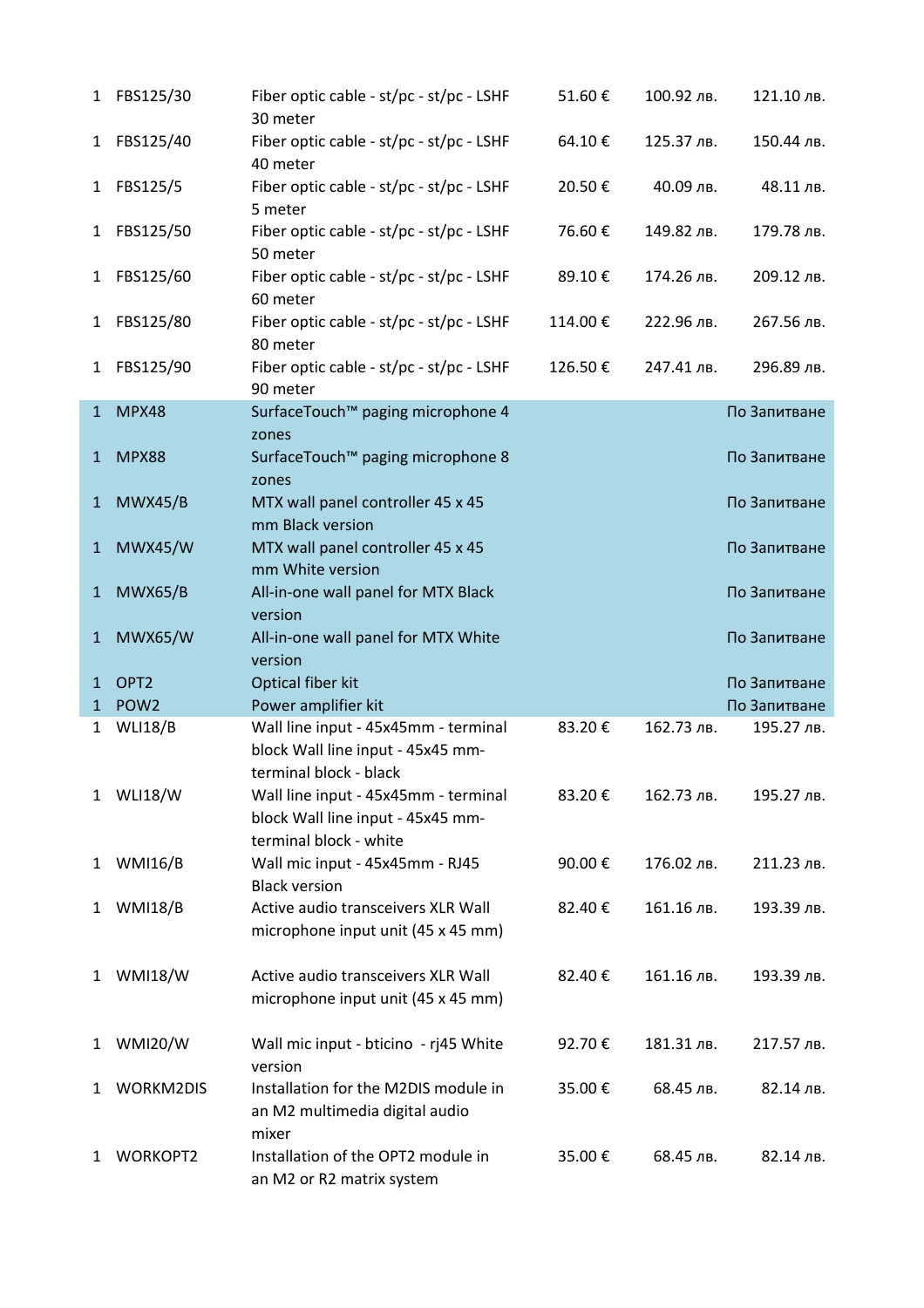| 1             | WORKPOW2                              | Installation of POW2 amplifier<br>module in an M2 or R2 matrix<br>system | 60.00€       | 117.35 лв. | 140.82 лв.   |
|---------------|---------------------------------------|--------------------------------------------------------------------------|--------------|------------|--------------|
|               | Audio players - Modular audio systems |                                                                          |              |            |              |
| <b>INP No</b> |                                       | Description                                                              | ЕВРО без ДДС | ЛВ без ДДС | ЛВ с ДДС     |
| 1.            | ANX44X                                | Dante audio network interface 4 in /<br>4 out X version                  |              |            | По Запитване |
| 1             | <b>BMP40</b>                          | SourceCon™ professional Bluetooth<br>module                              |              |            | По Запитване |
| 1             | DMP42                                 | SourceCon™ DAB/DAB+ & FM tuner<br>module                                 | 155.10€      | 303.35 лв. | 364.02 лв.   |
| $\mathbf{1}$  | <b>FMP40</b>                          | SourceCon™ voice file media player<br>module                             |              |            | По Запитване |
| $\mathbf{1}$  | <b>IMP40</b>                          | SourceCon <sup>™</sup> internet audio player<br>module                   |              |            | По Запитване |
| 1             | MMP40                                 | SourceCon™ media player &<br>recorder module                             |              |            | По Запитване |
| $\mathbf{1}$  | <b>NMP40</b>                          | Audio Streaming Sourcecon™<br>Module                                     |              |            | По Запитване |
| 1             | XMP44                                 | SourceCon™ professional modular<br>audio system                          |              |            | По Запитване |
| 1             |                                       | WORKSOURCECON installation for SourceCon™ modules                        | 20.00€       | 39.12 лв.  | 46.94 лв.    |

|              | Audio players - Stand-alone audio players |                                    |              |            |              |  |  |  |
|--------------|-------------------------------------------|------------------------------------|--------------|------------|--------------|--|--|--|
|              | <b>INP No</b>                             | Description                        | ЕВРО без ДДС | ЛВ без ДДС | ЛВ с ДДС     |  |  |  |
| 1            | ISP40                                     | Internet audio player              | 472.90€      | 924.91 лв. | 1 109.89 лв. |  |  |  |
| 1            | MSP40                                     | Media player / recorder            | 321.60€      | 628.99 лв. | 754.79 лв.   |  |  |  |
| $\mathbf{1}$ | <b>TSP40</b>                              | FM tuner                           | 203.90€      | 398.79 лв. | 478.55 лв.   |  |  |  |
|              | Audio players - Audio player accessories  |                                    |              |            |              |  |  |  |
|              | INP No                                    | Description                        | ЕВРО без ДДС | ЛВ без ДДС | ЛВ с ДДС     |  |  |  |
| 1            | ASK40S                                    | 4-Way antenna splitter kit         | 16.00€       | 31.29 лв.  | 37.55 лв.    |  |  |  |
| $\mathbf{1}$ | <b>BAE100</b>                             | Bluetooth extender kit             | 33.70€       | 65.91 лв.  | 79.09 лв.    |  |  |  |
| 20           | CLA830/0.25                               | 2 x terminal block - 2 x terminal  | 12.00€       | 23.47 лв.  | 28.16 лв.    |  |  |  |
|              |                                           | block (3p - 3.81mm) 0,25 meter     |              |            |              |  |  |  |
|              | 10 CLA830/0.5                             | 2 x terminal block - 2 x terminal  | 12.20€       | 23.86 лв.  | 28.63 лв.    |  |  |  |
|              |                                           | block (3p - 3.81mm) 0,5 meter      |              |            |              |  |  |  |
|              | 10 CLA830/1                               | 2 x terminal block - 2 x terminal  | 14.50€       | 28.36 лв.  | 34.03 лв.    |  |  |  |
|              |                                           | block (3p - 3.81mm) 1 meter        |              |            |              |  |  |  |
|              | 10 CLA830/1.5                             | 2 x terminal block - 2 x terminal  | 16.60€       | 32.47 лв.  | 38.96 лв.    |  |  |  |
|              |                                           | block (3p - 3.81mm) 1,5 meter      |              |            |              |  |  |  |
|              | 10 CLA830/3                               | 2 x terminal block - 2 x terminal  | 21.50€       | 42.05 лв.  | 50.46 лв.    |  |  |  |
|              |                                           | block (3p - 3.81mm) 3 meter        |              |            |              |  |  |  |
| 10           | CLA832/0.5                                | 2 x RCA/Cinch - 2 x terminal block | 12.60€       | 24.64 лв.  | 29.57 лв.    |  |  |  |
|              |                                           | (3p - 3.81mm) 0,5 meter            |              |            |              |  |  |  |
|              | 10 CLA832/1                               | 2 x RCA/Cinch - 2 x terminal block | 13.30€       | 26.01 лв.  | 31.22 лв.    |  |  |  |
|              |                                           | (3p - 3.81mm) 1 meter              |              |            |              |  |  |  |
|              | 10 CLA832/1.5                             | 2 x RCA/Cinch - 2 x terminal block | 13.90€       | 27.19 лв.  | 32.62 лв.    |  |  |  |
|              |                                           | (3p - 3.81mm) 1,5 meter            |              |            |              |  |  |  |
|              | 10 CLA832/3                               | 2 x RCA/Cinch - 2 x terminal block | 17.90€       | 35.01 лв.  | 42.01 лв.    |  |  |  |
|              |                                           | (3p - 3.81mm) 3 meter              |              |            |              |  |  |  |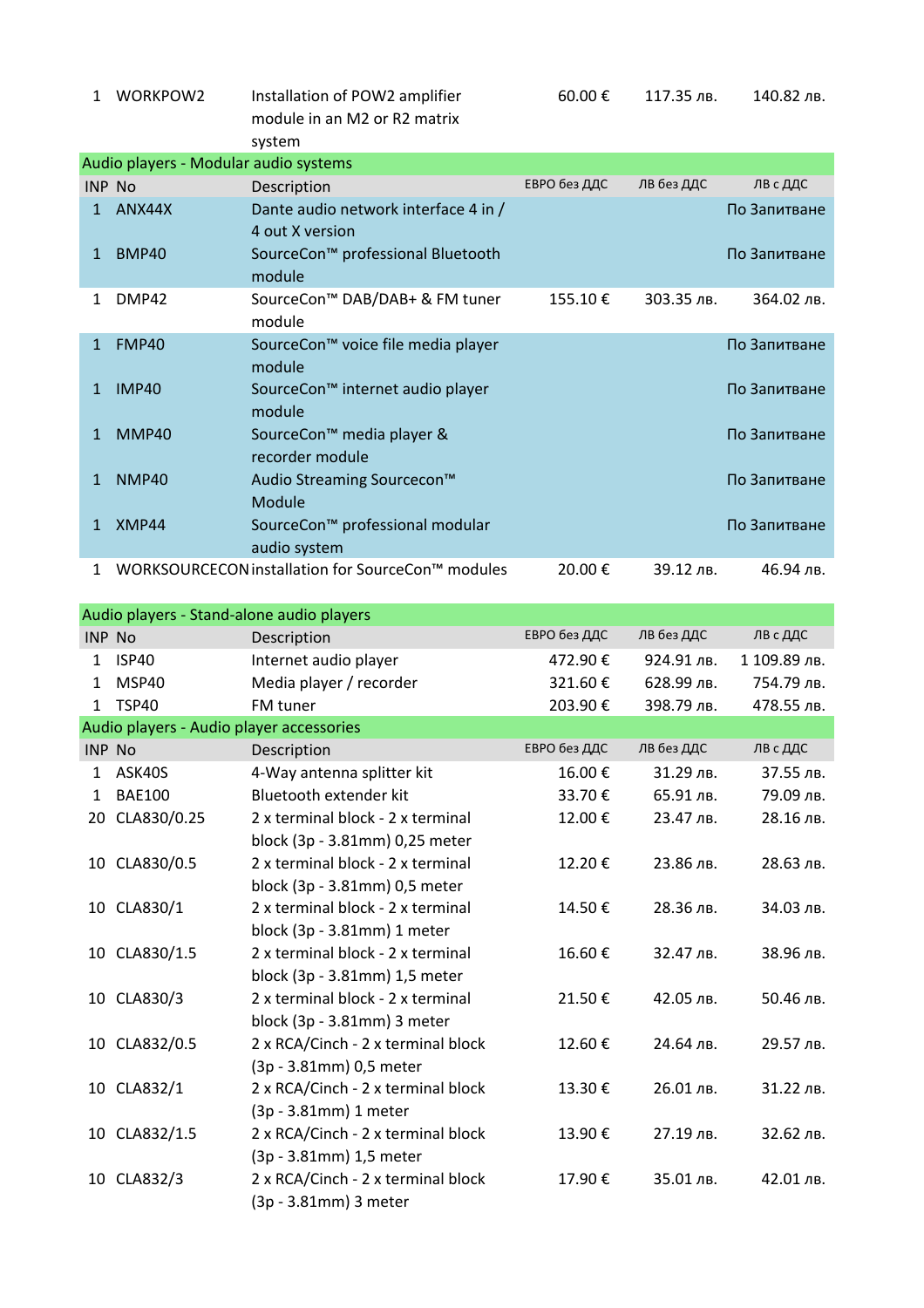|               | 10 CLA834/0.5 | 2 x XLR male - 2 x terminal block (3p -<br>3.81mm) 0,5 meter         | 16.20€       | 31.68 лв.  | 38.02 лв.    |
|---------------|---------------|----------------------------------------------------------------------|--------------|------------|--------------|
|               | 10 CLA834/1   | 2 x XLR male - 2 x terminal block (3p -<br>3.81mm) 1 meter           | 17.80€       | 34.81 лв.  | 41.78 лв.    |
| 10            | CLA834/1.5    | 2 x XLR male - 2 x terminal block (3p -<br>3.81mm) 1,5 meter         | 19.30€       | 37.75 лв.  | 45.30 лв.    |
|               | 10 CLA834/3   | 2 x XLR male - 2 x terminal block (3p -<br>3.81mm) 3 meter           | 23.80€       | 46.55 лв.  | 55.86 лв.    |
|               | 10 CLA835/0.5 | 2 x XLR female - 2 x terminal block<br>(3p - 3.81mm) 0,5 meter       | 21.20€       | 41.46 лв.  | 49.76 лв.    |
|               | 10 CLA835/1   | 2 x XLR female - 2 x terminal block<br>(3p - 3.81mm) 1 meter         | 22.80€       | 44.59 лв.  | 53.51 лв.    |
|               | 10 CLA835/1.5 | 2 x XLR female - 2 x terminal block<br>(3p - 3.81mm) 1,5 meter       | 23.80€       | 46.55 лв.  | 55.86 лв.    |
|               | 10 CLA835/3   | 2 x XLR female - 2 x terminal block<br>(3p - 3.81mm) 3 meter         | 28.70€       | 56.13 лв.  | 67.36 лв.    |
| 1             | RGA10         | Outdoor FM antenna                                                   | 40.00€       | 78.23 лв.  | 93.88 лв.    |
| 1             | RGA12         | Outdoor DAB/DAB+ antenna                                             | 53.70€       | 105.03 лв. | 126.03 лв.   |
| $\mathbf{1}$  | RMT40         | Audio player RF remote control                                       | 26.10€       | 51.05 лв.  | 61.26 лв.    |
|               |               | Amplifiers - Commercial amplifiers - Commercial all-in-one amplifier |              |            |              |
| <b>INP No</b> |               | Description                                                          | ЕВРО без ДДС | ЛВ без ДДС | ЛВ с ДДС     |
| 1             | <b>MFA208</b> | All-in-one audio solution - 2 x 40W<br>@ 4 Ohm - 80W @ 70/100V       |              |            | По Запитване |
| $\mathbf{1}$  | <b>MFA216</b> | All-in-one audio solution - 2 x 80W<br>@ 4 Ohm - 160W @ 70/100V      |              |            | По Запитване |
|               |               | Amplifiers - Commercial amplifiers - Mini stereo amplifiers          |              |            |              |
| INP No        |               | Description                                                          | ЕВРО без ДДС | ЛВ без ДДС | ЛВ с ДДС     |
|               | 1 AMP203      | Dante <sup>™</sup> mini stereo amplifier                             |              |            |              |
| 0             | AMP22         | Mini stereo amplifier 2 x 15W -<br>Balanced line & Mic + WP2xx Input | 236.00€      | 461.58 лв. | 553.89 лв.   |
| 1             | AMP523MK2     | Web-based mini stereo amplifier 2 x<br>15W MK2 version               | 383.20€      | 749.47 лв. | 899.37 лв.   |
|               |               | Amplifiers - Power amplifiers - WaveDynamics power amplifiers        |              |            |              |
|               | INP No        | Description                                                          | ЕВРО без ДДС | ЛВ без ДДС | ЛВ с ДДС     |
| 1             | <b>SMA350</b> | WaveDynamics™ dual-channel<br>power amplifier 2 x 350W               |              |            | По Запитване |
| 1             | <b>SMA500</b> | WaveDynamics™ dual-channel<br>power amplifier 2 x 500W               |              |            | По Запитване |
| 1             | <b>SMA750</b> | WaveDynamics™ dual-channel<br>power amplifier 2 x 750W               |              |            | По Запитване |
| 1             | SMQ1250       | WaveDynamics™ quad-channel<br>power amplifier 4 x 1250W              |              |            | По Запитване |
| 1             | <b>SMQ350</b> | WaveDynamics™ quad-channel<br>power amplifier 4 x 350W               |              |            | По Запитване |
| 1             | <b>SMQ500</b> | WaveDynamics™ quad-channel<br>power amplifier 4 x 500W               |              |            | По Запитване |
| 1             | <b>SMQ750</b> | WaveDynamics™ quad-channel<br>power amplifier 4 x 750W               |              |            | По Запитване |
|               |               |                                                                      |              |            |              |
|               |               | Amplifiers - Power amplifiers - Power-efficient amplifiers           |              |            |              |
|               | <b>INP No</b> | Description                                                          | ЕВРО без ДДС | ЛВ без ДДС | ЛВ с ДДС     |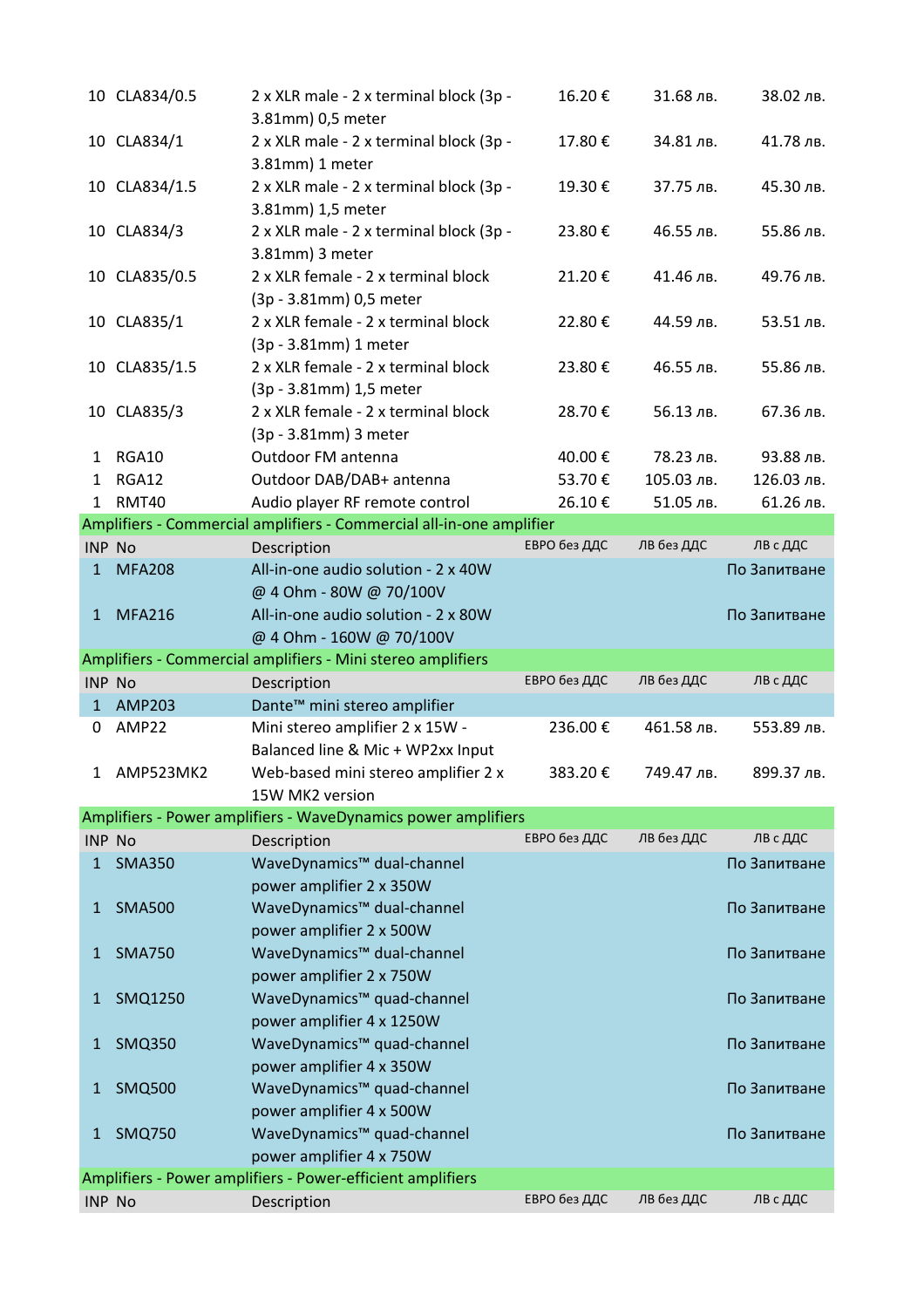| 1            | <b>CEP408</b>                          | Quad channel 4 Ohm power-efficient<br>amplifier - 4 x 80W                     | 771.80€      | 1509.51 лв.  | 1811.41 лв.  |
|--------------|----------------------------------------|-------------------------------------------------------------------------------|--------------|--------------|--------------|
| 1            | <b>CEP803</b>                          | Octo channel 4 Ohm power-efficient<br>amplifier - 8 x 30W - 70/100V           | 771.80€      | 1509.51 лв.  | 1811.41 лв.  |
| 1            | <b>DPA616</b>                          | Sixteen-channel Class-D amplifier 16<br>x 60W                                 | 1408.80€     | 2 755.37 лв. | 3 306.45 лв. |
| 1            | EPA104                                 | Quad-channel Class-D amplifier 4 x<br>100W - crossover                        | 491.60€      | 961.49 лв.   | 1 153.78 лв. |
| 1            | <b>EPA152</b>                          | Dual-channel Class-D amplifier 2 x<br>150W                                    | 400.90€      | 784.09 лв.   | 940.91 лв.   |
| 1            | <b>EPA252</b>                          | Dual-channel Class-D amplifier 2 x<br>250W                                    | 516.80€      | 1010.77 лв.  | 1 212.93 лв. |
| 1            | <b>EPA254</b>                          | Quad-channel Class-D amplifier 4 x<br>250W - crossover                        | 623.70€      | 1 219.85 лв. | 1463.82 лв.  |
| 1            | <b>EPA502</b>                          | Dual-channel Class-D amplifier 2 x<br>500W                                    | 594.30€      | 1 162.35 лв. | 1 394.82 лв. |
|              | Amplifiers - Public address amplifiers |                                                                               |              |              |              |
|              | <b>INP No</b>                          | Description                                                                   | ЕВРО без ДДС | ЛВ без ДДС   | ЛВ с ДДС     |
| 1            | COM104                                 | Public Address Amplifier 40W<br>@70/100V                                      | 235.20€      | 460.01 лв.   | 552.01 лв.   |
| 1            | <b>COM108</b>                          | Public Address Amplifier 80W<br>@70/100V                                      | 294.00€      | 575.01 лв.   | 690.02 лв.   |
| 1            | COM12MK2                               | Public address amplifier 120W 100V<br>MK2 version                             | 546.70€      | 1 069.25 лв. | 1 283.10 лв. |
| 1            | COM12MK2-UK                            | Public address amplifier 120W 100V<br>UK plug                                 | 546.70€      | 1 069.25 лв. | 1 283.10 лв. |
| 1            | COM24MK2                               | Public address amplifier 240W 100V<br>MK2 version                             | 721.60€      | 1411.33 лв.  | 1 693.59 лв. |
| 1            | COM24MK2-UK                            | Public address amplifier 240W 100V<br>UK plug                                 | 721.60€      | 1411.33 лв.  | 1 693.59 лв. |
|              |                                        | Amplifiers - 70/100V power amplifiers - WaveDynamics 70/100V power amplifiers |              |              |              |
|              | <b>INP No</b>                          | Description                                                                   | ЕВРО без ДДС | ЛВ без ДДС   | ЛВ с ДДС     |
| $\mathbf{1}$ | <b>PMQ240</b>                          | WaveDynamics™ quad-channel<br>70/100V power amplifier                         |              |              | По Запитване |
| $\mathbf{1}$ | <b>PMQ480</b>                          | WaveDynamics™ quad-channel<br>70/100V power amplifier                         |              |              | По Запитване |
| $\mathbf{1}$ | <b>PMQ600</b>                          | WaveDynamics™ quad-channel<br>70/100V power amplifier                         |              |              | По Запитване |
|              |                                        | Amplifiers - 70/100V power amplifiers - Multi channel 100V amplifiers         |              |              |              |
|              | <b>INP No</b>                          | Description                                                                   | ЕВРО без ДДС | ЛВ без ДДС   | ЛВ с ДДС     |
| 1            | <b>CAP224</b>                          | Dual-channel power amplifier 2 x<br>240W 100V                                 | 807.80€      | 1579.92 лв.  | 1 895.90 лв. |
| 1            | <b>CAP248</b>                          | Dual-channel power amplifier 2 x<br>480W 100V                                 | 945.90€      | 1 850.02 лв. | 2 220.02 лв. |
| 1            | <b>CAP412</b>                          | Quad-channel power amplifier 4 x<br>120W 100V                                 | 1 088.30 €   | 2 128.53 лв. | 2 554.24 лв. |
| 1            | <b>CAP424</b>                          | Quad-channel power amplifier 4 x<br>240W 100V                                 | 1 244.30€    | 2 433.64 лв. | 2 920.37 лв. |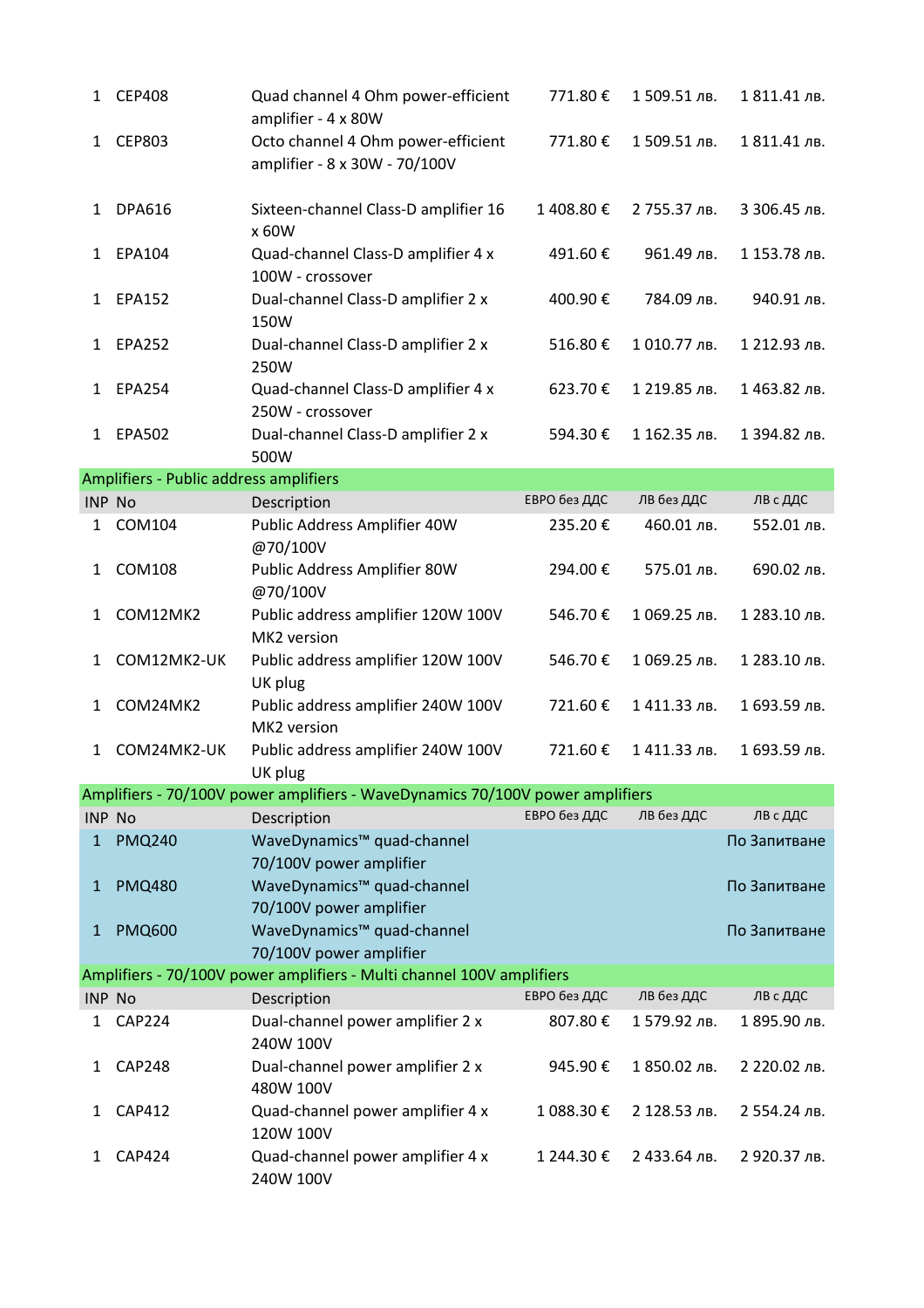| 1 CAP448 | Quad-channel power amplifier 4 x<br>480W 100V                       | $1365.40 \t\epsilon$ 2 670.49 лв. | 3 204.59 лв. |
|----------|---------------------------------------------------------------------|-----------------------------------|--------------|
| 1 CEP408 | Quad channel 4 Ohm power-efficient<br>amplifier - 4 x 80W           | 771.80 € 1 509.51 лв.             | 1 811.41 лв. |
| 1 CEP803 | Octo channel 4 Ohm power-efficient<br>amplifier - 8 x 30W - 70/100V | 771.80 € 1 509.51 лв.             | 1 811.41 лв. |

|               | <b>Amplifiers - Amplifier accessories</b> |                                                                |              |            |              |  |  |  |
|---------------|-------------------------------------------|----------------------------------------------------------------|--------------|------------|--------------|--|--|--|
| <b>INP No</b> |                                           | Description                                                    | ЕВРО без ДДС | ЛВ без ДДС | ЛВ с ДДС     |  |  |  |
| $\mathbf{1}$  | ANI44XT                                   | Dante <sup>™</sup> audio network interface 4 in                |              |            | По Запитване |  |  |  |
|               |                                           | / 4 out XT version                                             |              |            |              |  |  |  |
|               | 20 CLA830/0.25                            | 2 x terminal block - 2 x terminal                              | 12.00€       | 23.47 лв.  | 28.16 лв.    |  |  |  |
|               |                                           | block (3p - 3.81mm) 0,25 meter                                 |              |            |              |  |  |  |
|               | 10 CLA830/0.5                             | 2 x terminal block - 2 x terminal                              | 12.20€       | 23.86 лв.  | 28.63 лв.    |  |  |  |
|               |                                           | block (3p - 3.81mm) 0,5 meter                                  |              |            |              |  |  |  |
|               | 10 CLA830/1                               | 2 x terminal block - 2 x terminal                              | 14.50€       | 28.36 лв.  | 34.03 лв.    |  |  |  |
|               |                                           | block (3p - 3.81mm) 1 meter                                    |              |            |              |  |  |  |
|               | 10 CLA830/1.5                             | 2 x terminal block - 2 x terminal                              | 16.60€       | 32.47 лв.  | 38.96 лв.    |  |  |  |
|               |                                           | block (3p - 3.81mm) 1,5 meter                                  |              |            |              |  |  |  |
|               | 10 CLA830/3                               | 2 x terminal block - 2 x terminal                              | 21.50€       | 42.05 лв.  | 50.46 лв.    |  |  |  |
|               |                                           | block (3p - 3.81mm) 3 meter                                    |              |            |              |  |  |  |
|               | 10 CLA832/0.5                             | 2 x RCA/Cinch - 2 x terminal block                             | 12.60€       | 24.64 лв.  | 29.57 лв.    |  |  |  |
|               |                                           | (3p - 3.81mm) 0,5 meter                                        |              |            |              |  |  |  |
| 10            | CLA832/1                                  | 2 x RCA/Cinch - 2 x terminal block                             | 13.30€       | 26.01 лв.  | 31.22 лв.    |  |  |  |
|               |                                           | (3p - 3.81mm) 1 meter                                          |              |            |              |  |  |  |
|               | 10 CLA832/1.5                             | 2 x RCA/Cinch - 2 x terminal block                             | 13.90€       | 27.19 лв.  | 32.62 лв.    |  |  |  |
|               |                                           | (3p - 3.81mm) 1,5 meter                                        |              |            |              |  |  |  |
|               | 10 CLA832/3                               | 2 x RCA/Cinch - 2 x terminal block                             | 17.90€       | 35.01 лв.  | 42.01 лв.    |  |  |  |
|               |                                           | (3p - 3.81mm) 3 meter                                          |              |            |              |  |  |  |
| 10            | CLA834/0.5                                | 2 x XLR male - 2 x terminal block (3p -                        | 16.20€       | 31.68 лв.  | 38.02 лв.    |  |  |  |
|               |                                           | 3.81mm) 0,5 meter                                              |              |            |              |  |  |  |
|               | 10 CLA834/1                               | 2 x XLR male - 2 x terminal block (3p -                        | 17.80€       | 34.81 лв.  | 41.78 лв.    |  |  |  |
|               |                                           | 3.81mm) 1 meter                                                |              |            |              |  |  |  |
|               | 10 CLA834/1.5                             | 2 x XLR male - 2 x terminal block (3p -                        | 19.30€       | 37.75 лв.  | 45.30 лв.    |  |  |  |
|               |                                           | 3.81mm) 1,5 meter                                              |              |            |              |  |  |  |
|               | 10 CLA834/3                               | 2 x XLR male - 2 x terminal block (3p -                        | 23.80€       | 46.55 лв.  | 55.86 лв.    |  |  |  |
|               |                                           | 3.81mm) 3 meter                                                |              |            |              |  |  |  |
|               | 10 CLA835/0.5                             | 2 x XLR female - 2 x terminal block                            | 21.20€       | 41.46 лв.  | 49.76 лв.    |  |  |  |
|               |                                           | (3p - 3.81mm) 0,5 meter                                        |              |            |              |  |  |  |
|               | 10 CLA835/1                               | 2 x XLR female - 2 x terminal block                            | 22.80€       | 44.59 лв.  | 53.51 лв.    |  |  |  |
|               |                                           | (3p - 3.81mm) 1 meter                                          |              |            |              |  |  |  |
|               | 10 CLA835/1.5                             | 2 x XLR female - 2 x terminal block<br>(3p - 3.81mm) 1,5 meter | 23.80€       | 46.55 лв.  | 55.86 лв.    |  |  |  |
|               |                                           |                                                                |              |            |              |  |  |  |
| 10            | CLA835/3                                  | 2 x XLR female - 2 x terminal block<br>(3p - 3.81mm) 3 meter   | 28.70€       | 56.13 лв.  | 67.36 лв.    |  |  |  |
|               |                                           |                                                                |              |            |              |  |  |  |
| 1             | MBS310                                    | Rack mounting set for half rackspace<br>1u enclosures          | 30.10€       | 58.87 лв.  | 70.64 лв.    |  |  |  |
| 1             | <b>WORKANI</b>                            | Installation of ANI Dante module                               | 35.00€       | 68.45 лв.  | 82.14 лв.    |  |  |  |
|               |                                           |                                                                |              |            |              |  |  |  |
|               |                                           | into SMA or SMQ amplifier                                      |              |            |              |  |  |  |

Speakers - Power cabinets - Compact power cabinets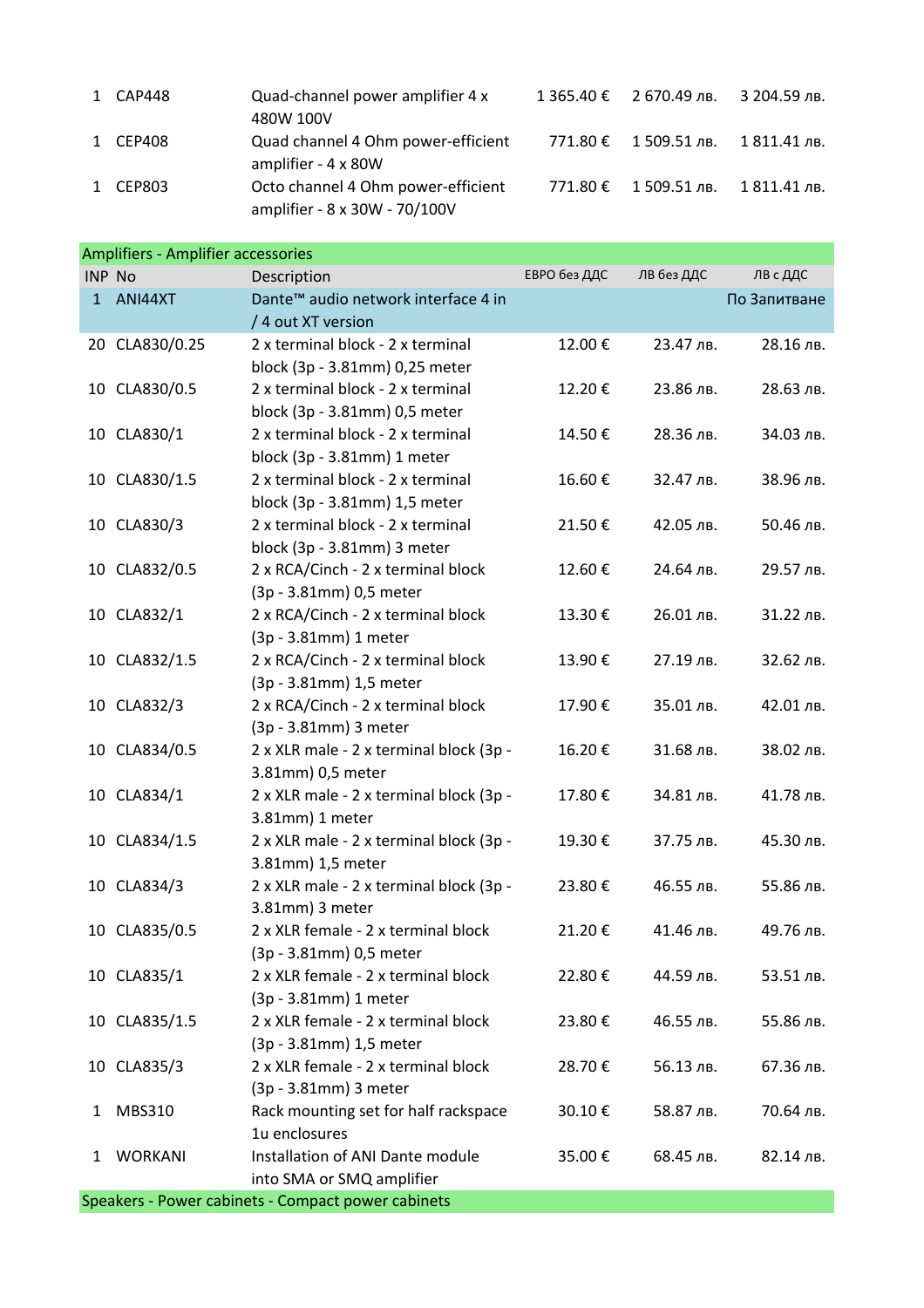| <b>INP No</b> |                  | Description                                                    | ЕВРО без ДДС | ЛВ без ДДС   | ЛВ с ДДС     |
|---------------|------------------|----------------------------------------------------------------|--------------|--------------|--------------|
| 1             | VEXO8/B          | Compact high-power speaker 8"<br><b>Black</b>                  | 336.40€      | 657.94 лв.   | 789.53 лв.   |
| 1             | VEXO8/W          | Compact high-power speaker 8"<br>White                         | 336.40€      | 657.94 лв.   | 789.53 лв.   |
|               |                  | Speakers - Power cabinets - Installation power cabinets        |              |              |              |
| INP No        |                  | Description                                                    | ЕВРО без ДДС | ЛВ без ДДС   | ЛВ с ДДС     |
| 1             | <b>FX1.18</b>    | High-output bass cabinet 18"                                   |              |              | По Запитване |
| $\mathbf{1}$  | FX3.15           | High-output cabinet 15"                                        |              |              | По Запитване |
| 1             | <b>PX110MK2</b>  | High-power speaker 10" Black<br>version                        | 380.10€      | 743.41 лв.   | 892.09 лв.   |
| 1             | PX110MK2W        | High-power speaker 10" White<br>version                        | 380.10€      | 743.41 лв.   | 892.09 лв.   |
| 1             | <b>PX112MK2</b>  | High-power speaker 12" Black<br>version                        | 578.60€      | 1 131.64 лв. | 1 357.97 лв. |
| 1             | PX112MK2W        | High-power speaker 12" White<br>version                        | 578.60€      | 1 131.64 лв. | 1 357.97 лв. |
| 1             | <b>PX115MK2</b>  | High-power speaker 15" Black<br>version                        | 606.90€      | 1 186.99 лв. | 1424.39 лв.  |
|               |                  | Speakers - Power cabinets - High-output loudspeakers           |              |              |              |
| INP No        |                  | Description                                                    | ЕВРО без ДДС | ЛВ без ДДС   | ЛВ с ДДС     |
| 1             | <b>VEXO110/B</b> | 10" high performance 2-way<br>loudspeaker Black version        | 517.00€      | 1011.16 лв.  | 1 213.40 лв. |
| 1             | <b>VEXO110/W</b> | 10" high performance 2-way<br>loudspeaker White version        | 540.50€      | 1057.13 лв.  | 1 268.55 лв. |
| 1             | VEXO110A/B       | 10" high performance 2-way active<br>loudspeaker Black version | 951.50€      | 1 860.97 лв. | 2 233.17 лв. |
| 1             | VEXO110A/W       | 10" high performance 2-way active<br>loudspeaker White version | 994.80€      | 1945.66 лв.  | 2 334.79 лв. |
| 1             | <b>VEXO112/B</b> | 12" high performance 2-way<br>loudspeaker Black version        | 664.70€      | 1 300.04 лв. | 1560.05 лв.  |
| 1             | <b>VEXO112/W</b> | 12" high performance 2-way<br>loudspeaker White version        | 696.30€      | 1 361.84 лв. | 1 634.21 лв. |
| 1             | VEXO112A/B       | 12" high performance 2-way active<br>loudspeaker Black version | 1 134.00€    | 2 217.91 лв. | 2 661.49 лв. |
| 1             | VEXO112A/W       | 12" high performance 2-way active<br>loudspeaker White version | 1 188.00 €   | 2 323.53 лв. | 2 788.23 лв. |
| 1             | <b>VEXO115/B</b> | 15" high performance 2-way<br>loudspeaker Black version        | 803.30€      | 1571.12 лв.  | 1 885.34 лв. |
| 1             | <b>VEXO115/W</b> | 15" high performance 2-way<br>loudspeaker White version        | 841.50€      | 1 645.83 лв. | 1975.00 лв.  |
| 1             | VEXO115A/B       | 15" high performance 2-way active<br>loudspeaker Black version | 1 229.60 €   | 2 404.89 лв. | 2 885.87 лв. |
| 1             | VEXO115A/W       | 15" high performance 2-way active<br>loudspeaker White version | 1 288.10€    | 2 519.30 лв. | 3 023.17 лв. |
|               |                  | Speakers - Wall loudspeakers - Full range wall loudspeakers    |              |              |              |
| <b>INP No</b> |                  | Description                                                    | ЕВРО без ДДС | лв без ддс   | ЛВ с ДДС     |
| 1             | XENO6/B          | Full range speaker 6" Black version                            | 245.90€      | 480.94 лв.   | 577.13 лв.   |
| 1             | XENO6/W          | Full range speaker 6" White version                            | 245.90€      | 480.94 лв.   | 577.13 лв.   |
| 1             | XENO8/B          | Full range speaker 8" Black version                            | 295.00€      | 576.97 лв.   | 692.36 лв.   |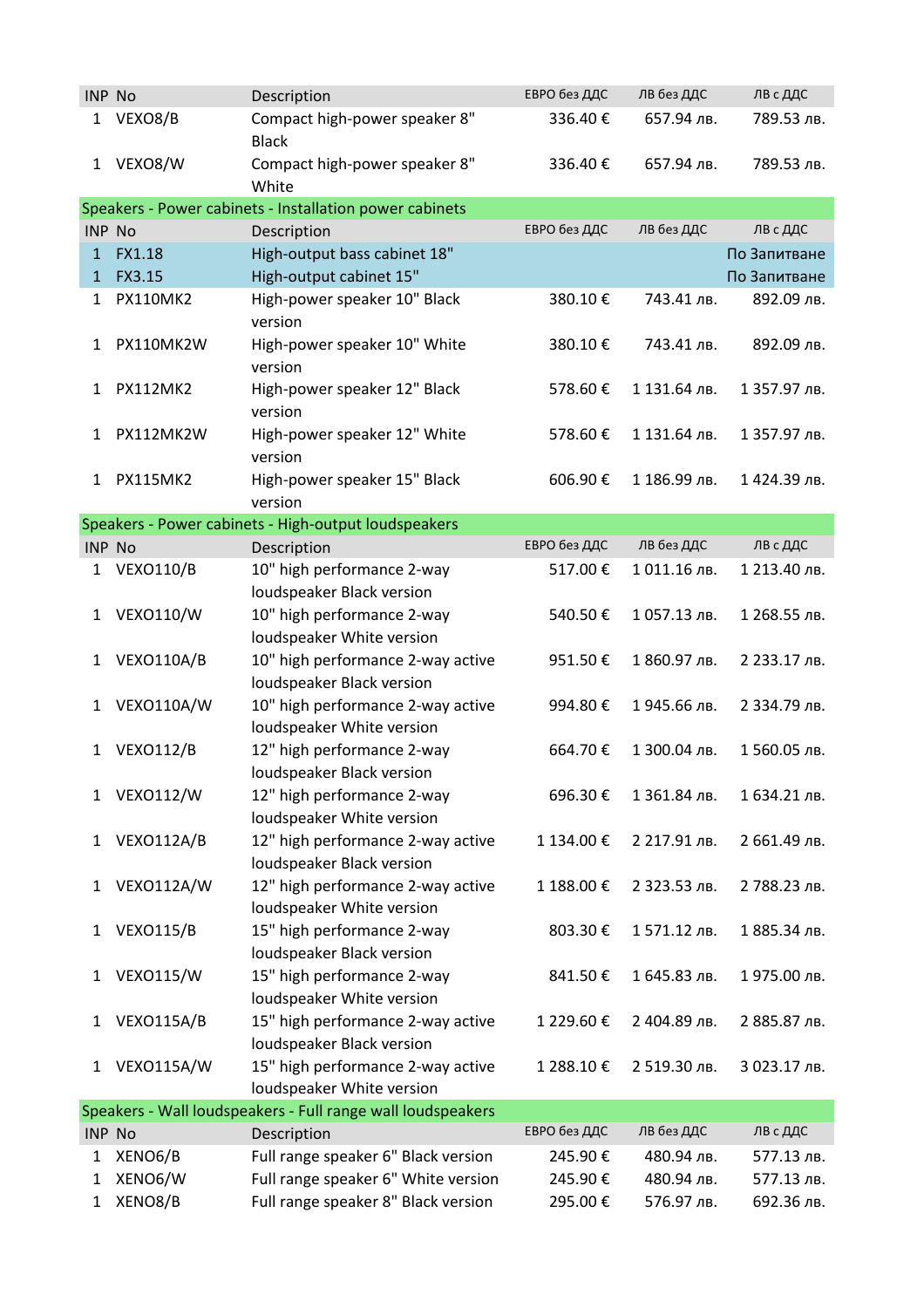|                | 1 XENO8/C     | Full range speaker 8" Cream version                                                    | 189.80€      | 371.22 лв. | 445.46 лв. |
|----------------|---------------|----------------------------------------------------------------------------------------|--------------|------------|------------|
|                | 1 XENO8/W     | Full range speaker 8" White version                                                    | 295.00€      | 576.97 лв. | 692.36 лв. |
|                |               | Speakers - Wall loudspeakers - Design wall loudspeakers                                |              |            |            |
| <b>INP No</b>  |               | Description                                                                            | ЕВРО без ДДС | ЛВ без ДДС | ЛВ с ДДС   |
| $\overline{2}$ | ATEO2/B **    | Compact wall speaker with<br>CleverMount <sup>™</sup> 2" Black version - 8Ω            | 44.40€       | 86.84 лв.  | 104.21 лв. |
| $\mathbf{2}$   | ATEO2/W **    | Compact wall speaker with<br>CleverMount <sup>™</sup> 2" White version - 8Ω            | 44.40€       | 86.84 лв.  | 104.21 лв. |
| $\overline{2}$ | ATEO2D/B **   | Compact wall speaker with<br>CleverMount™ 2" Black version -<br>$16\Omega$             | 44.40€       | 86.84 лв.  | 104.21 лв. |
|                | 2 ATEO2D/W ** | Compact wall speaker with<br>CleverMount <sup>™</sup> 2" White version -<br>$16\Omega$ | 44.40€       | 86.84 лв.  | 104.21 лв. |
| 2              | ATEO2S/B **   | ATEO2 with surface ceiling mount<br>Black version - $8\Omega$                          | 60.80€       | 118.91 лв. | 142.70 лв. |
| 2              | ATEO2S/W **   | ATEO2 with surface ceiling mount<br>White version - $8\Omega$                          | 60.80€       | 118.91 лв. | 142.70 лв. |
| $\mathbf{2}$   | ATEO2SD/B **  | ATEO2 with surface ceiling mount<br>Black version - $16\Omega$                         | 60.80€       | 118.91 лв. | 142.70 лв. |
| 2              | ATEO2SD/W **  | ATEO2 with surface ceiling mount<br>White version - $16\Omega$                         | 60.80€       | 118.91 лв. | 142.70 лв. |
| 2              | ATEO4D/B **   | Wall speaker with CleverMount™ 4"<br>Black version - $16\Omega$                        | 90.50€       | 177.00 лв. | 212.40 лв. |
| $\overline{2}$ | ATEO4D/W **   | Wall speaker with CleverMount™ 4"<br>White version - $16\Omega$                        | 90.50€       | 177.00 лв. | 212.40 лв. |
| 2              | ATEO4MK2/B ** | Wall speaker with CleverMount™ 4"<br>Black version - $8\Omega$ and 100V                | 107.10€      | 209.47 лв. | 251.36 лв. |
| 2              | ATEO4MK2/W ** | Wall speaker with CleverMount™ 4"<br>White version - $8\Omega$ and 100V                | 107.10€      | 209.47 лв. | 251.36 лв. |
| 2              | ATEO6/B **    | Wall speaker with CleverMount™ 6"<br>Black version - $8\Omega$ and 100V                | 147.20€      | 287.90 лв. | 345.48 лв. |
| 2              | ATEO6/W **    | Wall speaker with CleverMount™ 6"<br>White version - $8\Omega$ and 100V                | 147.20€      | 287.90 лв. | 345.48 лв. |
| 2              | ATEO6D/B **   | Wall speaker with CleverMount™ 6"<br>Black version - $16\Omega$                        | 134.10€      | 262.28 лв. | 314.73 лв. |
| $\overline{2}$ | ATEO6D/W **   | Wall speaker with CleverMount <sup>™</sup> 6"<br>White version - $16\Omega$            | 134.10€      | 262.28 лв. | 314.73 лв. |
|                |               | Speakers - Wall loudspeakers - Design surface mount loudspeakers                       |              |            |            |
| <b>INP No</b>  |               | Description                                                                            | ЕВРО без ДДС | ЛВ без ДДС | ЛВ с ДДС   |
| 1              | ALTI4M/B      | 2-way 4" design surface mount<br>loudspeakers Black version                            | 234.00€      | 457.66 лв. | 549.20 лв. |
| 1              | ALTI4M/W      | 2-way 4" design surface mount<br>loudspeakers White version                            | 234.00€      | 457.66 лв. | 549.20 лв. |
| 1              | ALTI6M/B      | 2-way 6.5" design surface mount<br>loudspeakers Black version                          | 286.20€      | 559.76 лв. | 671.71 лв. |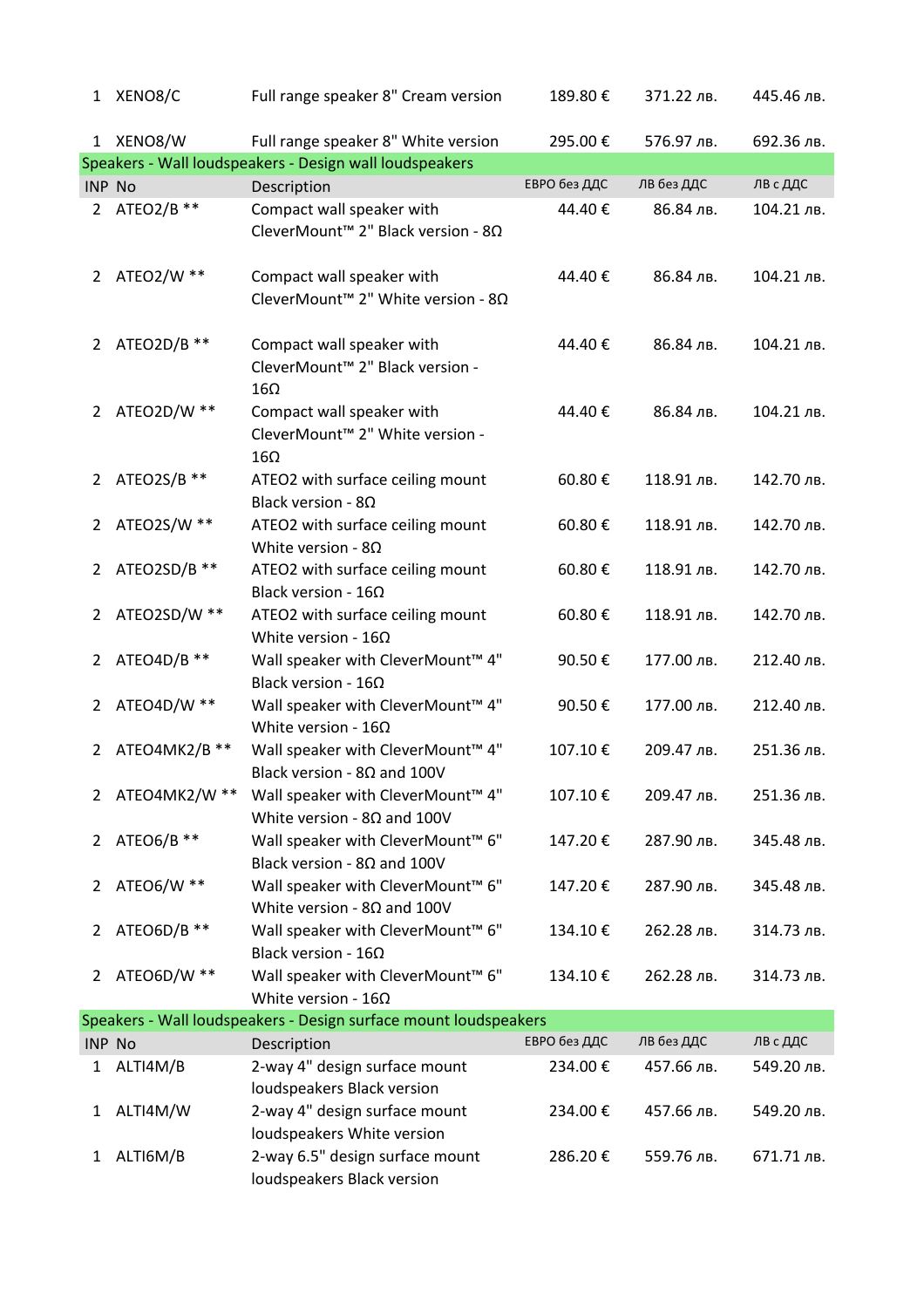| $\mathbf{1}$   | ALTI6M/W                                                   | 2-way 6.5" design surface mount<br>loudspeakers White version                 | 286.20€      | 559.76 лв. | 671.71 лв. |  |  |  |
|----------------|------------------------------------------------------------|-------------------------------------------------------------------------------|--------------|------------|------------|--|--|--|
|                | Speakers - Wall loudspeakers - Universal wall loudspeakers |                                                                               |              |            |            |  |  |  |
| <b>INP No</b>  |                                                            | Description                                                                   | ЕВРО без ДДС | ЛВ без ДДС | ЛВ с ДДС   |  |  |  |
| 2              | WX302MK2/B **                                              | Universal wall speaker 3" Black<br>version                                    | 69.10€       | 135.15 лв. | 162.18 лв. |  |  |  |
| 2              | WX302MK2/W **                                              | Universal wall speaker 3" White<br>version                                    | 69.10€       | 135.15 лв. | 162.18 лв. |  |  |  |
| 2              | WX502MK2/B **                                              | Universal wall speaker 5 1/4" Black<br>version                                | 99.60€       | 194.80 лв. | 233.76 лв. |  |  |  |
| 2              | WX502MK2/W **                                              | Universal wall speaker 5 1/4" White<br>version                                | 99.60€       | 194.80 лв. | 233.76 лв. |  |  |  |
| 2              | WX802MK2/B **                                              | Universal wall speaker 8" Black<br>version                                    | 220.10€      | 430.48 лв. | 516.57 лв. |  |  |  |
| $\overline{2}$ | WX802MK2/W **                                              | Universal wall speaker 8" White<br>version                                    | 220.10€      | 430.48 лв. | 516.57 лв. |  |  |  |
|                |                                                            | Speakers - Wall loudspeakers - Outdoor wall loudspeakers                      |              |            |            |  |  |  |
| <b>INP No</b>  |                                                            | Description                                                                   | ЕВРО без ДДС | ЛВ без ДДС | ЛВ с ДДС   |  |  |  |
| 2              |                                                            | WX302MK2/OB ** Outdoor universal wall speaker 3"<br>Outdoor black version     | 83.40€       | 163.12 лв. | 195.74 лв. |  |  |  |
| 2              |                                                            | WX302MK2/OW ** Outdoor universal wall speaker 3"<br>Outdoor white version     | 83.40€       | 163.12 лв. | 195.74 лв. |  |  |  |
| 2              |                                                            | WX502MK2/OB ** Outdoor universal wall speaker 5<br>1/4" Outdoor black version | 110.60€      | 216.31 лв. | 259.58 лв. |  |  |  |
| 2              |                                                            | WX502MK2/OW ** Outdoor universal wall speaker 5<br>1/4" Outdoor white version | 110.60€      | 216.31 лв. | 259.58 лв. |  |  |  |
| 2              |                                                            | WX802MK2/OB ** Outdoor universal wall speaker 8"<br>Outdoor black version     | 237.70€      | 464.90 лв. | 557.88 лв. |  |  |  |
| $\overline{2}$ |                                                            | WX802MK2/OW ** Outdoor universal wall speaker 8"<br>Outdoor white version     | 237.70€      | 464.90 лв. | 557.88 лв. |  |  |  |
|                |                                                            | Speakers - Wall loudspeakers - Surface loudspeakers                           |              |            |            |  |  |  |
| <b>INP No</b>  |                                                            | Description                                                                   | ЕВРО без ДДС | ЛВ без ДДС | ЛВ с ДДС   |  |  |  |
| 1              | <b>NELO706/B</b>                                           | Surface mount speaker Black version<br>without volume controller              | 40.30€       | 78.82 лв.  | 94.58 лв.  |  |  |  |
| 1              | <b>NELO706/W</b>                                           | Surface mount speaker White<br>version without volume controller              | 40.30€       | 78.82 лв.  | 94.58 лв.  |  |  |  |
| 1              | NELO706V/B                                                 | Surface mount speaker Black version<br>with volume controller                 | 56.50€       | 110.50 лв. | 132.61 лв. |  |  |  |
| 1              | NELO706V/W                                                 | Surface mount speaker White<br>version with volume controller                 | 56.50€       | 110.50 лв. | 132.61 лв. |  |  |  |
| 1              | <b>WS500</b>                                               | Surface mount speaker                                                         | 55.80€       | 109.14 лв. | 130.96 лв. |  |  |  |
|                |                                                            | Speakers - Active loudspeaker systems - Professional soundbar                 |              |            |            |  |  |  |
| INP No         |                                                            | Description                                                                   | ЕВРО без ДДС | лв без ддс | ЛВ с ДДС   |  |  |  |
| 1              | IMEO1/W                                                    | Professional 2.1 soundbar White                                               | 242.30€      | 473.90 лв. | 568.68 лв. |  |  |  |
| 1              | IMEO2/B                                                    | Professional 3-way soundbar Black<br>version                                  | 282.70€      | 552.91 лв. | 663.50 лв. |  |  |  |
|                |                                                            | Speakers - Active loudspeaker systems - Active wall loudspreaker              |              |            |            |  |  |  |
| <b>INP No</b>  |                                                            | Description                                                                   | ЕВРО без ДДС | ЛВ без ДДС | ЛВ с ДДС   |  |  |  |
| 1              | ARES5A/B                                                   | 2-Way Stereo active speaker system -<br>2 x 40W Black version                 | 207.90€      | 406.62 лв. | 487.94 лв. |  |  |  |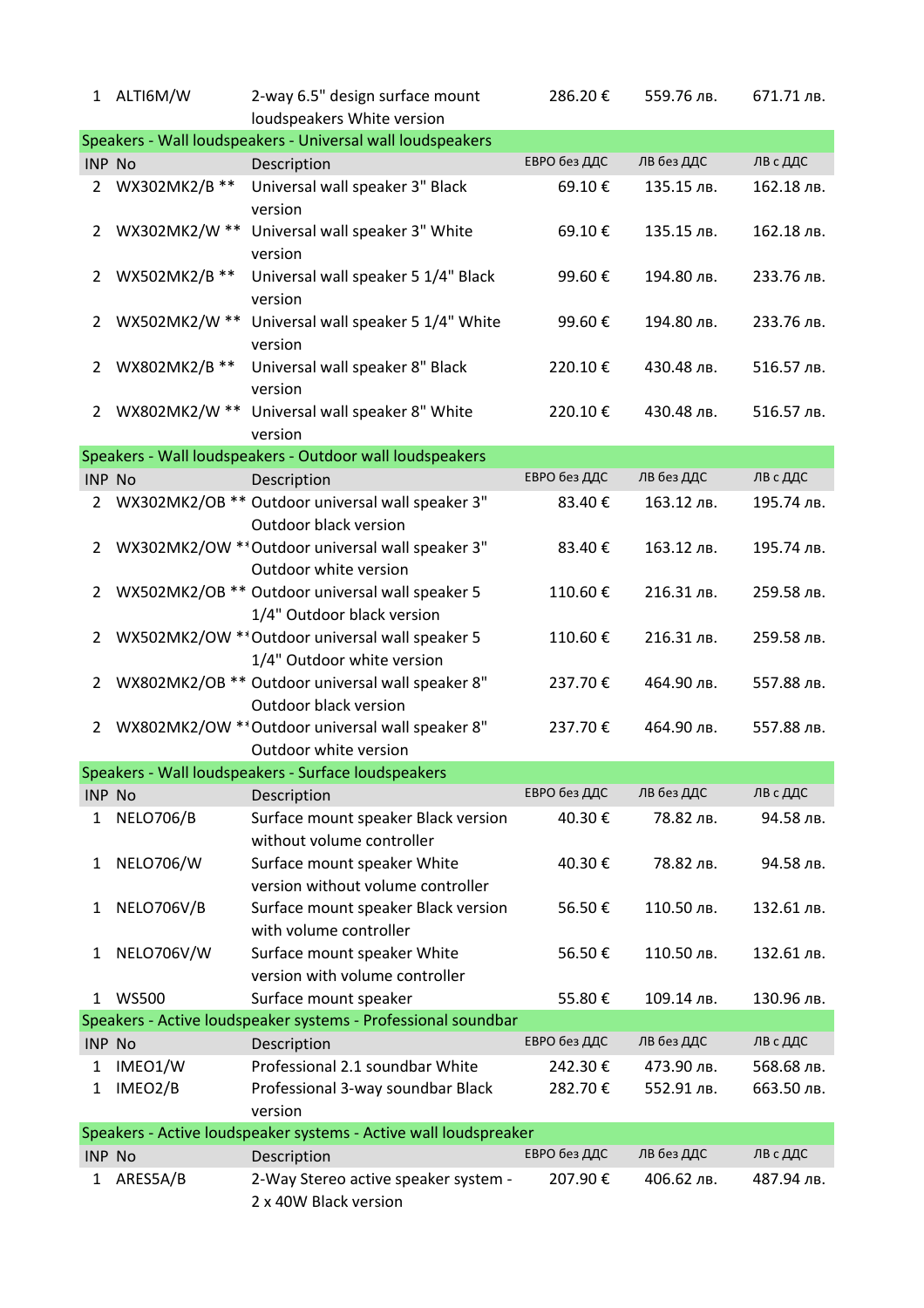| 1             | ARES5A/W            | 2-Way Stereo active speaker system -<br>2 x 40W White version                              | 207.90€      | 406.62 лв. | 487.94 лв. |
|---------------|---------------------|--------------------------------------------------------------------------------------------|--------------|------------|------------|
| 1             | LX503MK2/B          | Active speaker system Black version                                                        | 165.20€      | 323.10 лв. | 387.72 лв. |
|               | 1 LX523/B           | Active speaker system with remote<br>input Black version                                   | 180.60€      | 353.22 лв. | 423.87 лв. |
| 1             | LX523/W             | Active speaker system with remote<br>input White version                                   | 180.60€      | 353.22 лв. | 423.87 лв. |
|               |                     | Speakers - Flush mount loudspeakers - High-end ceiling loudspeakers                        |              |            |            |
| <b>INP No</b> |                     | Description                                                                                | ЕВРО без ДДС | ЛВ без ДДС | ЛВ с ДДС   |
| 1             | CELO <sub>2</sub>   | High-end ceiling speaker 2" White<br>version - $8\Omega$                                   | 68.00€       | 133.00 лв. | 159.60 лв. |
| 1             | CELO <sub>2</sub> D | High-end ceiling speaker 2" White<br>version - $16\Omega$                                  | 68.00€       | 133.00 лв. | 159.60 лв. |
|               | 1 CELO5             | High-end 2-way 5" ceiling speaker<br>White version - $8\Omega$                             | 125.80€      | 246.04 лв. | 295.25 лв. |
| $\mathbf{1}$  | CELO <sub>6</sub>   | High-end 2-way 6" ceiling speaker<br>White version - $8\Omega$                             | 160.20€      | 313.32 лв. | 375.99 лв. |
|               | 1 CELO8             | High-end 2-way 8" ceiling speaker<br>White version - $8\Omega$                             | 198.30€      | 387.84 лв. | 465.41 лв. |
| $\mathbf{1}$  | CELO8S              | High-end 8" ceiling subwoofer White<br>version                                             | 296.50€      | 579.90 лв. | 695.88 лв. |
|               |                     | Speakers - Flush mount loudspeakers - Ceiling loudspeakers with enclosure                  |              |            |            |
| INP No        |                     | Description                                                                                | ЕВРО без ДДС | ЛВ без ДДС | ЛВ с ДДС   |
| $\mathbf{1}$  | <b>CALI424/W</b>    | Safelatch <sup>™</sup> 2-way 4" ceiling speaker<br>with Twist-Fix <sup>™</sup> grill White | 159.10€      | 311.17 лв. | 373.41 лв. |
| $\mathbf{1}$  | CALI660/W           | Safelatch <sup>™</sup> 2-way 6.5" ceiling<br>speaker with Twist-Fix™ grill White           | 206.60€      | 404.07 лв. | 484.89 лв. |
|               |                     | Speakers - Flush mount loudspeakers - SpringFit™ ceiling loudspeakers                      |              |            |            |
| <b>INP No</b> |                     | Description                                                                                | ЕВРО без ДДС | ЛВ без ДДС | ЛВ с ДДС   |
| 1             | CENA306/B           | SpringFit <sup>™</sup> 2,5" ceiling speaker Black<br>version - $8\Omega$ and 100V          | 19.80€       | 38.73 лв.  | 46.47 лв.  |
| 1             | <b>CENA306/W</b>    | SpringFit <sup>™</sup> 2,5" ceiling speaker<br>White version - $8\Omega$ and 100V          | 19.80€       | 38.73 лв.  | 46.47 лв.  |
| $\mathbf{1}$  | CENA506/B           | SpringFit <sup>™</sup> 5" ceiling speaker Black<br>version - $8\Omega$ and 100V            | 20.80€       | 40.68 лв.  | 48.82 лв.  |
| 1             | <b>CENA506/W</b>    | SpringFit <sup>™</sup> 5" ceiling speaker White<br>version - $8\Omega$ and 100V            | 20.80€       | 40.68 лв.  | 48.82 лв.  |
| 1             | CENA510D/W          | SpringFit <sup>™</sup> 5" ceiling speaker White<br>version - $16\Omega$                    | 17.20€       | 33.64 лв.  | 40.37 лв.  |
| 1             | <b>CENA706/B</b>    | SpringFit™ 6.5" ceiling speaker Black<br>version - $8\Omega$ and 100V                      | 29.30€       | 57.31 лв.  | 68.77 лв.  |
| 1             | <b>CENA706/W</b>    | SpringFit <sup>™</sup> 6.5" ceiling speaker<br>White version - $8\Omega$ and 100V          | 29.30€       | 57.31 лв.  | 68.77 лв.  |
| 1             | CENA710D/W          | SpringFit <sup>™</sup> 6.5" ceiling speaker<br>White version - $16\Omega$                  | 25.60€       | 50.07 лв.  | 60.08 лв.  |
| 1             | <b>CENA812/B</b>    | SpringFit™ 8" ceiling speaker Black<br>version - $8\Omega$ and 100V                        | 36.10€       | 70.61 лв.  | 84.73 лв.  |
| 1             | <b>CENA812/W</b>    | SpringFit <sup>™</sup> 8" ceiling speaker White<br>version - $8\Omega$ and 100V            | 36.10€       | 70.61 лв.  | 84.73 лв.  |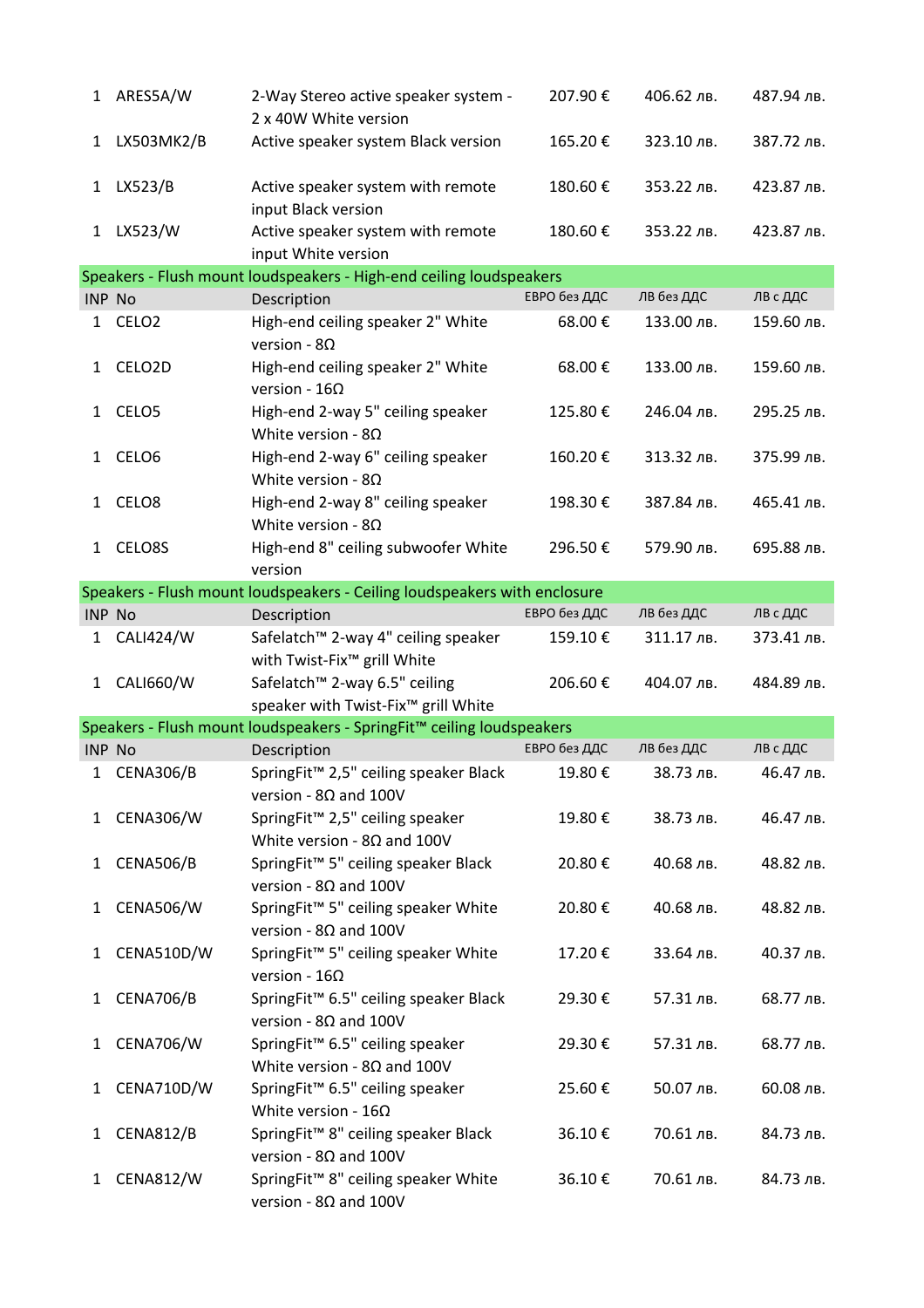| 1            | CENA820D/W                                                        | SpringFit™ 8" ceiling speaker White<br>version - $16\Omega$                                                      | 31.70€       | 62.00 лв.  | 74.40 лв.  |  |  |  |  |  |
|--------------|-------------------------------------------------------------------|------------------------------------------------------------------------------------------------------------------|--------------|------------|------------|--|--|--|--|--|
|              |                                                                   | Speakers - Flush mount loudspeakers - QuickFit™ ceiling loudspeakers                                             |              |            |            |  |  |  |  |  |
|              | <b>INP No</b>                                                     | Description                                                                                                      | ЕВРО без ДДС | ЛВ без ДДС | ЛВ с ДДС   |  |  |  |  |  |
| 1            | <b>CIRA506/W</b>                                                  | QuickFit <sup>™</sup> 2-way 5 1/4" ceiling<br>speaker with TwistFix™ grill White<br>version, 8Ω & 6 Watt @ 100V  | 52.80€       | 103.27 лв. | 123.92 лв. |  |  |  |  |  |
| 1            | <b>CIRA524/W</b>                                                  | QuickFit <sup>™</sup> 2-way 5 1/4" ceiling<br>speaker with TwistFix™ grill White<br>version, 8Ω & 24 Watt @ 100V | 58.70€       | 114.81 лв. | 137.77 лв. |  |  |  |  |  |
| 1            | <b>CIRA530D/W</b>                                                 | QuickFit™ 2-way 5 1/4" ceiling<br>speaker with TwistFix™ grill White<br>version, 16 $\Omega$                     | 46.80€       | 91.53 лв.  | 109.84 лв. |  |  |  |  |  |
| 1            | <b>CIRA724/W</b>                                                  | QuickFit <sup>™</sup> 2-way 6.5" ceiling speaker<br>with TwistFix <sup>™</sup> grill White version,<br>8Ω & 100V | 69.20€       | 135.34 лв. | 162.41 лв. |  |  |  |  |  |
| $\mathbf{1}$ | CIRA730D/W                                                        | QuickFit™ 2-way 6.5" ceiling speaker<br>with TwistFix <sup>™</sup> grill White version,<br>$16 \Omega$           | 57.60€       | 112.66 лв. | 135.19 лв. |  |  |  |  |  |
| 1            | <b>CIRA824/W</b>                                                  | QuickFit™ 2-way 8" ceiling speaker<br>with TwistFix <sup>™</sup> grill White version,<br>8Ω & 24 Watt @ 100V     | 84.40€       | 165.07 лв. | 198.09 лв. |  |  |  |  |  |
| $\mathbf{1}$ | <b>CIRA840D/W</b>                                                 | QuickFit™ 2-way 8" ceiling speaker<br>with TwistFix <sup>™</sup> grill White version,<br>$16 \Omega$             | 73.10€       | 142.97 лв. | 171.57 лв. |  |  |  |  |  |
|              | Speakers - Flush mount loudspeakers - Safety ceiling loudspeakers |                                                                                                                  |              |            |            |  |  |  |  |  |
|              |                                                                   |                                                                                                                  |              |            |            |  |  |  |  |  |
|              | INP No                                                            | Description                                                                                                      | ЕВРО без ДДС | ЛВ без ДДС | ЛВ с ДДС   |  |  |  |  |  |
| 1            | <b>CSE55/W</b>                                                    | Evacuation quick fit ceiling speaker,<br>6w, 100v + red led White                                                | 52.50€       | 102.68 лв. | 123.22 лв. |  |  |  |  |  |
| 1            | <b>CSF506/W</b>                                                   | Ceiling speaker with fire dome 100V<br>White version - RAL9010                                                   | 60.30€       | 117.94 лв. | 141.52 лв. |  |  |  |  |  |
| 1            | CSW55                                                             | Quick fit 5 1/4" evacuation ceiling<br>speaker 100V                                                              | 52.50€       | 102.68 лв. | 123.22 лв. |  |  |  |  |  |
|              |                                                                   | Speakers - Flush mount loudspeakers - Weatherproof ceiling loudspeakers                                          |              |            |            |  |  |  |  |  |
|              | INP No                                                            | Description                                                                                                      | ЕВРО без ДДС | ЛВ без ДДС | ЛВ с ДДС   |  |  |  |  |  |
| 1            | AWP06/W                                                           | SpringFit™ waterproof ceiling<br>speaker $8\Omega$ and 100V White version                                        | 47.20€       | 92.32 лв.  | 110.78 лв. |  |  |  |  |  |
| 1            | SSP500/W                                                          | Flush mount 2-way sauna speaker<br>20W RAL9010                                                                   | 53.10€       | 103.85 лв. | 124.63 лв. |  |  |  |  |  |
|              |                                                                   | Speakers - Flush mount loudspeakers - Flush mount Subwoofers                                                     |              |            |            |  |  |  |  |  |
|              | <b>INP No</b>                                                     | Description                                                                                                      | ЕВРО без ДДС | ЛВ без ДДС | ЛВ с ДДС   |  |  |  |  |  |
| 1            | CS1000S/W                                                         | Ceiling / In-wall subwoofers White<br>version ral9010                                                            | 132.20€      | 258.56 лв. | 310.27 лв. |  |  |  |  |  |
|              |                                                                   | Speakers - Flush mount loudspeakers - High-end rectangular loudspeakers                                          |              |            |            |  |  |  |  |  |
|              | INP No                                                            | Description                                                                                                      | ЕВРО без ДДС | ЛВ без ДДС | ЛВ с ДДС   |  |  |  |  |  |
| 1            | MERO <sub>2</sub>                                                 | High-end in-wall speaker 2" White<br>version - $8\Omega$                                                         | 69.10€       | 135.15 лв. | 162.18 лв. |  |  |  |  |  |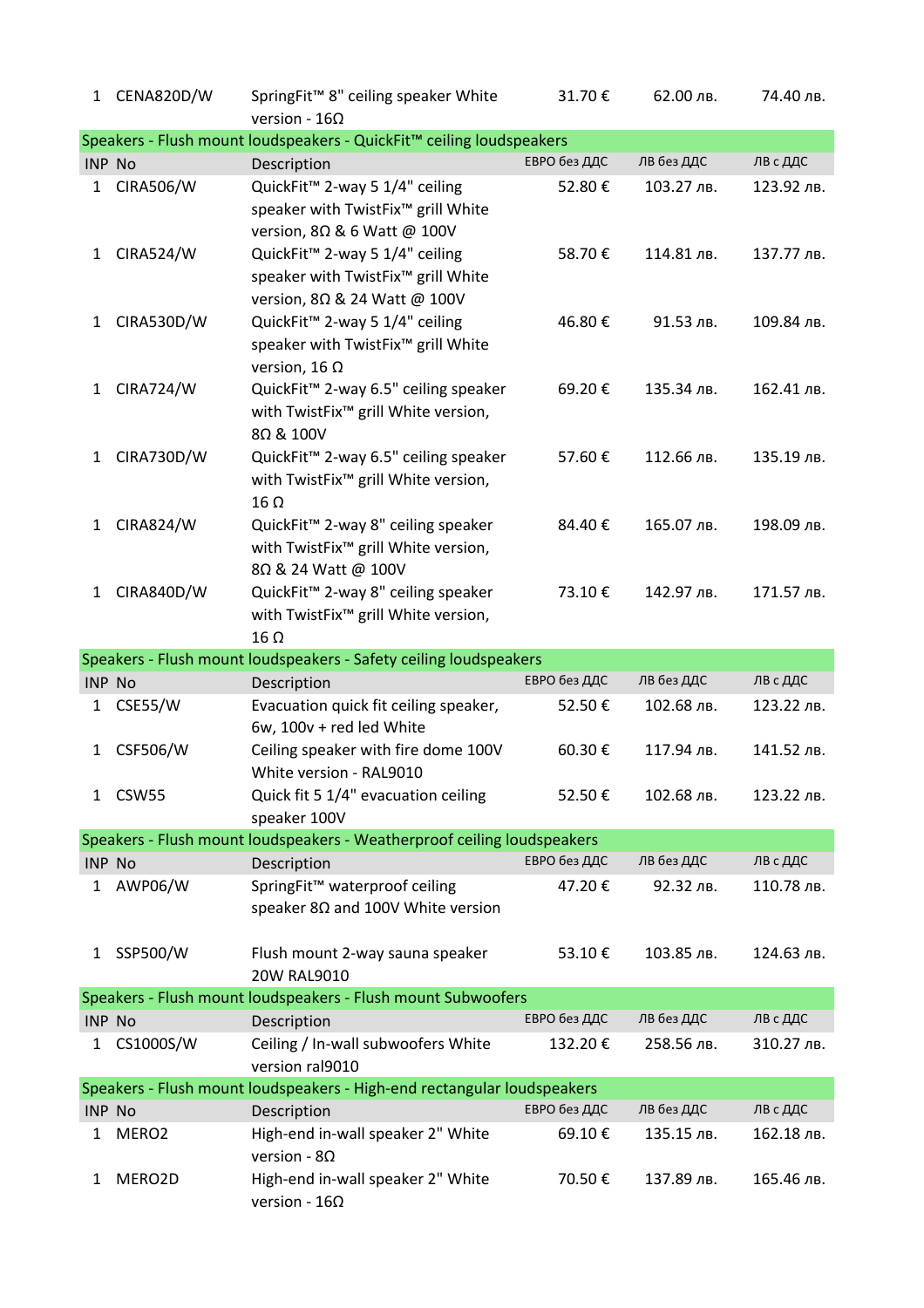| 1             | MERO5                                  | High-end 2-way in-wall speaker 5"                                     | 160.70€      | 314.30 лв. | 377.16 лв.   |
|---------------|----------------------------------------|-----------------------------------------------------------------------|--------------|------------|--------------|
| 1             | MERO6                                  | High-end 2-way in-wall speaker 6"                                     | 209.90€      | 410.53 лв. | 492.63 лв.   |
|               |                                        | Speakers - Column loudspeakers - High-end column loudspeakers         |              |            |              |
| <b>INP No</b> |                                        | Description                                                           | ЕВРО без ДДС | ЛВ без ДДС | ЛВ с ДДС     |
| $\mathbf{1}$  | AXIR/B                                 | Design column speaker 12 x 2" Black<br>version                        |              |            | По Запитване |
| 1             | GIAX/W                                 | Design column speaker 24 x 2"<br>White version                        |              |            | По Запитване |
| 1             | KYRA12/B                               | Design column speaker 12 x 2" Black<br>version                        |              |            | По Запитване |
| 1             | KYRA12/W                               | Design column speaker 12 x 2"<br>White version                        |              |            | По Запитване |
| 1             | KYRA24/B                               | Design column speaker 24 x 2" Black<br>version                        |              |            | По Запитване |
| 1             | KYRA24/W                               | Design column speaker 24 x 2"<br>White version                        |              |            | По Запитване |
| 1             | KYRA6/B                                | Design column speaker 6 x 2" Black<br>version                         |              |            | По Запитване |
| $\mathbf{1}$  | KYRA6/W                                | Design column speaker 6 x 2" White<br>version                         |              |            | По Запитване |
|               |                                        | Speakers - Column loudspeakers - High-end outdoor column loudspeakers |              |            |              |
| <b>INP No</b> |                                        | Description                                                           | ЕВРО без ДДС | ЛВ без ДДС | ЛВ с ДДС     |
| $\mathbf{1}$  | AXIR/OB                                | Outdoor design column speaker 12 x<br>2" Black version                |              |            | По Запитване |
| 1             | KYRA12/OB                              | Outdoor design column speaker 12 x<br>2" Outdoor black version        |              |            | По Запитване |
| $\mathbf{1}$  | KYRA12/OW                              | Outdoor design column speaker 12 x<br>2" Outdoor white version        |              |            | По Запитване |
|               |                                        | Speakers - Column loudspeakers - Slim column loudspeakers             |              |            |              |
| <b>INP No</b> |                                        | Description                                                           | ЕВРО без ДДС | ЛВ без ДДС | ЛВ с ДДС     |
| 1             | <b>LINO10/B</b>                        | Column speaker 10 x 2" Black<br>version                               | 227.80€      | 445.54 лв. | 534.65 лв.   |
| 1             | <b>LINO10/W</b>                        | Column speaker 10 x 2" White<br>version                               | 227.80€      | 445.54 лв. | 534.65 лв.   |
| 1             | LINO4/B                                | Column speaker 4 x 2" Black version                                   | 136.30€      | 266.58 лв. | 319.90 лв.   |
| 1             | LINO4/W                                | Column speaker 4 x 2" White version                                   | 136.30€      | 266.58 лв. | 319.90 лв.   |
|               | <b>Speakers - Pendant loudspeakers</b> |                                                                       |              |            |              |
| <b>INP No</b> |                                        | Description                                                           | ЕВРО без ДДС | ЛВ без ДДС | ЛВ с ДДС     |
| 1             | ALTI4/B                                | 2-way 4" pendant speaker Black<br>version                             | 212.60€      | 415.81 лв. | 498.97 лв.   |
| 1             | ALTI4/W                                | 2-way 4" pendant speaker White<br>version                             | 212.60€      | 415.81 лв. | 498.97 лв.   |
| 1             | ALTI6/B                                | 2-way 6" pendant speaker Black<br>version                             | 260.20€      | 508.91 лв. | 610.69 лв.   |
| 1             | ALTI6/W                                | 2-way 6" pendant speaker White<br>version                             | 260.20€      | 508.91 лв. | 610.69 лв.   |
| 1             | ASP20                                  | Spherical hanging sound projector<br>White version - 100V only        | 78.00€       | 152.55 лв. | 183.07 лв.   |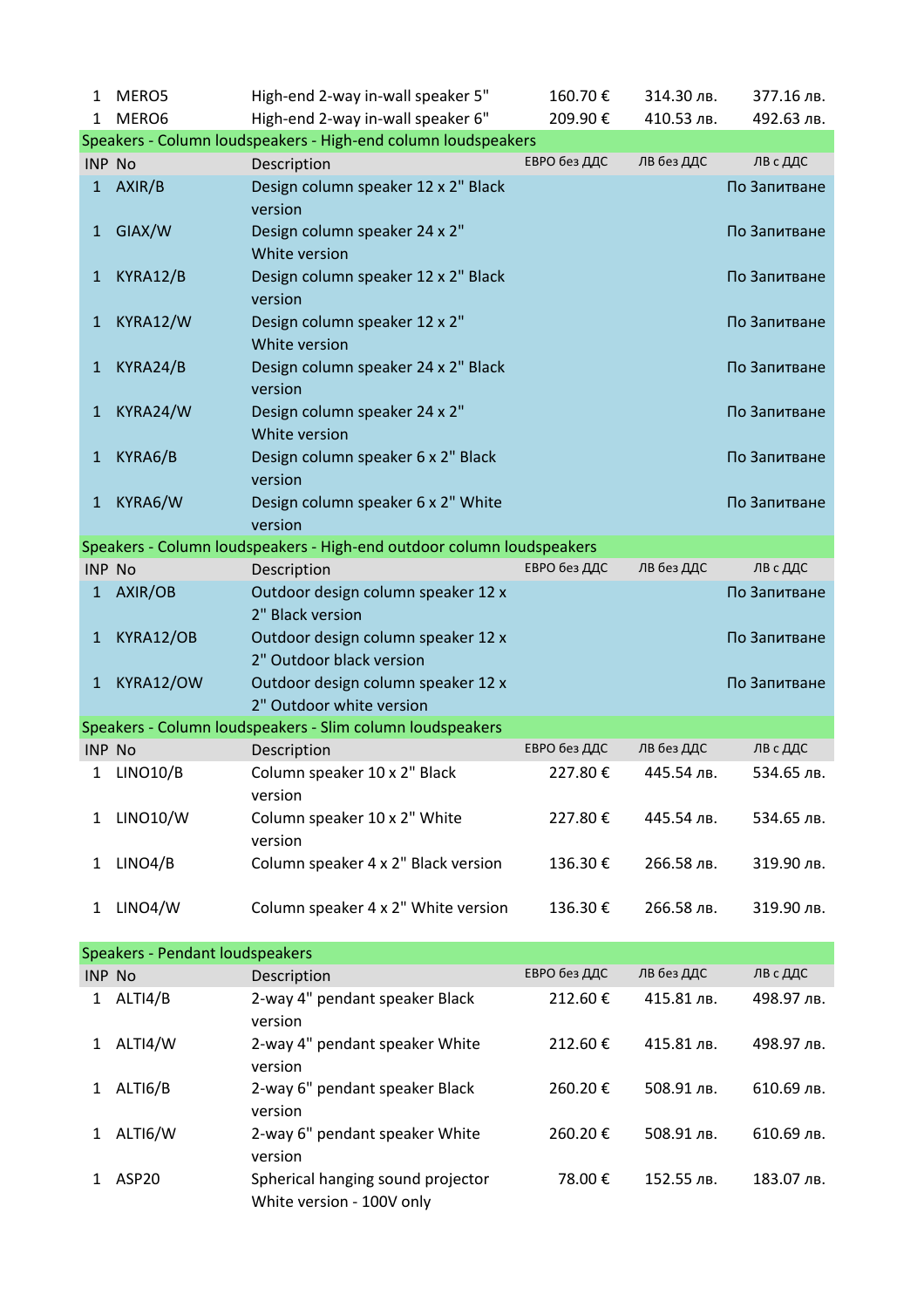|              | 1 ASP20/B                                              | Spherical hanging sound projector<br>Black version - 70/100V           | 94.80€       | 185.41 лв.   | 222.50 лв.   |  |  |  |  |
|--------------|--------------------------------------------------------|------------------------------------------------------------------------|--------------|--------------|--------------|--|--|--|--|
| $\mathbf{1}$ | ASP20/W                                                | Spherical hanging sound projector<br>White version - 70/100V           | 94.80€       | 185.41 лв.   | 222.50 лв.   |  |  |  |  |
|              | Speakers - Horn loudspeakers - 2-way horn loudspeakers |                                                                        |              |              |              |  |  |  |  |
|              | <b>INP No</b>                                          | Description                                                            | ЕВРО без ДДС | ЛВ без ДДС   | ЛВ с ДДС     |  |  |  |  |
| 1            | <b>CHA530</b>                                          | 2-Way horn loudspeaker 5"                                              | 274.50€      | 536.88 лв.   | 644.25 лв.   |  |  |  |  |
| 1            | <b>CHA660</b>                                          | 2-Way horn loudspeaker 6.5"                                            | 355.70€      | 695.69 лв.   | 834.83 лв.   |  |  |  |  |
| 1            | <b>HS121</b>                                           | Outdoor sound projector 100V                                           | 134.90€      | 263.84 лв.   | 316.61 лв.   |  |  |  |  |
| $\mathbf{1}$ | <b>HS208MK2</b>                                        | Full range horn speaker 8" Full range                                  |              |              | По Запитване |  |  |  |  |
|              |                                                        | horn speaker 8"                                                        |              |              |              |  |  |  |  |
| 1            | <b>HS208TMK2</b>                                       | Full range horn speaker 8" 100V Full                                   |              |              | По Запитване |  |  |  |  |
|              |                                                        | range horn speaker 8" 100V                                             |              |              |              |  |  |  |  |
| $\mathbf{1}$ | <b>HS212MK2</b>                                        | Full range horn speaker 12" Full                                       |              |              | По Запитване |  |  |  |  |
|              |                                                        | range horn speaker 12"                                                 |              |              |              |  |  |  |  |
| 1            | HS212TMK2                                              | Full range horn speaker 12" 100V<br>Black version - $8\Omega$ and 100V |              |              | По Запитване |  |  |  |  |
|              |                                                        |                                                                        |              |              |              |  |  |  |  |
|              | <b>INP No</b>                                          | Speakers - Sound projectors - Broadband sound projectors               | ЕВРО без ДДС | ЛВ без ДДС   | ЛВ с ДДС     |  |  |  |  |
|              |                                                        | Description                                                            |              | 154.31 лв.   |              |  |  |  |  |
| 1            | <b>SP20</b>                                            | Sound projector                                                        | 78.90€       |              | 185.18 лв.   |  |  |  |  |
| $\mathbf{1}$ | SP202                                                  | Heavy duty bidirectional sound                                         | 112.00€      | 219.05 лв.   | 262.86 лв.   |  |  |  |  |
|              |                                                        | projector                                                              |              |              |              |  |  |  |  |
| $\mathbf{1}$ | <b>SP22</b>                                            | Heavy duty sound projector                                             | 99.40€       | 194.41 лв.   | 233.29 лв.   |  |  |  |  |
|              | <b>Speakers - Bass cabinets</b>                        |                                                                        | ЕВРО без ДДС | ЛВ без ДДС   | ЛВ с ДДС     |  |  |  |  |
|              | <b>INP No</b>                                          | Description                                                            |              |              |              |  |  |  |  |
| 1            | BASO10/B                                               | Compact 10" bass reflex cabinet<br><b>Black version</b>                | 340.10€      | 665.18 лв.   | 798.21 лв.   |  |  |  |  |
| 1            | <b>BASO10/W</b>                                        | Compact 10" bass reflex cabinet<br>White version                       | 340.10€      | 665.18 лв.   | 798.21 лв.   |  |  |  |  |
| 1            | BASO12/B                                               | Compact 12" bass reflex cabinet<br><b>Black version</b>                | 649.30€      | 1 269.92 лв. | 1523.90 лв.  |  |  |  |  |
| 1            | <b>BASO12/W</b>                                        | Compact 12" bass reflex cabinet                                        | 649.30€      | 1 269.92 лв. | 1523.90 лв.  |  |  |  |  |
|              |                                                        | White version                                                          |              |              |              |  |  |  |  |
| 1            | BASO15/B                                               | Compact 15" bass reflex cabinet                                        | 784.40€      | 1534.15 лв.  | 1 840.98 лв. |  |  |  |  |
|              |                                                        | <b>Black version</b>                                                   |              |              |              |  |  |  |  |
| 1            | BASO15/W                                               | Compact 15" bass reflex cabinet                                        | 784.40€      | 1534.15 лв.  | 1 840.98 лв. |  |  |  |  |
| 1            | BASO18/B                                               | White version<br>Compact 18" bass reflex cabinet                       | 1 042.80€    | 2 039.54 лв. | 2 447.45 лв. |  |  |  |  |
|              |                                                        | <b>Black</b>                                                           |              |              |              |  |  |  |  |
| 1            | <b>BASO18/W</b>                                        | Compact 18" bass reflex cabinet<br>White                               | 1 042.80 €   | 2 039.54 лв. | 2 447.45 лв. |  |  |  |  |
| 1            | FX1.18                                                 | High-output bass cabinet 18"                                           |              |              | По Запитване |  |  |  |  |
| 1            | NOBA8/B                                                | Compact 8" bass cabinet Black                                          | 423.20€      | 827.71 лв.   | 993.25 лв.   |  |  |  |  |
| 1            | NOBA8/W                                                | Compact 8" bass cabinet White                                          | 423.20€      | 827.71 лв.   | 993.25 лв.   |  |  |  |  |
| 1            | NOBA8A/B                                               | Compact 8" active bass cabinet Black                                   | 1 096.50€    | 2 144.57 лв. | 2 573.48 лв. |  |  |  |  |
|              |                                                        |                                                                        |              |              |              |  |  |  |  |
| 1            | NOBA8A/W                                               | Compact 8" active bass cabinet<br>White                                | 1 096.50€    | 2 144.57 лв. | 2 573.48 лв. |  |  |  |  |
|              |                                                        | Speakers - Outdoor loudspeakers - Outdoor wall loudspeakers            |              |              |              |  |  |  |  |
|              | <b>INP No</b>                                          | Description                                                            | ЕВРО без ДДС | ЛВ без ДДС   | ЛВ с ДДС     |  |  |  |  |
|              |                                                        |                                                                        |              |              |              |  |  |  |  |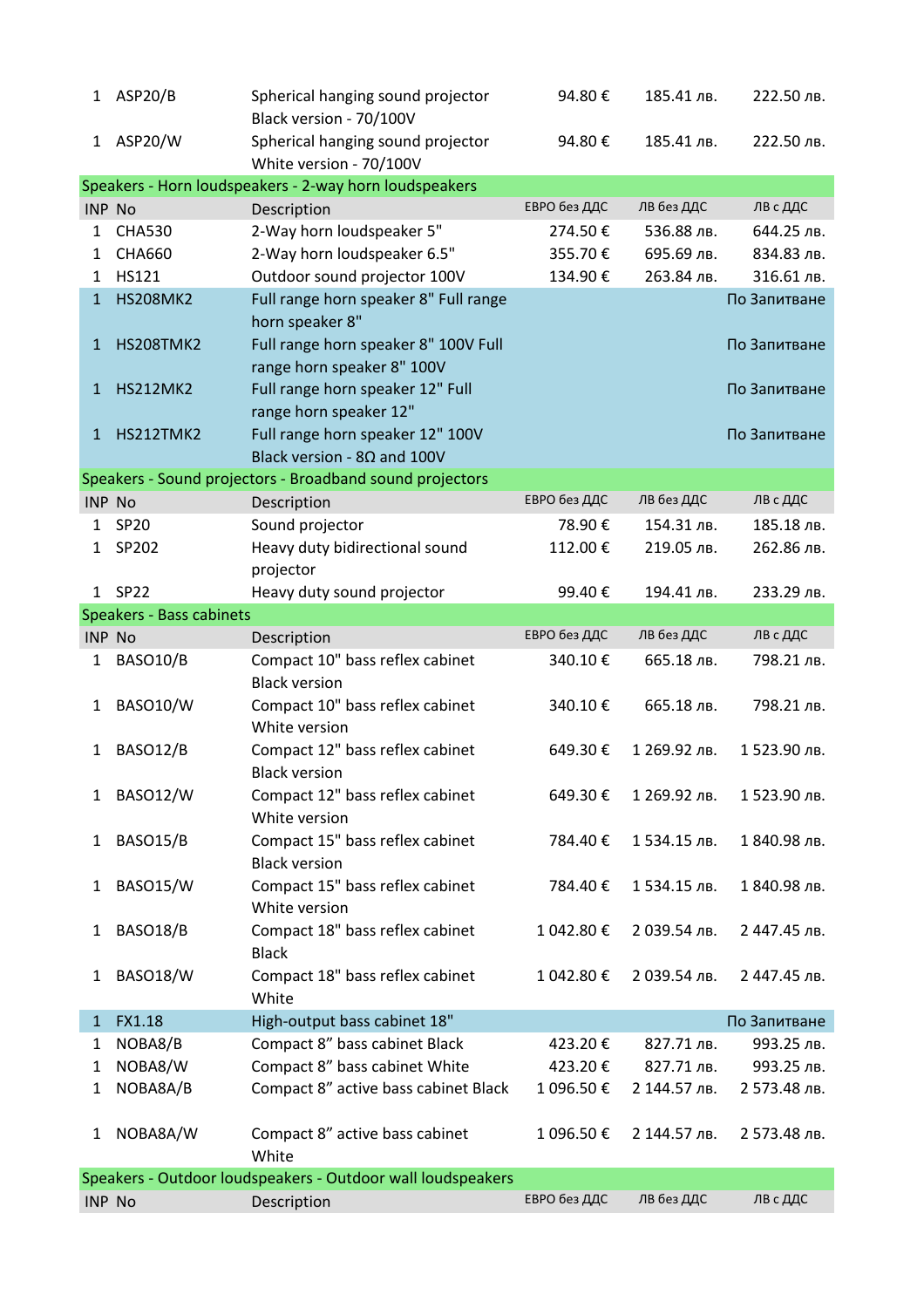| $\mathbf{2}$   |                 | WX302MK2/OB ** Outdoor universal wall speaker 3"<br>Outdoor black version     | 83.40€       | 163.12 лв. | 195.74 лв.   |
|----------------|-----------------|-------------------------------------------------------------------------------|--------------|------------|--------------|
| $\overline{2}$ |                 | WX302MK2/OW ** Outdoor universal wall speaker 3"<br>Outdoor white version     | 83.40€       | 163.12 лв. | 195.74 лв.   |
| $\overline{2}$ |                 | WX502MK2/OB ** Outdoor universal wall speaker 5<br>1/4" Outdoor black version | 110.60€      | 216.31 лв. | 259.58 лв.   |
| 2              |                 | WX502MK2/OW ** Outdoor universal wall speaker 5<br>1/4" Outdoor white version | 110.60€      | 216.31 лв. | 259.58 лв.   |
| $\overline{2}$ |                 | WX802MK2/OB ** Outdoor universal wall speaker 8"<br>Outdoor black version     | 237.70€      | 464.90 лв. | 557.88 лв.   |
| 2              |                 | WX802MK2/OW ** Outdoor universal wall speaker 8"<br>Outdoor white version     | 237.70€      | 464.90 лв. | 557.88 лв.   |
|                |                 | Speakers - Outdoor loudspeakers - Outdoor design surface mount loudspeakers   |              |            |              |
| <b>INP No</b>  |                 | Description                                                                   | ЕВРО без ДДС | ЛВ без ДДС | ЛВ с ДДС     |
| $\mathbf{1}$   | ALTI4M/B        | 2-way 4" design surface mount<br>loudspeakers Black version                   | 234.00€      | 457.66 лв. | 549.20 лв.   |
| $\mathbf{1}$   | ALTI4M/W        | 2-way 4" design surface mount<br>loudspeakers White version                   | 234.00€      | 457.66 лв. | 549.20 лв.   |
| 1              | ALTI6M/B        | 2-way 6.5" design surface mount<br>loudspeakers Black version                 | 286.20€      | 559.76 лв. | 671.71 лв.   |
| $\mathbf{1}$   | ALTI6M/W        | 2-way 6.5" design surface mount<br>loudspeakers White version                 | 286.20€      | 559.76 лв. | 671.71 лв.   |
|                |                 | Speakers - Outdoor loudspeakers - Weatherproof ceiling loudspeakers           |              |            |              |
| <b>INP No</b>  |                 | Description                                                                   | ЕВРО без ДДС | ЛВ без ДДС | ЛВ с ДДС     |
| $\mathbf{1}$   | AWP06/W         | SpringFit™ waterproof ceiling                                                 | 47.20€       | 92.32 лв.  | 110.78 лв.   |
|                |                 | speaker $8\Omega$ and 100V White version                                      |              |            |              |
| $\mathbf{1}$   | SSP500/W        | Flush mount 2-way sauna speaker<br>20W RAL9010                                | 53.10€       | 103.85 лв. | 124.63 лв.   |
|                |                 | Speakers - Outdoor loudspeakers - High-end outdoor column loudspeaker         |              |            |              |
| INP No         |                 | Description                                                                   | ЕВРО без ДДС | ЛВ без ДДС | ЛВ с ДДС     |
| 1              | AXIR/OB         | Outdoor design column speaker 12 x<br>2" Black version                        |              |            | По Запитване |
| $\mathbf{1}$   | KYRA12/OB       | Outdoor design column speaker 12 x<br>2" Outdoor black version                |              |            | По Запитване |
| $\mathbf{1}$   | KYRA12/OW       | Outdoor design column speaker 12 x<br>2" Outdoor white version                |              |            | По Запитване |
|                |                 | Speakers - Outdoor loudspeakers - 2-way horn loudspeakers                     |              |            |              |
| <b>INP No</b>  |                 | Description                                                                   | ЕВРО без ДДС | ЛВ без ДДС | ЛВ с ДДС     |
| 1              | <b>CHA530</b>   | 2-Way horn loudspeaker 5"                                                     | 274.50€      | 536.88 лв. | 644.25 лв.   |
| 1              | <b>CHA660</b>   | 2-Way horn loudspeaker 6.5"                                                   | 355.70€      | 695.69 лв. | 834.83 лв.   |
| 1              | HS121           | Outdoor sound projector 100V                                                  | 134.90€      | 263.84 лв. | 316.61 лв.   |
| 1              | <b>HS208MK2</b> | Full range horn speaker 8" Full range<br>horn speaker 8"                      |              |            | По Запитване |
| 1              | HS208TMK2       | Full range horn speaker 8" 100V Full<br>range horn speaker 8" 100V            |              |            | По Запитване |
| 1              | <b>HS212MK2</b> | Full range horn speaker 12" Full<br>range horn speaker 12"                    |              |            | По Запитване |
| 1              | HS212TMK2       | Full range horn speaker 12" 100V<br>Black version - $8\Omega$ and 100V        |              |            | По Запитване |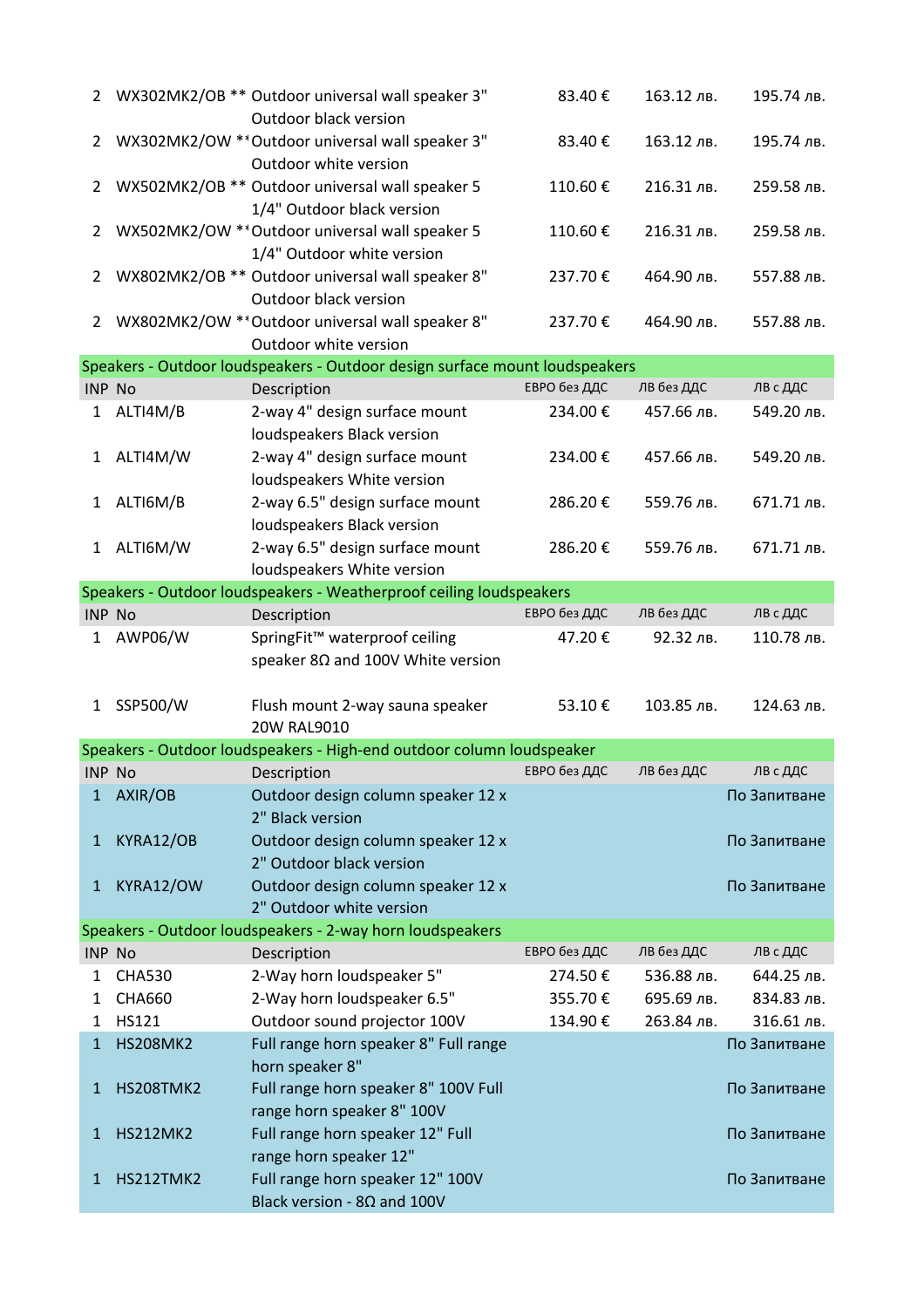|               | Speakers - Outdoor loudspeakers - Broadband sound projectors |                                                              |              |            |            |  |  |  |
|---------------|--------------------------------------------------------------|--------------------------------------------------------------|--------------|------------|------------|--|--|--|
| <b>INP No</b> |                                                              | Description                                                  | ЕВРО без ДДС | ЛВ без ДДС | ЛВ с ДДС   |  |  |  |
| 1             | <b>SP20</b>                                                  | Sound projector                                              | 78.90€       | 154.31 лв. | 185.18 лв. |  |  |  |
| $\mathbf 1$   | SP202                                                        | Heavy duty bidirectional sound                               | 112.00€      | 219.05 лв. | 262.86 лв. |  |  |  |
|               |                                                              | projector                                                    |              |            |            |  |  |  |
|               | 1 SP22                                                       | Heavy duty sound projector                                   | 99.40€       | 194.41 лв. | 233.29 лв. |  |  |  |
|               | Speakers - Speaker accessories                               |                                                              |              |            |            |  |  |  |
| <b>INP No</b> |                                                              | Description                                                  | ЕВРО без ДДС | ЛВ без ДДС | ЛВ с ДДС   |  |  |  |
| 1             | AWC07/B                                                      | Connection cable with 5-pin awx5                             | 7.30€        | 14.28 лв.  | 17.13 лв.  |  |  |  |
|               |                                                              | connector 0.7 meter, black colour                            |              |            |            |  |  |  |
| 1             | AWC07/W                                                      | Connection cable with 5-pin awx5                             | 7.30€        | 14.28 лв.  | 17.13 лв.  |  |  |  |
|               |                                                              | connector 0.7 meter, white colour                            |              |            |            |  |  |  |
| 1             | AWC25/B                                                      | Connection cable with 5-pin awx5                             | 12.20€       | 23.86 лв.  | 28.63 лв.  |  |  |  |
|               |                                                              | connector 2.5 meter, black colour                            |              |            |            |  |  |  |
| 1             | AWC25/W                                                      | Connection cable with 5-pin awx5                             | 12.20€       | 23.86 лв.  | 28.63 лв.  |  |  |  |
|               |                                                              | connector 2.5 meter, white colour                            |              |            |            |  |  |  |
| 1             | AWC50/B                                                      | Connection cable with 5-pin awx5                             | 19.00€       | 37.16 лв.  | 44.59 лв.  |  |  |  |
|               |                                                              | connector 5.0 meter, black colour                            |              |            |            |  |  |  |
| 1             | AWC50/W                                                      | Connection cable with 5-pin awx5                             | 19.00€       | 37.16 лв.  | 44.59 лв.  |  |  |  |
|               |                                                              | connector 5.0 meter, white colour                            |              |            |            |  |  |  |
| 1             | <b>CHB196/B</b>                                              | Built-in head base for speaker<br>cabinet 35mm Black version | 6.20€        | 12.13 лв.  | 14.55 лв.  |  |  |  |
|               | CHB196/W                                                     |                                                              |              | 12.13 лв.  | 14.55 лв.  |  |  |  |
| 1             |                                                              | Built-in head base for speaker<br>cabinet 35mm White version | 6.20€        |            |            |  |  |  |
| 5             | CLA530/0.5                                                   | Loudspeaker cable - terminal block -                         | 7.30€        | 14.28 лв.  | 17.13 лв.  |  |  |  |
|               |                                                              | terminal block (2p - 5.08mm) 0,5                             |              |            |            |  |  |  |
|               |                                                              | meter                                                        |              |            |            |  |  |  |
| 5             | CLA530/1                                                     | Loudspeaker cable - terminal block -                         | 8.40€        | 16.43 лв.  | 19.71 лв.  |  |  |  |
|               |                                                              | terminal block (2p - 5.08mm) 1                               |              |            |            |  |  |  |
|               |                                                              | meter                                                        |              |            |            |  |  |  |
| 5             | CLA530/1.5                                                   | Loudspeaker cable - terminal block -                         | 9.50€        | 18.58 лв.  | 22.30 лв.  |  |  |  |
|               |                                                              | terminal block (2p - 5.08mm) 1,5                             |              |            |            |  |  |  |
|               |                                                              | meter                                                        |              |            |            |  |  |  |
| 5             | CLA530/2                                                     | Loudspeaker cable - terminal block -                         | 10.30€       | 20.15 лв.  | 24.17 лв.  |  |  |  |
|               |                                                              | terminal block (2p - 5.08mm) 2                               |              |            |            |  |  |  |
|               |                                                              | meter                                                        |              |            |            |  |  |  |
| 1             | <b>CMA142/B</b>                                              | Cluster mounting set 2 x ATEO4                               | 48.20€       | 94.27 лв.  | 113.13 лв. |  |  |  |
|               |                                                              | speaker Black                                                |              |            |            |  |  |  |
| 1             | <b>CMA142/W</b>                                              | Cluster mounting set 2 x ATEO4                               | 48.20€       | 94.27 лв.  | 113.13 лв. |  |  |  |
|               |                                                              | speaker White                                                |              |            |            |  |  |  |
| 1             | <b>CMA144/B</b>                                              | Cluster mounting set 4 x ATEO4                               | 55.00€       | 107.57 лв. | 129.08 лв. |  |  |  |
|               |                                                              | speaker Black                                                |              |            |            |  |  |  |
| 1             | <b>CMA144/W</b>                                              | Cluster mounting set 4 x ATEO4                               | 55.00€       | 107.57 лв. | 129.08 лв. |  |  |  |
|               |                                                              | speaker White                                                |              |            |            |  |  |  |
| 1             | <b>CMA162/B</b>                                              | Cluster mounting set 2 x ATEO6                               | 50.40€       | 98.57 лв.  | 118.29 лв. |  |  |  |
|               |                                                              | speaker Black                                                |              |            |            |  |  |  |
| 1             | <b>CMA162/W</b>                                              | Cluster mounting set 2 x ATEO6                               | 50.40€       | 98.57 лв.  | 118.29 лв. |  |  |  |
|               |                                                              | speaker White                                                |              |            |            |  |  |  |
| 1             | <b>CMA164/B</b>                                              | Cluster mounting set 4 x ATEO6                               | 58.40€       | 114.22 лв. | 137.06 лв. |  |  |  |
|               |                                                              | speaker Black                                                |              |            |            |  |  |  |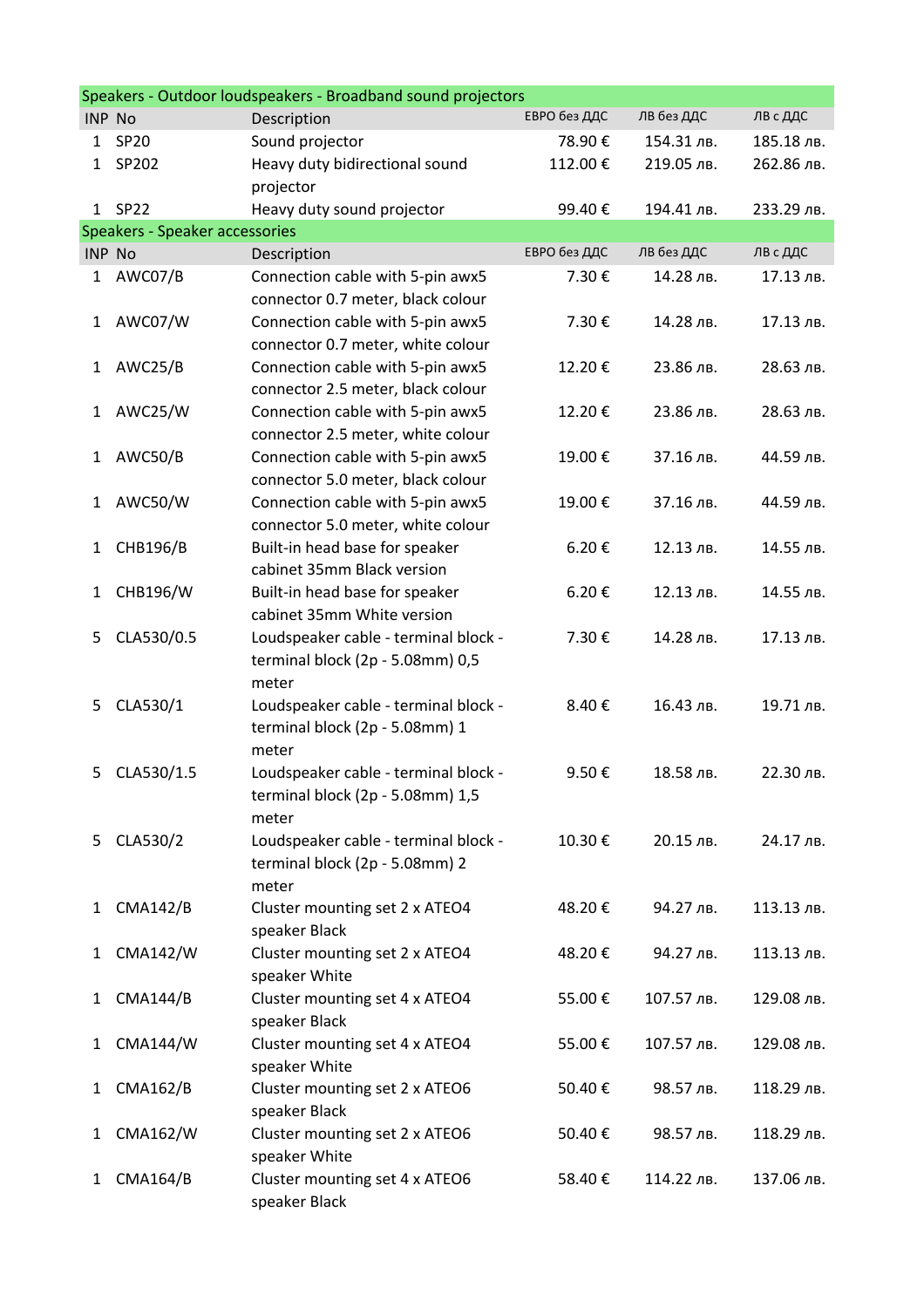| 1            | <b>CMA164/W</b> | Cluster mounting set 4 x ATEO6<br>speaker White                                              | 58.40€  | 114.22 лв. | 137.06 лв. |
|--------------|-----------------|----------------------------------------------------------------------------------------------|---------|------------|------------|
| 1            | CMM306 *        | Speaker built-in box for concrete<br>casting with mineral fibreboard                         | 101.20€ | 197.93 лв. | 237.52 лв. |
| $\mathbf{1}$ | <b>CPB110P</b>  | Cover bag for PX110                                                                          | 36.70€  | 71.78 лв.  | 86.13 лв.  |
| $\mathbf{1}$ | <b>CPB112P</b>  | Cover bag for PX112                                                                          | 43.20€  | 84.49 лв.  | 101.39 лв. |
| 1            | <b>CPB112R</b>  | Cover bag for RX112                                                                          | 43.20€  | 84.49 лв.  | 101.39 лв. |
| 1            | <b>CPB115P</b>  | Cover bag for PX115                                                                          | 43.20€  | 84.49 лв.  | 101.39 лв. |
| 1            | <b>CPB115R</b>  | Cover bag for RX115                                                                          | 43.20€  | 84.49 лв.  | 101.39 лв. |
| 1            | <b>CSE100</b>   | <b>Evacuation LED</b>                                                                        | 27.00€  | 52.81 лв.  | 63.37 лв.  |
| $\mathbf{1}$ | <b>CSK100</b>   | Pendant ceiling suspension kit for<br><b>NELO</b> series                                     | 22.80€  | 44.59 лв.  | 53.51 лв.  |
| 1            | <b>DSC100/B</b> | Connection cable with dual steel<br>core, snap hook & open ends - 10<br>meter Black          | 55.40€  | 108.35 лв. | 130.02 лв. |
| 1            | <b>DSC100/W</b> | Connection cable with dual steel<br>core, snap hook & open ends - 10<br>meter White          | 55.40€  | 108.35 лв. | 130.02 лв. |
| 1            | DSC35/B         | Connection cable with dual steel<br>core, snap hook & open ends - 3.5<br>meter Black         | 33.00€  | 64.54 лв.  | 77.45 лв.  |
| $\mathbf{1}$ | DSC35/W         | Connection cable with dual steel<br>core, snap hook & open ends - 3.5<br>meter White version | 33.00€  | 64.54 лв.  | 77.45 лв.  |
| 1            | DSC70/B         | Connection cable with dual steel<br>core, snap hook & open ends - 7<br>meter Black           | 44.70€  | 87.43 лв.  | 104.91 лв. |
| 1            | DSC70/W         | Connection cable with dual steel<br>core, snap hook & open ends - 7<br>meter White           | 44.70€  | 87.43 лв.  | 104.91 лв. |
| $\mathbf{1}$ | GFC06           | Gypsum flush mount installation ring<br>for CELO6                                            | 51.60€  | 100.92 лв. | 121.10 лв. |
| $\mathbf{1}$ | GLC02/B         | Front grill for CELO2 Black version<br>(ral9005)                                             | 8.70€   | 17.02 лв.  | 20.42 лв.  |
| $\mathbf{1}$ | GLC02/P         | Front grill for CELO2 Paintable<br>version                                                   | 8.70€   | 17.02 лв.  | 20.42 лв.  |
| $\mathbf{1}$ | GLC02/W         | Front grill for CELO2 White version<br>(ral9003)                                             | 8.70€   | 17.02 лв.  | 20.42 лв.  |
| $\mathbf{1}$ | GLC05/B         | Front grill for CELO5 Black version<br>(ral9005)                                             | 15.40€  | 30.12 лв.  | 36.14 лв.  |
| $\mathbf{1}$ | GLC05/P         | Front grill for CELO5 Paintable<br>version                                                   | 15.40€  | 30.12 лв.  | 36.14 лв.  |
| 1            | GLC05/W         | Front grill for CELO5 White version<br>(ral9003)                                             | 15.40€  | 30.12 лв.  | 36.14 лв.  |
| 1            | GLC06/B         | Front grill for CELO6 Black version<br>(ral9005)                                             | 17.50€  | 34.23 лв.  | 41.07 лв.  |
| $\mathbf{1}$ | GLC06/P         | Front grill for CELO6 Paintable<br>version                                                   | 17.50€  | 34.23 лв.  | 41.07 лв.  |
| $\mathbf{1}$ | GLC06/W         | Front grill for CELO6 White version<br>(ral9003)                                             | 17.50€  | 34.23 лв.  | 41.07 лв.  |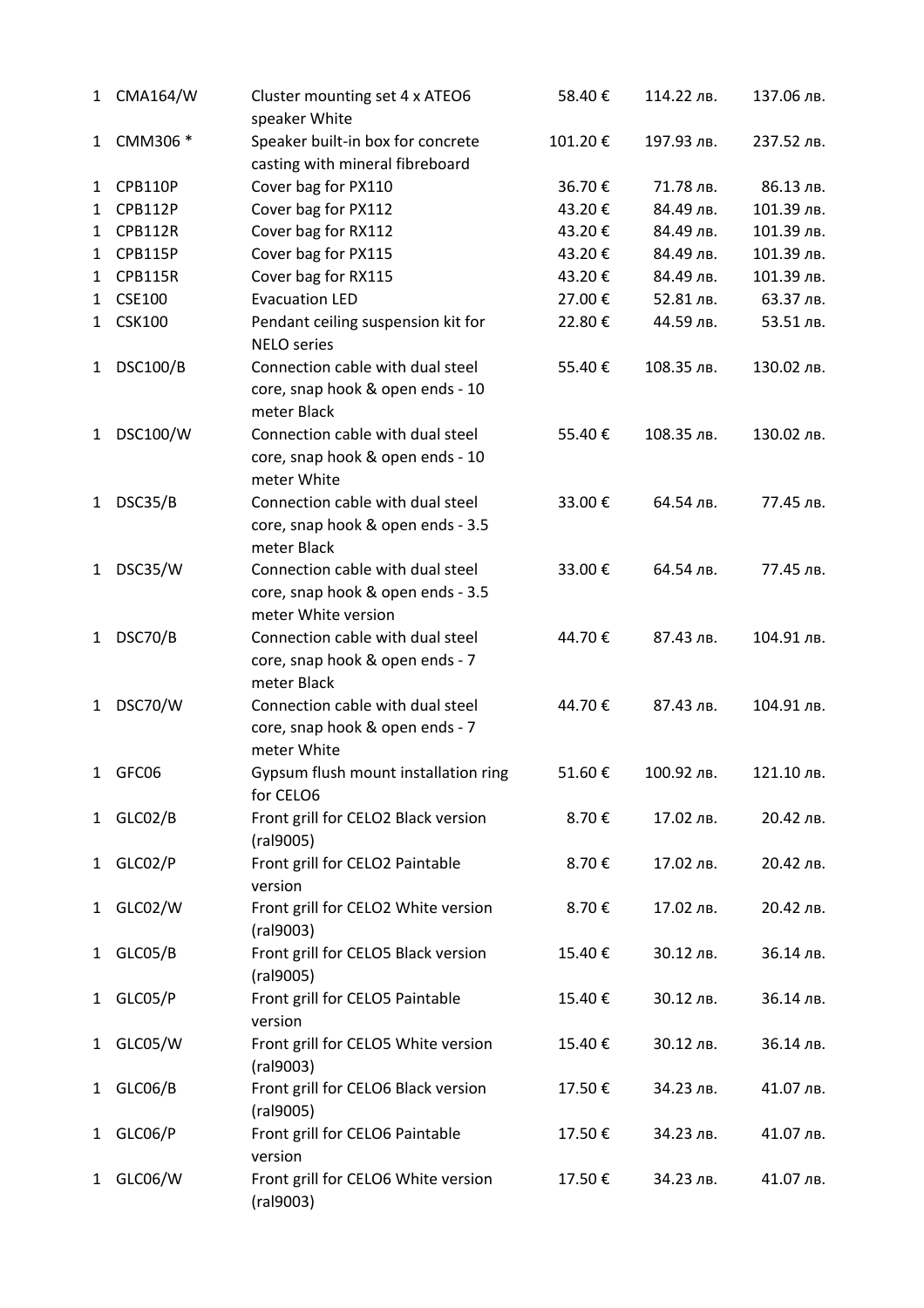| 1            | GLC08/B         | Front grill for CELO8 Black version<br>(ral9005)                                                       | 22.20€ | 43.42 лв. | 52.10 лв. |
|--------------|-----------------|--------------------------------------------------------------------------------------------------------|--------|-----------|-----------|
| $\mathbf{1}$ | GLC08/P         | Front grill for CELO8 Paintable<br>version                                                             | 22.20€ | 43.42 лв. | 52.10 лв. |
| $\mathbf{1}$ | GLC08/W         | Front grill for CELO8 White version<br>(ral9003)                                                       | 22.20€ | 43.42 лв. | 52.10 лв. |
| $\mathbf{1}$ | <b>GLI05/OB</b> | Front grill for CIRA5 and CALI4 series<br>speakers with cloth & outdoor<br>treatment Black version     | 10.90€ | 21.32 лв. | 25.58 лв. |
| 1            | GLI05/OP        | Front grill for CIRA5 and CALI4 series<br>speakers with cloth & outdoor<br>treatment Paintable version | 10.90€ | 21.32 лв. | 25.58 лв. |
| $\mathbf{1}$ | GLI05/OW        | Front grill for CIRA5 and CALI4 series<br>speakers with cloth & outdoor<br>treatment White version     | 10.90€ | 21.32 лв. | 25.58 лв. |
| $\mathbf{1}$ | <b>GLI06/OB</b> | Front grill for CALI6 series speakers<br>with cloth & outdoor treatment<br><b>Black version</b>        | 12.30€ | 24.06 лв. | 28.87 лв. |
| $\mathbf{1}$ | <b>GLI06/OP</b> | Front grill for CALI6 series speakers<br>with cloth & outdoor treatment<br>Paintable version           | 12.30€ | 24.06 лв. | 28.87 лв. |
| 0            | GLI06/OW        | Front grill for CALI6 series speakers<br>with cloth & outdoor treatment<br>White version               | 12.30€ | 24.06 лв. | 28.87 лв. |
| $\mathbf{1}$ | <b>GLI07/OB</b> | Front grill for CIRA7 series speakers<br>with cloth & outdoor treatment<br><b>Black version</b>        | 14.00€ | 27.38 лв. | 32.86 лв. |
| 1            | GLI07/OP        | Front grill for CIRA7 series speakers<br>with cloth & outdoor treatment<br>Paintable version           | 14.00€ | 27.38 лв. | 32.86 лв. |
| $\mathbf{1}$ | GLI07/OW        | Front grill for CIRA7 series speakers<br>with cloth & outdoor treatment<br>White version               | 14.00€ | 27.38 лв. | 32.86 лв. |
| 1            | <b>GLI08/OB</b> | Front grill for CIRA8 series speakers<br>with cloth & outdoor treatment<br><b>Black version</b>        | 18.50€ | 36.18 лв. | 43.42 лв. |
| $\mathbf{1}$ | <b>GLI08/OP</b> | Front grill for CIRA8 series speakers<br>with cloth & outdoor treatment<br>Paintable version           | 18.50€ | 36.18 лв. | 43.42 лв. |
| 1            | GLI08/OW        | Front grill for CIRA8 series speakers<br>with cloth & outdoor treatment<br>White version               | 18.50€ | 36.18 лв. | 43.42 лв. |
| $\mathbf{1}$ | GLM02/B         | Front grill for MERO2 Black version<br>(ral9005)                                                       | 8.70€  | 17.02 лв. | 20.42 лв. |
| 1            | GLM02/P         | Front grill for MERO2 Paintable<br>version                                                             | 8.70€  | 17.02 лв. | 20.42 лв. |
| 1            | GLM02/W         | Front grill for MERO2 White version<br>(ral9003)                                                       | 8.70€  | 17.02 лв. | 20.42 лв. |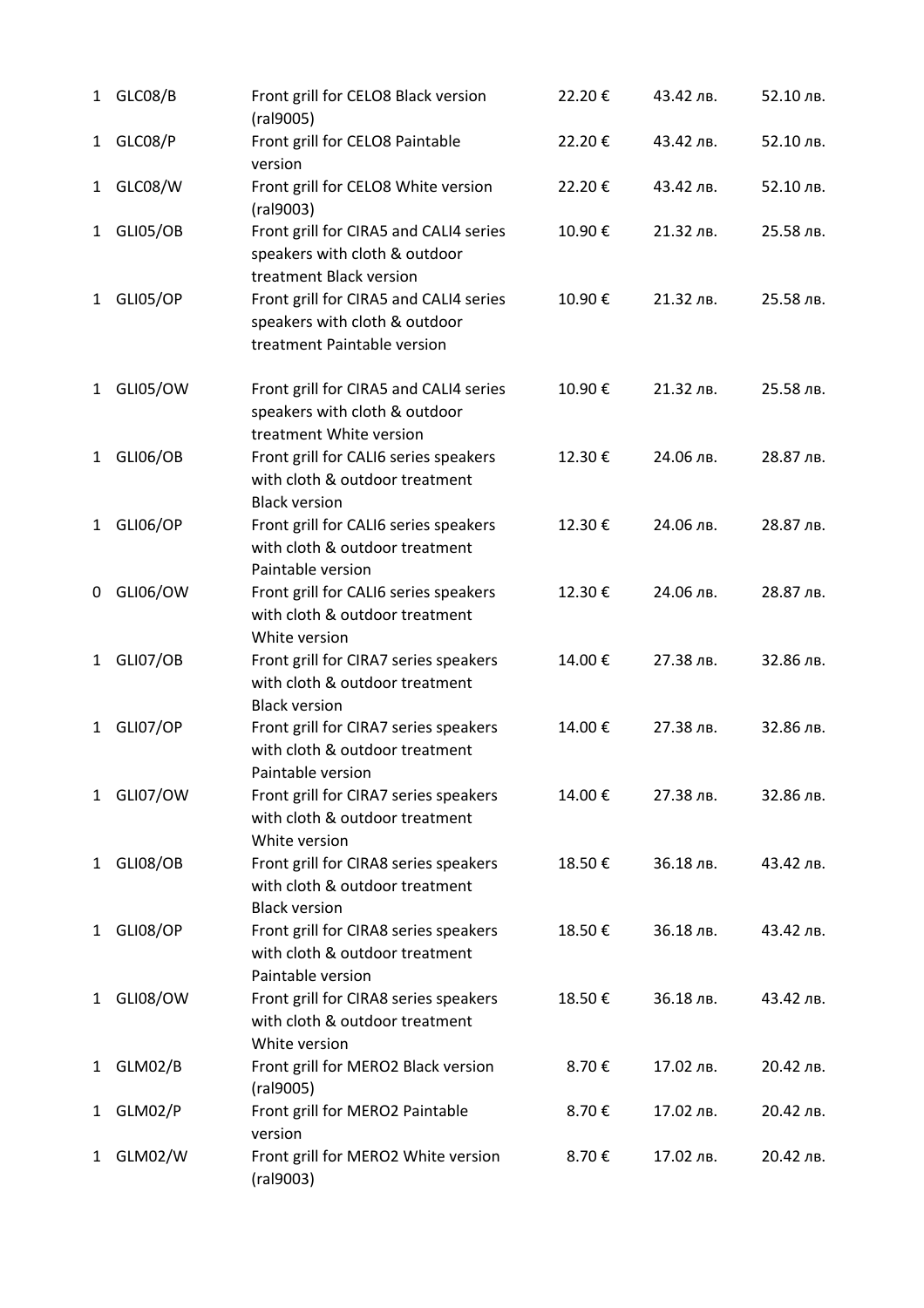| 1            | GLM05/B            | Front grill for MERO5 Black version<br>(ral9005)                       | 15.10€    | 29.53 лв.    | 35.44 лв.    |
|--------------|--------------------|------------------------------------------------------------------------|-----------|--------------|--------------|
| 1            | GLM05/P            | Front grill for MERO5 Paintable<br>version                             | 15.10€    | 29.53 лв.    | 35.44 лв.    |
| 1            | GLM05/W            | Front grill for MERO5 White version<br>(ral9003)                       | 15.10€    | 29.53 лв.    | 35.44 лв.    |
| 1            | GLM06/B            | Front grill for MERO6 Black version<br>(ral9005)                       | 17.50€    | 34.23 лв.    | 41.07 лв.    |
| 1            | GLM06/P            | Front grill for MERO6 Paintable<br>version                             | 17.50€    | 34.23 лв.    | 41.07 лв.    |
| 1            | GLM06/W            | Front grill for MERO6 White version<br>(ral9003)                       | 17.50€    | 34.23 лв.    | 41.07 лв.    |
| 1            | <b>MBK110V/B</b>   | Mounting bracket for VEXO110(A)<br><b>Black version</b>                | 96.40€    | 188.54 лв.   | 226.25 лв.   |
| 1            | <b>MBK110V/W</b>   | Mounting bracket for VEXO110(A)<br>White version                       | 96.40€    | 188.54 лв.   | 226.25 лв.   |
| 1            | <b>MBK110W</b>     | Mounting bracket for PX110 speaker<br>White version                    | 45.90€    | 89.77 лв.    | 107.73 лв.   |
| 1            | <b>MBK112V/B</b>   | Mounting bracket for VEXO112(A)<br><b>Black version</b>                | 102.10€   | 199.69 лв.   | 239.63 лв.   |
| 1            | <b>MBK112V/W</b>   | Mounting bracket for VEXO112(A)<br>White version                       | 102.10€   | 199.69 лв.   | 239.63 лв.   |
| 1            | <b>MBK112W</b>     | Mounting bracket for PX112 speaker<br>White version                    | 51.00€    | 99.75 лв.    | 119.70 лв.   |
| 1            | <b>MBK115</b>      | Mounting bracket for PX115 speaker<br><b>Black version</b>             | 57.20€    | 111.87 лв.   | 134.25 лв.   |
| 1            | <b>MBK115V/B</b>   | Mounting bracket for VEXO115(A)<br><b>Black version</b>                | 106.90€   | 209.08 лв.   | 250.89 лв.   |
| 1            | <b>MBK115V/W</b>   | Mounting bracket for VEXO115(A)<br>White version                       | 106.90€   | 209.08 лв.   | 250.89 лв.   |
|              | MBK200PM/B         | Pole mount adapter set for<br>MBK208MK2 and MBK212MK2 Black<br>version | 34.40€    | 67.28 лв.    | 80.74 лв.    |
| 1            | <b>MBK208MK2/B</b> | Mounting bracket for HS208MK2<br>and HS208TMK2 Black version           | 109.60€   | 214.36 лв.   | 257.23 лв.   |
| $\mathbf{1}$ | MBK212MK2/B        | Mounting bracket for HS212MK2<br>and HS212TMK2 Black version           |           |              | По Запитване |
| 1            | <b>MBK260/B</b>    | 35 mm stand adapter for KYRA series<br>column speakers Black version   | 22.20€    | 43.42 лв.    | 52.10 лв.    |
| 1            | <b>MBK300S/B</b>   | ceiling flying system for 1x FX 3.15 -<br>black Black                  | 857.70€   | 1 677.52 лв. | 2 013.02 лв. |
| 1            | <b>MBK302S/B</b>   | Ceiling flying system for 1x FX3.15 &<br>1x FX1.18 - black Black       | 1 225.20€ | 2 396.28 лв. | 2 875.54 лв. |
| 1            | <b>MBK410C/B</b>   | Ceiling mounting bracket for<br>NOBA8(A) Black                         | 64.90€    | 126.93 лв.   | 152.32 лв.   |
| 1            | <b>MBK410C/W</b>   | Ceiling mounting bracket for<br>NOBA8(A) White                         | 64.90€    | 126.93 лв.   | 152.32 лв.   |
| 1            | <b>MBK440/B</b>    | Screen mount bracket for IMEO2<br><b>Black version</b>                 | 48.10€    | 94.08 лв.    | 112.89 лв.   |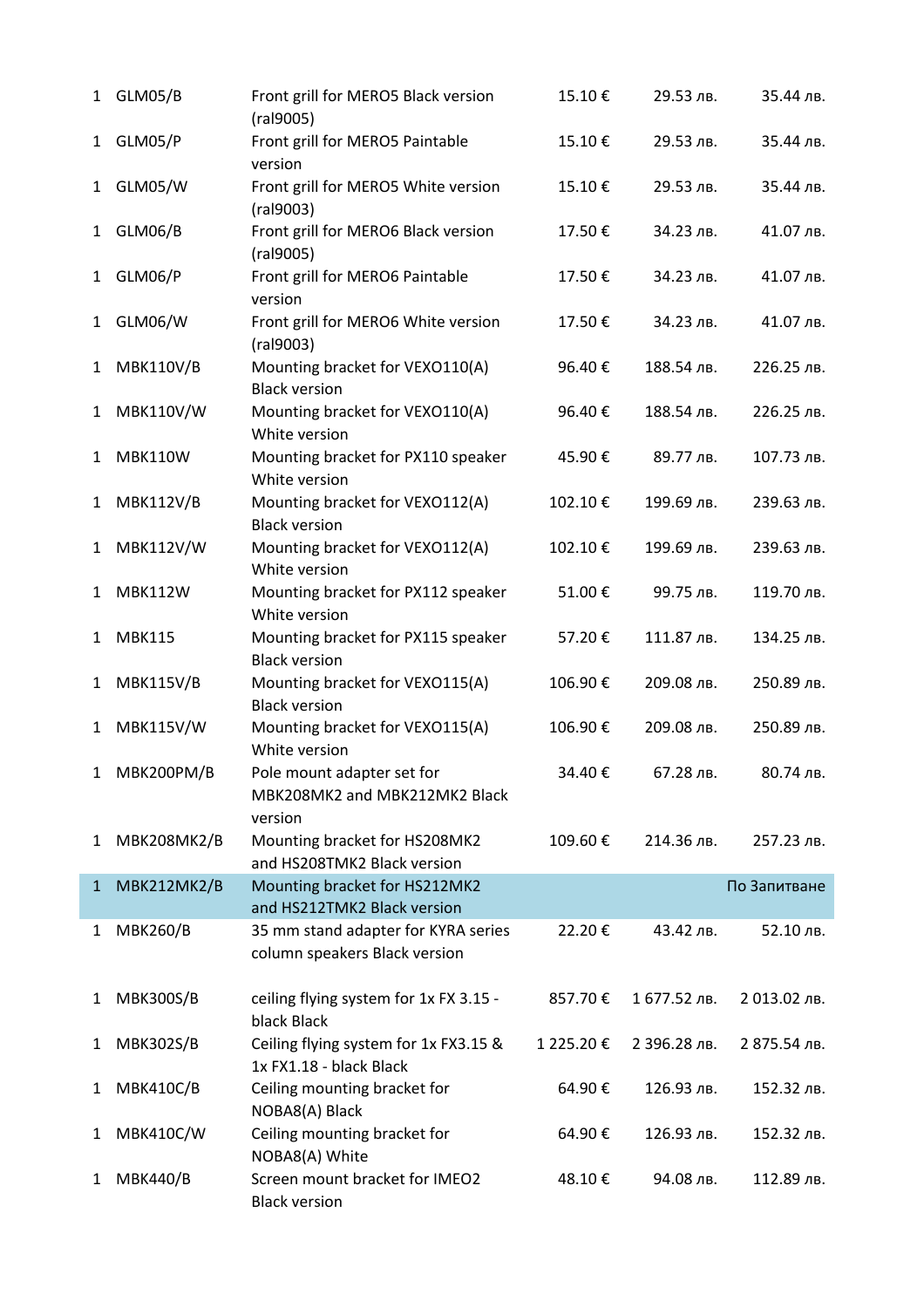| 1             | <b>MBK455/B</b>      | Angled mounting bracket set for<br><b>ARES5A Black version</b>                | 17.80€       | 34.81 лв.  | 41.78 лв.    |
|---------------|----------------------|-------------------------------------------------------------------------------|--------------|------------|--------------|
| 1             | <b>MBK455/W</b>      | Angled mounting bracket set for<br><b>ARES5A White version</b>                | 17.80€       | 34.81 лв.  | 41.78 лв.    |
| $\mathbf{1}$  | <b>MBK523/G</b>      | Ground pin for outdoor speaker<br>Ground pin - galvanized                     |              |            | По Запитване |
| 1             | <b>MBK530/B</b>      | Pole mount for outdoor speaker<br><b>Black version</b>                        | 25.90€       | 50.66 лв.  | 60.79 лв.    |
| 1             | <b>MBK530/W</b>      | Pole mount for outdoor speaker<br>White version                               | 25.90€       | 50.66 лв.  | 60.79 лв.    |
| 1             | <b>MBK556/B</b>      | Mounting pole for outdoor speaker -<br>600 mm height Outdoor black<br>version | 94.90€       | 185.61 лв. | 222.73 лв.   |
| 1             | <b>PROMO5501</b>     | Carry bag for XENO8/VEXO8<br>loudspeaker cabinet                              | 94.50€       | 184.83 лв. | 221.79 лв.   |
| 1             | RMA40A/B             | Light track adapter mount for ATEO4<br>- 3-Phase Track Black version          | 31.80€       | 62.20 лв.  | 74.63 лв.    |
| 1             | RMA40A/W             | Light track adapter mount for ATEO4<br>- 3-Phase Track White version          | 31.80€       | 62.20 лв.  | 74.63 лв.    |
| 1             | RMA45A/B             | Light track adapter mount for ATEO4<br>- Smart 3-Phase Track Black version    | 31.80€       | 62.20 лв.  | 74.63 лв.    |
| 1             | <b>TBA40</b>         | Tile bridge set for CALI424                                                   | 33.60€       | 65.72 лв.  | 78.86 лв.    |
| 1             | <b>TBA60</b>         | Tile bridge set for CALI660                                                   | 37.20€       | 72.76 лв.  | 87.31 лв.    |
| 1             | <b>WBP100/B</b>      | Wall bracket plate for XENO/VEXO<br>speaker Black version                     | 16.60€       | 32.47 лв.  | 38.96 лв.    |
| 1             | WBP100/W             | Wall bracket plate for XENO/VEXO<br>speaker White version                     | 16.60€       | 32.47 лв.  | 38.96 лв.    |
|               | 10 WMA20/B           | Extension mount with 30° incline<br>angle for ATEO2 Black                     | 2.80€        | 5.48 лв.   | 6.57 лв.     |
|               | 10 WMA20/W           | Extension mount with 30° incline<br>angle for ATEO2 White                     | 2.80€        | 5.48 лв.   | 6.57 лв.     |
|               | 10 WMA40/B           | Extension mount with 30° incline<br>angle for ATEO4 Black                     | 4.00€        | 7.82 лв.   | 9.39 лв.     |
|               | 10 WMA40/W           | Extension mount with 30° incline<br>angle for ATEO4 White                     | 4.00€        | 7.82 лв.   | 9.39 лв.     |
|               | 10 WMA60/B           | Extension mount with 30° incline<br>angle for ATEO6 Black                     | 4.60€        | 9.00 лв.   | 10.80 лв.    |
|               | 10 WMA60/W           | Extension mount with 30° incline<br>angle for ATEO6 White                     | 4.60€        | 9.00 лв.   | 10.80 лв.    |
| 1             | WMM20                | In-wall box for MERO2 for<br>concrete/brick wall                              | 9.70€        | 18.97 лв.  | 22.77 лв.    |
| 1             | <b>WMM450</b>        | Metal in ceiling/wall back box for<br>flush mount speakers - Fire rated       | 91.50€       | 178.96 лв. | 214.75 лв.   |
| 1             | <b>WMM630</b>        | In-ceiling/wall back-box for flush<br>mount ceiling speakers                  | 77.00€       | 150.60 лв. | 180.72 лв.   |
|               | <b>Preamplifiers</b> |                                                                               |              |            |              |
| <b>INP No</b> |                      | Description                                                                   | ЕВРО без ДДС | ЛВ без ДДС | ЛВ с ДДС     |
|               |                      |                                                                               |              |            |              |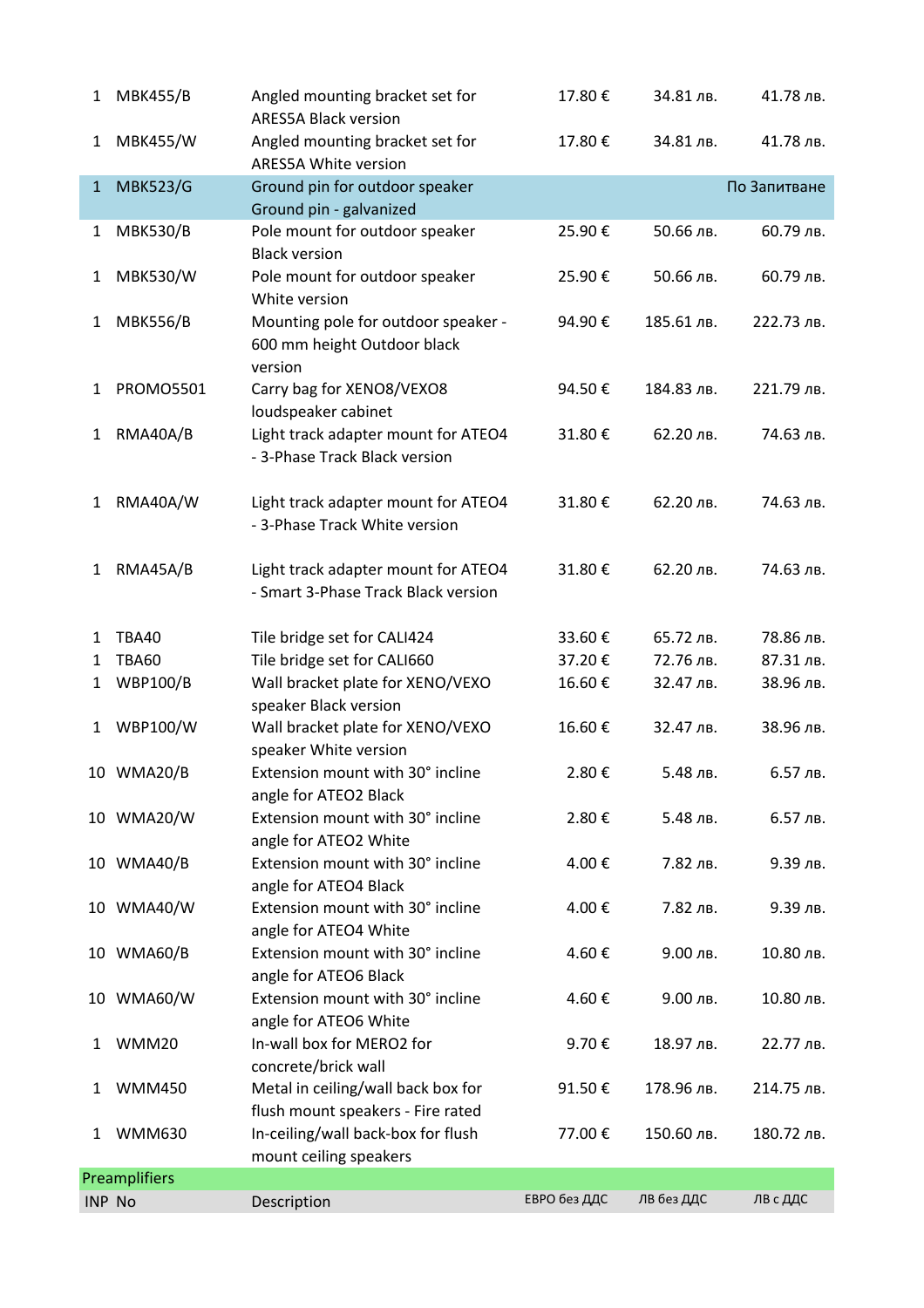| 1             | <b>PRE116</b>                               | 6 Channel stereo preamplifier                         | 458.90€      | 897.53 лв.   | 1077.04 лв.  |
|---------------|---------------------------------------------|-------------------------------------------------------|--------------|--------------|--------------|
| 1             | <b>PRE126</b>                               | Two zone - 6 Channel stereo                           | 555.50€      | 1086.46 лв.  | 1 303.76 лв. |
|               |                                             | preamplifier Regular                                  |              |              |              |
| 1             | <b>PRE220</b>                               | Two zone - 10 Channel stereo pre-                     | 646.00€      | 1 263.47 лв. | 1516.16 лв.  |
|               |                                             | amplifier                                             |              |              |              |
| 1             | <b>PRE240</b>                               | Four zone - 10 Channel stereo                         | 727.00€      | 1421.89 лв.  | 1706.27 лв.  |
|               |                                             | preamplifier                                          |              |              |              |
|               | <b>Wall Plates - Smart wall controllers</b> |                                                       |              |              |              |
| <b>INP No</b> |                                             | Description                                           | ЕВРО без ДДС | ЛВ без ДДС   | ЛВ с ДДС     |
| 1             | DW3018/B                                    | Wall panel controller 8 zones for                     | 112.50€      | 220.03 лв.   | 264.04 лв.   |
|               |                                             | 45x45 standard Black version                          |              |              |              |
| 1             | DW3018/W                                    | Wall panel controller 8 zones for                     | 112.50€      | 220.03 лв.   | 264.04 лв.   |
|               |                                             | 45x45 standard White version                          |              |              |              |
| $\mathbf{1}$  | DW3020/B                                    | Wall panel controller 45 x 45 mm                      |              |              | По Запитване |
|               |                                             | <b>Black version</b>                                  |              |              |              |
| 1             | DW3020/W                                    | Wall panel controller 45 x 45 mm                      |              |              | По Запитване |
|               |                                             | White version                                         |              |              |              |
| $\mathbf{1}$  | DW4018/B                                    | Wall panel controller Bticino Black                   |              |              | По Запитване |
|               |                                             | version                                               |              |              |              |
| 1             | DW4018/W                                    | Wall panel controller Bticino White                   |              |              | По Запитване |
|               |                                             | version                                               |              |              |              |
| $\mathbf{1}$  | DW5066/B                                    | Digital all-in-one wall panel Black                   |              |              | По Запитване |
|               |                                             | version                                               |              |              |              |
| $\mathbf{1}$  | DW5066/W                                    | Digital all-in-one wall panel White                   |              |              | По Запитване |
|               |                                             | version                                               |              |              | По Запитване |
| 1             | MWX45/B                                     | MTX wall panel controller 45 x 45<br>mm Black version |              |              |              |
| 1             | <b>MWX45/W</b>                              | MTX wall panel controller 45 x 45                     |              |              | По Запитване |
|               |                                             | mm White version                                      |              |              |              |
| $\mathbf{1}$  | <b>MWX65/B</b>                              | All-in-one wall panel for MTX Black                   |              |              | По Запитване |
|               |                                             | version                                               |              |              |              |
| 1             | <b>MWX65/W</b>                              | All-in-one wall panel for MTX White                   |              |              | По Запитване |
|               |                                             | version                                               |              |              |              |
|               | 12 WP205/B                                  | ARES5A wall panel - Microphone &                      | 73.70€       | 144.14 лв.   | 172.97 лв.   |
|               |                                             | line input - 80 x 80 mm Black version                 |              |              |              |
|               |                                             |                                                       |              |              |              |
|               | 12 WP205/W                                  | ARES5A wall panel - Microphone &                      | 73.70€       | 144.14 лв.   | 172.97 лв.   |
|               |                                             | line input - 80 x 80 mm White                         |              |              |              |
|               |                                             | version                                               |              |              |              |
|               | 12 WP210/B                                  | Universal wall panel - Microphone &                   | 115.50€      | 225.90 лв.   | 271.08 лв.   |
|               |                                             | line input - 80 x 80 mm Black version                 |              |              |              |
|               |                                             |                                                       |              |              |              |
|               | 12 WP210/W                                  | Universal wall panel - Microphone &                   | 115.50€      | 225.90 лв.   | 271.08 лв.   |
|               |                                             | line input - 80 x 80 mm White                         |              |              |              |
|               |                                             | version                                               |              |              |              |
|               | 12 WP220/B                                  | Universal wall panel - Bluetooth                      | 143.00€      | 279.68 лв.   | 335.62 лв.   |
|               |                                             | receiver input - 80 x 80 mm Black                     |              |              |              |
|               |                                             | version                                               |              |              |              |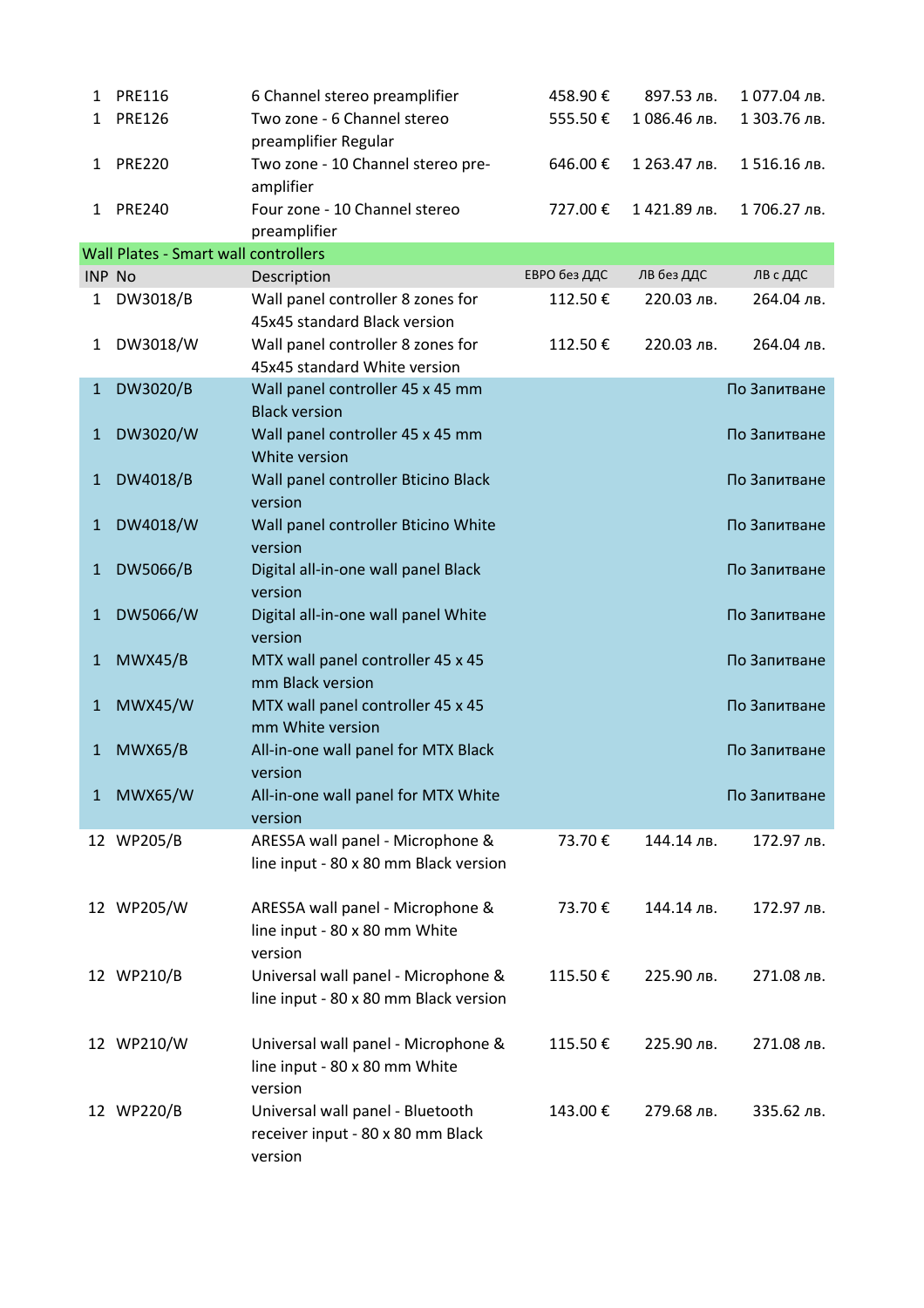|               | 12 WP220/W                             | Universal wall panel - Bluetooth<br>receiver input - 80 x 80 mm White<br>version              | 143.00€      | 279.68 лв. | 335.62 лв. |
|---------------|----------------------------------------|-----------------------------------------------------------------------------------------------|--------------|------------|------------|
|               | 12 WP225/B                             | Universal wall panel - Microphone,<br>line & Bluetooth receiver - 80 x 80<br>mm Black version | 165.00€      | 322.71 лв. | 387.25 лв. |
|               | 12 WP225/W                             | Universal wall panel - Microphone,<br>line & Bluetooth receiver - 80 x 80<br>mm White version | 165.00€      | 322.71 лв. | 387.25 лв. |
| 1             | <b>WP523/B</b>                         | Remote wall mixer for LX523 Black<br>version                                                  | 61.60€       | 120.48 лв. | 144.57 лв. |
|               | Wall Plates - Volume controllers       |                                                                                               |              |            |            |
| <b>INP No</b> |                                        | Description                                                                                   | ЕВРО без ДДС | ЛВ без ДДС | ЛВ с ДДС   |
| 1             | VC3022/W                               | 100V volume controller 20W 80 x 80<br>mm 100v wall volume controller                          | 22.20€       | 43.42 лв.  | 52.10 лв.  |
| 1             | VC3036/B                               | 100V volume controller 36W 45 x<br>45 mm Black version                                        | 66.20€       | 129.48 лв. | 155.37 лв. |
| 1             | VC3036/W                               | 100V volume controller 36W 45 x<br>45 mm White version                                        | 66.20€       | 129.48 лв. | 155.37 лв. |
| 1             | VC3062/W                               | 100V volume controller 60W 80 x 80<br>mm White version                                        | 41.50€       | 81.17 лв.  | 97.40 лв.  |
| 1             | VC3102/W                               | 100V volume controller 100W 80 x<br>80 mm White version                                       | 47.20€       | 92.32 лв.  | 110.78 лв. |
| 1             | VC3208/B                               | Remote volume controller 45 x 45<br>mm Black version                                          | 28.80€       | 56.33 лв.  | 67.59 лв.  |
| $\mathbf{1}$  | VC3208/W                               | Remote volume controller 45 x 45<br>mm White version                                          | 28.80€       | 56.33 лв.  | 67.59 лв.  |
| 1             | VC4008/B                               | Volume remote Bticino Black version                                                           | 24.70€       | 48.31 лв.  | 57.97 лв.  |
| 1             | VC4008/W                               | Volume remote Bticino White<br>version                                                        | 24.70€       | 48.31 лв.  | 57.97 лв.  |
|               | <b>Wall Plates - Cover frames</b>      |                                                                                               |              |            |            |
| <b>INP No</b> |                                        | Description                                                                                   | ЕВРО без ДДС | ЛВ без ДДС | ЛВ с ДДС   |
|               | 16 CF45D/B                             | Cover frame double 45 x 45 mm<br><b>Black version</b>                                         | 16.30€       | 31.88 лв.  | 38.26 лв.  |
|               | 16 CF45D/W                             | Cover frame double 45 x 45 mm<br>White version                                                | 16.30€       | 31.88 лв.  | 38.26 лв.  |
| 7             | CF45DH/B                               | Cover frame double 45 x 45 mm with<br>hooks Black version                                     | 17.40€       | 34.03 лв.  | 40.84 лв.  |
| 7             | CF45DH/W                               | Cover frame double 45 x 45 mm with<br>hooks White version                                     | 17.40€       | 34.03 лв.  | 40.84 лв.  |
|               | 32 CF45S/B                             | Cover frame single 45 x 45 mm Black<br>version                                                | 8.60€        | 16.82 лв.  | 20.18 лв.  |
|               | 32 CF45S/W                             | Cover frame single 45 x 45 mm<br>White version                                                | 8.60€        | 16.82 лв.  | 20.18 лв.  |
|               | 12 CF45SH/B                            | Cover frame single 45 x 45 mm with<br>hooks Black version                                     | 9.10€        | 17.80 лв.  | 21.36 лв.  |
|               | 12 CF45SH/W                            | Cover frame single 45 x 45 mm with<br>hooks White version                                     | 9.10€        | 17.80 лв.  | 21.36 лв.  |
|               | Wall Plates - Surface mount wall boxes |                                                                                               |              |            |            |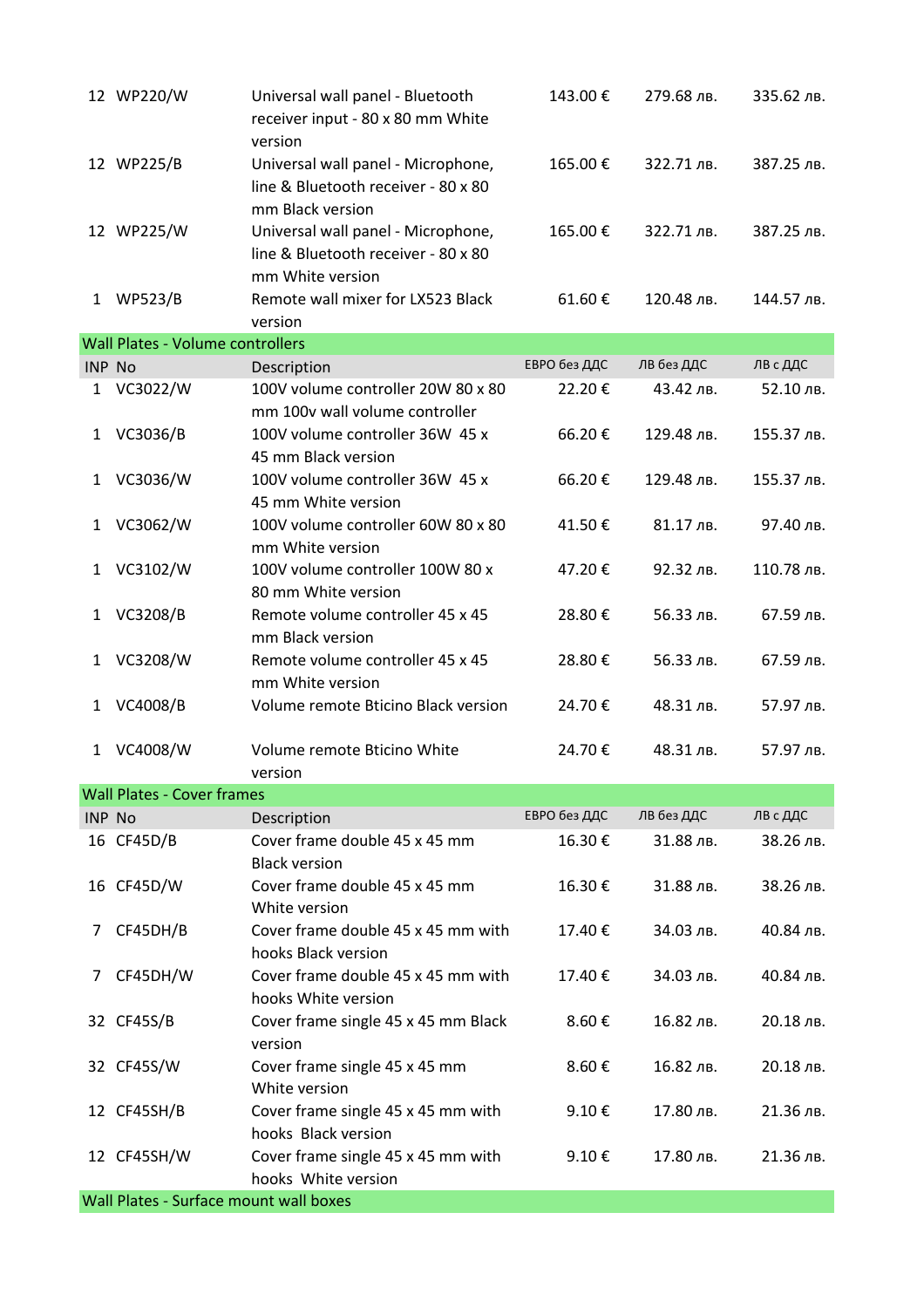| <b>INP No</b> |                                        | Description                                                                            | ЕВРО без ДДС | ЛВ без ДДС | ЛВ с ДДС  |  |  |
|---------------|----------------------------------------|----------------------------------------------------------------------------------------|--------------|------------|-----------|--|--|
| 1             | WB3102/SW                              | Wall mount box for VC3xx2                                                              | 12.80€       | 25.03 лв.  | 30.04 лв. |  |  |
| 5             | <b>WB45D/B</b>                         | Surface mount box double 45 x 45<br>mm Black version                                   | 21.60€       | 42.25 лв.  | 50.70 лв. |  |  |
| 5             | WB45D/W                                | Surface mount box double 45 x 45<br>mm White version                                   | 21.60€       | 42.25 лв.  | 50.70 лв. |  |  |
|               | 10 WB45S/B                             | Surface mount box single 45 x 45<br>mm Black version                                   | 12.20€       | 23.86 лв.  | 28.63 лв. |  |  |
| 10            | WB45S/W                                | Surface mount box single 45 x 45<br>mm White version                                   | 12.20€       | 23.86 лв.  | 28.63 лв. |  |  |
| 5             | <b>WB50/B</b>                          | Wall box for<br>DW5065/WP523/MWX65 Surface<br>mount box for audac wallpanel -<br>black | 14.40€       | 28.16 лв.  | 33.80 лв. |  |  |
| 5             | <b>WB50/W</b>                          | Wall box for<br>DW5065/WP523/MWX65 Surface<br>mount box for audac wallpanel -<br>white | 13.80€       | 26.99 лв.  | 32.39 лв. |  |  |
|               | Wall Plates - Flush mount wall boxes   |                                                                                        |              |            |           |  |  |
| <b>INP No</b> |                                        | Description                                                                            | ЕВРО без ДДС | ЛВ без ДДС | ЛВ с ДДС  |  |  |
| 1             | WB3102/FG                              | Wall mounting box Flush mount -<br>hollow wall                                         | 6.50€        | 12.71 лв.  | 15.26 лв. |  |  |
| 1             | WB3102/FS                              | Wall mounting box Flush mount -<br>solid wall                                          | 6.50€        | 12.71 лв.  | 15.26 лв. |  |  |
| 5             | WB45D/FG                               | Flush mount box for double 45 x 45<br>mm wall panel - Hollow wall                      | 19.30€       | 37.75 лв.  | 45.30 лв. |  |  |
| 5             | WB45S/FG                               | Flush mount box for 45 x 45 mm wall<br>panel - Hollow wall                             | 5.90€        | 11.54 лв.  | 13.85 лв. |  |  |
| 5             | WB45S/FS                               | Flush mount box for 45 x 45 mm wall<br>panel - Solid wall                              | 2.90€        | 5.67 лв.   | 6.81 лв.  |  |  |
|               | 10 WB50/AF                             | Adapter frame for WB50 to 3-gang<br>US standard                                        | 11.20€       | 21.91 лв.  | 26.29 лв. |  |  |
| 1             | WB50/FG                                | Flush mount box for AUDAC<br>wallpanel - hollow wall                                   | 8.90€        | 17.41 лв.  | 20.89 лв. |  |  |
| 1             | WB50/FS                                | Flush mount box for AUDAC<br>wallpanel - solid wall                                    | 5.80€        | 11.34 лв.  | 13.61 лв. |  |  |
|               | <b>Wall Plates - Connection plates</b> |                                                                                        |              |            |           |  |  |
| INP No        |                                        | Description                                                                            | ЕВРО без ДДС | ЛВ без ДДС | ЛВ с ДДС  |  |  |
| 1             | CP43BNC/B                              | Connection plate - BNC - bticino<br><b>Black version</b>                               | 9.00€        | 17.60 лв.  | 21.12 лв. |  |  |
| 1             | CP43BNC/W                              | Connection plate - BNC - bticino<br>White version                                      | 9.00€        | 17.60 лв.  | 21.12 лв. |  |  |
| 1             | CP43SPE/B                              | Connection plate - d-size speaker -<br>bticino Black version                           | 9.00€        | 17.60 лв.  | 21.12 лв. |  |  |
| 1             | CP43SPE/W                              | Connection plate - d-size speaker -<br>bticino White version                           | 9.00€        | 17.60 лв.  | 21.12 лв. |  |  |
| 1             | CP43VGA/W                              | Connection plate - SVGA - bticino<br>White version                                     | 18.00€       | 35.20 лв.  | 42.25 лв. |  |  |
| $\mathbf{1}$  | CP43XLM/W                              | Connection plate - d-size xlr male -<br>bticino White version                          | 9.00€        | 17.60 лв.  | 21.12 лв. |  |  |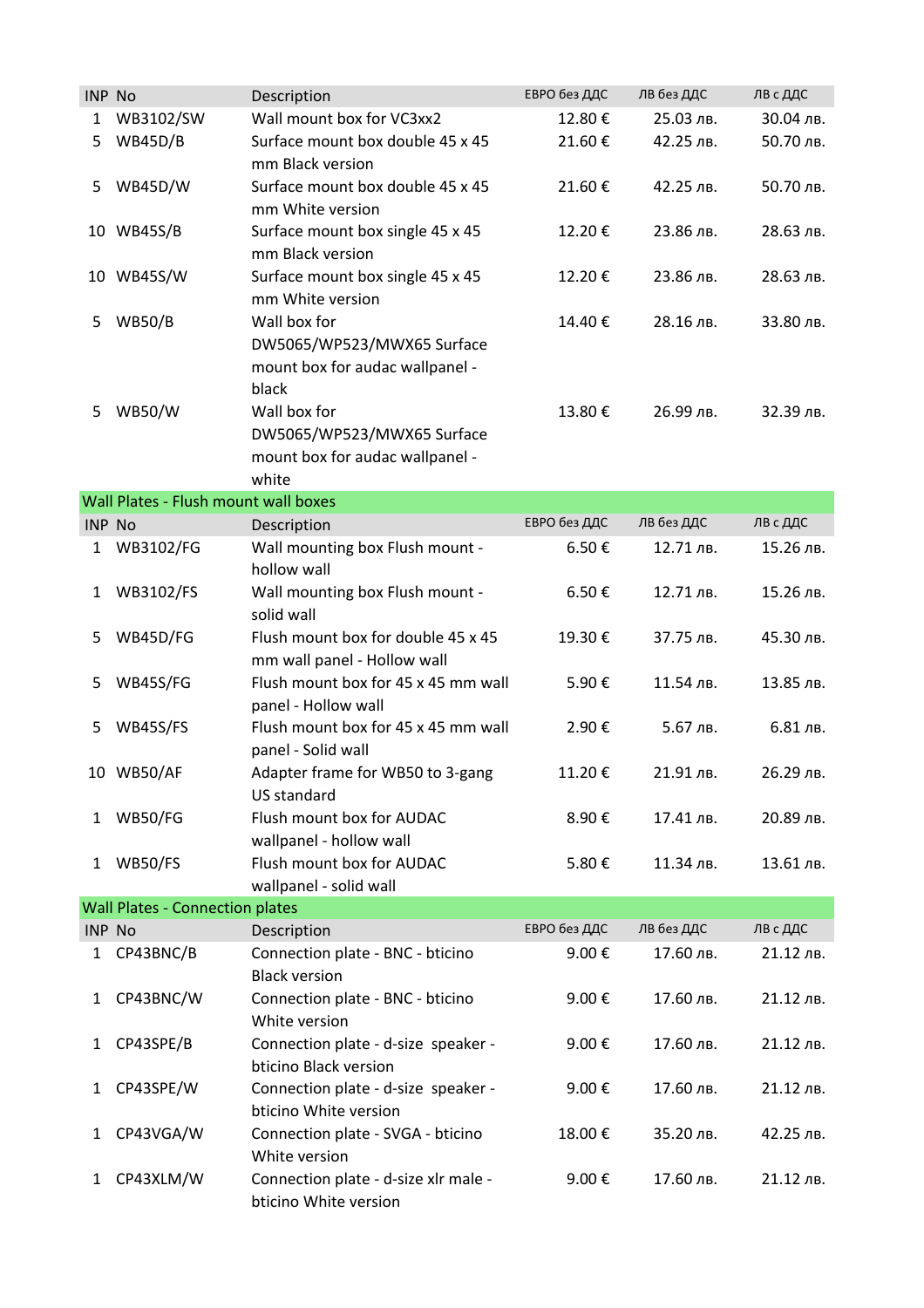| $\mathbf{1}$  | CP45BNC/B                                                  | Connection plate BNC 45 x 45 mm<br><b>Black version</b>                  | 9.10€        | 17.80 лв.  | 21.36 лв.    |  |
|---------------|------------------------------------------------------------|--------------------------------------------------------------------------|--------------|------------|--------------|--|
| $\mathbf{1}$  | CP45BNC/W                                                  | Connection plate BNC 45 x 45 mm<br>White version                         | 9.00€        | 17.60 лв.  | 21.12 лв.    |  |
| 1             | CP45DSZ/B                                                  | Connection plate D-size 45 x 45 mm<br><b>Black version</b>               | 7.30€        | 14.28 лв.  | 17.13 лв.    |  |
| 1             | CP45DSZ/W                                                  | Connection plate D-size 45 x 45 mm<br>White version                      | 7.30€        | 14.28 лв.  | 17.13 лв.    |  |
| $\mathbf{1}$  | CP45HDM/B                                                  | Connection plate HDMI 45 x 45 mm<br><b>Black version</b>                 | 21.80€       | 42.64 лв.  | 51.16 лв.    |  |
| 1             | CP45HDM/W                                                  | Connection plate HDMI 45 x 45 mm<br>White version                        | 21.80€       | 42.64 лв.  | 51.16 лв.    |  |
| $\mathbf{1}$  | CP45RCA/B                                                  | Connection plate RCA 45 x 45 mm<br><b>Black version</b>                  | 10.80€       | 21.12 лв.  | 25.35 лв.    |  |
| 1             | CP45RCA/W                                                  | Connection plate RCA 45 x 45 mm<br>White version                         | 10.80€       | 21.12 лв.  | 25.35 лв.    |  |
| 1             | CP45SPE/B                                                  | Connection plate D-size speaker 45 x<br>45 mm Black version              | 7.70€        | 15.06 лв.  | 18.07 лв.    |  |
| $\mathbf{1}$  | CP45SPES/B                                                 | Connection plate D-size speaker 45 X<br>45 mm - solderless Black version | 15.40€       | 30.12 лв.  | 36.14 лв.    |  |
| 1             | CP45SPES/W                                                 | Connection plate D-size speaker 45 X<br>45 mm - solderless White version | 15.40€       | 30.12 лв.  | 36.14 лв.    |  |
| 1             | CP45VGA/B                                                  | Connection plate VGA 45 x 45 mm<br><b>Black version</b>                  | 19.10€       | 37.36 лв.  | 44.83 лв.    |  |
| 1             | CP45VGA/W                                                  | Connection plate VGA 45 x 45 mm<br>White version                         | 19.10€       | 37.36 лв.  | 44.83 лв.    |  |
| 1             | CP45XLFS/B                                                 | Connection plate XLR female 45 x 45<br>mm - solderless Black             | 11.00€       | 21.51 лв.  | 25.82 лв.    |  |
| 1             | CP45XLFS/W                                                 | Connection plate XLR female 45 x 45<br>mm - solderless White             | 11.00€       | 21.51 лв.  | 25.82 лв.    |  |
| 1             | CP45XLM/B                                                  | Connection plate XLR male 45 x 45<br>mm Black version                    | 7.70€        | 15.06 лв.  | 18.07 лв.    |  |
| 1             | CP45XLMS/B                                                 | Connection plate XLR male 45 X 45<br>mm - solderless Black               | 11.00€       | 21.51 лв.  | 25.82 лв.    |  |
| 1             | CP45XLMS/W                                                 | Connection plate XLR male 45 X 45<br>mm - solderless White               | 11.00€       | 21.51 лв.  | 25.82 лв.    |  |
|               |                                                            | Microphones - Paging microphones - Digital paging microphones            |              |            |              |  |
| <b>INP No</b> |                                                            | Description                                                              | ЕВРО без ДДС | ЛВ без ДДС | ЛВ с ДДС     |  |
| 1             | APM101MK2                                                  | Digital paging microphone 1 zone<br>MK2 version                          |              |            | По Запитване |  |
| $\mathbf{1}$  | APM104MK2                                                  | Digital paging microphone 4 zones<br>MK2 version                         |              |            | По Запитване |  |
| $\mathbf{1}$  | APM108MK2                                                  | Digital paging microphone 8 zones<br>MK2 version                         |              |            | По Запитване |  |
| $\mathbf{1}$  | APM116MK2                                                  | Digital paging microphone 16 zones<br>MK2 version                        |              |            | По Запитване |  |
|               | Microphones - Paging microphones - Slim paging microphones |                                                                          |              |            |              |  |
| <b>INP No</b> |                                                            | Description                                                              | ЕВРО без ДДС | ЛВ без ДДС | ЛВ с ДДС     |  |
| 1             | MPX48                                                      | SurfaceTouch™ paging microphone 4<br>zones                               |              |            | По Запитване |  |
|               |                                                            |                                                                          |              |            |              |  |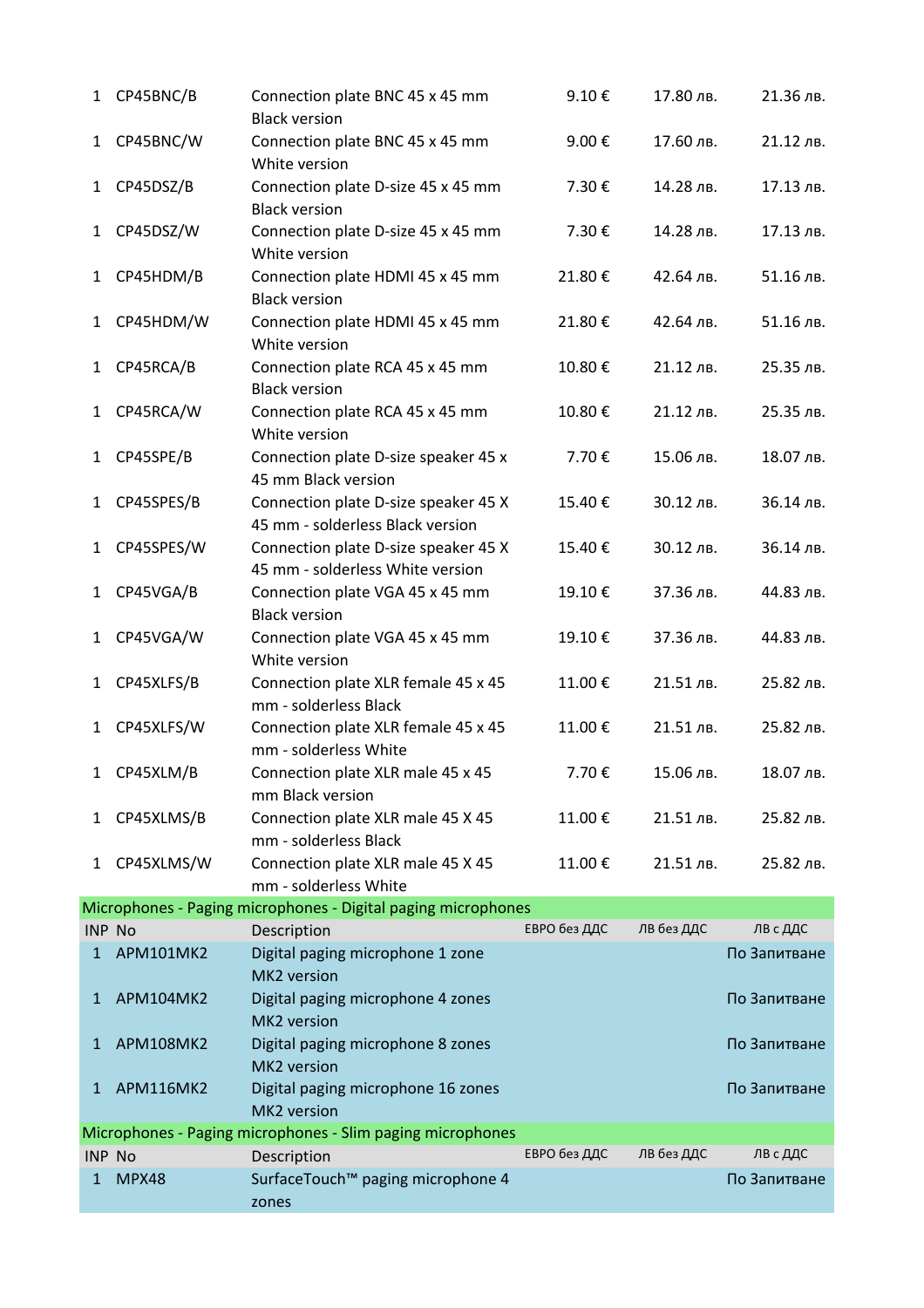| $\mathbf{1}$                        | <b>MPX88</b>                       | SurfaceTouch™ paging microphone 8                                                       |              |            | По Запитване |  |
|-------------------------------------|------------------------------------|-----------------------------------------------------------------------------------------|--------------|------------|--------------|--|
|                                     |                                    | zones                                                                                   |              |            |              |  |
|                                     |                                    | Microphones - Paging microphones - Dynamic paging microphones                           |              |            |              |  |
| <b>INP No</b>                       |                                    | Description                                                                             | ЕВРО без ДДС | ЛВ без ДДС | ЛВ с ДДС     |  |
| 1                                   | <b>PDM200</b>                      | Paging microphone                                                                       | 85.60€       | 167.42 лв. | 200.90 лв.   |  |
|                                     |                                    | Microphones - Headset microphones - Clip-on ear microphones                             |              |            |              |  |
| <b>INP No</b>                       |                                    | Description                                                                             | ЕВРО без ДДС | ЛВ без ДДС | ЛВ с ДДС     |  |
| 1                                   | CMX700BJ                           | Clip-on ear microphone Clip-on ear<br>condenser microphone, Mini Jack -<br><b>Black</b> | 43.80€       | 85.67 лв.  | 102.80 лв.   |  |
|                                     | 20 CMX706/B                        | Clip-on ear microphone Black                                                            | 91.30€       | 178.57 лв. | 214.28 лв.   |  |
|                                     | 20 CMX706/S                        | Clip-on ear microphone Beige                                                            | 91.30€       | 178.57 лв. | 214.28 лв.   |  |
|                                     |                                    | Microphones - Headset microphones - Headset condenser microphones                       |              |            |              |  |
| <b>INP No</b>                       |                                    | Description                                                                             | ЕВРО без ДДС | ЛВ без ДДС | ЛВ с ДДС     |  |
| 1                                   | CMX720BJ                           | Headset condenser microphone<br>Headset condenser microphone,<br>Mini Jack - Black      | 50.00€       | 97.79 лв.  | 117.35 лв.   |  |
| 8                                   | CMX725B                            | Headset condenser microphone<br><b>Black</b>                                            | 87.00€       | 170.16 лв. | 204.19 лв.   |  |
| 20                                  | <b>CMX726/B</b>                    | Headset condenser omni-directional<br>microphone Black                                  | 106.40€      | 208.10 лв. | 249.72 лв.   |  |
| 20                                  | <b>CMX726/S</b>                    | Headset condenser omni-directional<br>microphone Beige                                  | 106.40€      | 208.10 лв. | 249.72 лв.   |  |
| 20                                  | CMX826/B                           | Headset condenser cardioid<br>microphone Black                                          | 173.00€      | 338.36 лв. | 406.03 лв.   |  |
| 20                                  | CMX826/S                           | Headset condenser cardioid<br>microphone Beige                                          | 173.00€      | 338.36 лв. | 406.03 лв.   |  |
|                                     | Microphones - Handheld microphones |                                                                                         |              |            |              |  |
| <b>INP No</b>                       |                                    | Description                                                                             | ЕВРО без ДДС | ЛВ без ДДС | ЛВ с ДДС     |  |
| 1                                   | M67                                | Dynamic handheld microphone<br>Vocal microphone with switch                             | 48.20€       | 94.27 лв.  | 113.13 лв.   |  |
| 1                                   | M86                                | Professional handheld microphone<br>Vocal microphone without switch                     | 71.30€       | 139.45 лв. | 167.34 лв.   |  |
| 1                                   | M87                                | Professional handheld microphone<br>Vocal microphone with switch                        | 74.90€       | 146.49 лв. | 175.79 лв.   |  |
|                                     | 20 M97                             | Condenser handheld microphone                                                           | 96.70€       | 189.13 лв. | 226.95 лв.   |  |
| Microphones - Recording microphones |                                    |                                                                                         |              |            |              |  |
| INP No                              |                                    | Description                                                                             | ЕВРО без ДДС | ЛВ без ДДС | ЛВ с ДДС     |  |
|                                     | 50 CMX382/B                        | Hanging condenser microphone<br>Hanging condenser microphone -                          | 130.40€      | 255.04 лв. | 306.05 лв.   |  |
|                                     | 50 CMX382/W                        | black<br>Hanging condenser microphone<br>Hanging condenser microphone -<br>white        | 127.80€      | 249.96 лв. | 299.95 лв.   |  |
| Microphones - Gooseneck microphones |                                    |                                                                                         |              |            |              |  |
| <b>INP No</b>                       |                                    | Description                                                                             | ЕВРО без ДДС | ЛВ без ДДС | ЛВ с ДДС     |  |
| 1                                   | <b>APM</b>                         | Microphone base                                                                         | 88.30€       | 172.70 лв. | 207.24 лв.   |  |
| 1                                   | CMX215/45                          | Pipe-neck condenser microphone 45<br>cm version                                         | 109.20€      | 213.58 лв. | 256.29 лв.   |  |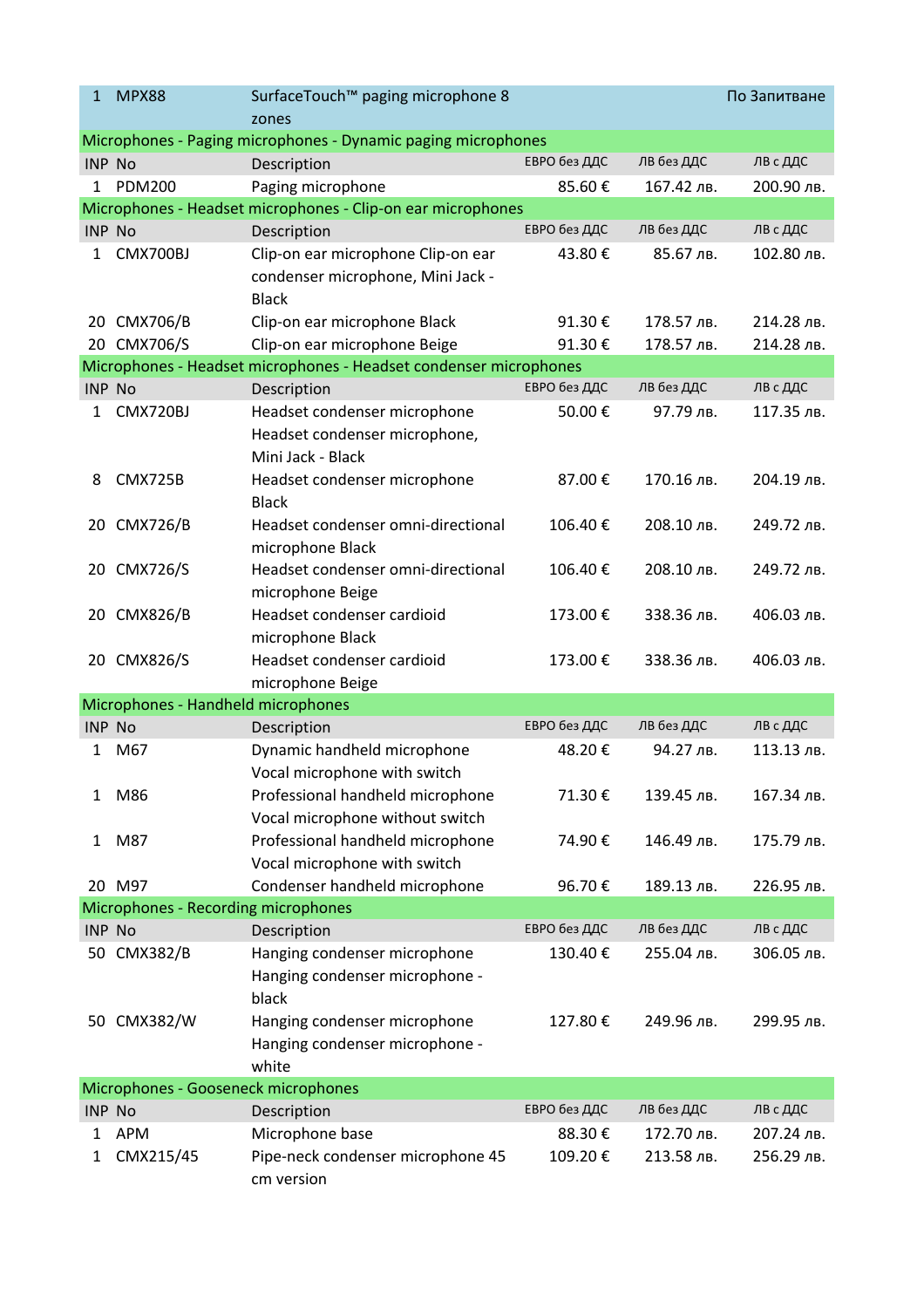|                                                         | 25 CMX215/55                               | Pipe-neck condenser microphone 55            | 113.90€      | 222.77 лв. | 267.32 лв.   |  |
|---------------------------------------------------------|--------------------------------------------|----------------------------------------------|--------------|------------|--------------|--|
|                                                         |                                            | cm version                                   |              |            |              |  |
| 1                                                       | <b>CMX230</b>                              | Shotgun microphone                           | 138.30€      | 270.49 лв. | 324.59 лв.   |  |
|                                                         | Microphones - Microphone accessories       |                                              |              |            |              |  |
| <b>INP No</b>                                           |                                            | Description                                  | ЕВРО без ДДС | ЛВ без ДДС | ЛВ с ДДС     |  |
| 1                                                       | MWS05/B                                    | Cmx45 & cmx55 windscreen black               | 6.70€        | 13.10 лв.  | 15.72 лв.    |  |
|                                                         |                                            | Cmx45 & cmx55 windscreen black               |              |            |              |  |
| 1                                                       | <b>MWS200/B</b>                            | Cmx200 windscreen Cmx200                     | 9.10€        | 17.80 лв.  | 21.36 лв.    |  |
|                                                         |                                            | windscreen black                             |              |            |              |  |
| 5                                                       | <b>MWS215/B</b>                            | <b>CMX215 windcreen Black</b>                | 6.70€        | 13.10 лв.  | 15.72 лв.    |  |
| 1                                                       | <b>MWS220/B</b>                            | Cmx220 windscreen - black Cmx220             | 10.00€       | 19.56 лв.  | 23.47 лв.    |  |
|                                                         |                                            | windscreen black                             |              |            |              |  |
| 5                                                       | <b>MWS380/B</b>                            | CMX380 windscreen Cmx 380                    | 10.00€       | 19.56 лв.  | 23.47 лв.    |  |
|                                                         |                                            | windscreen black                             |              |            |              |  |
| 5                                                       | MWS380/W                                   | CMX380 windscreen White                      | 10.00€       | 19.56 лв.  | 23.47 лв.    |  |
| 1                                                       | <b>MWS700/B</b>                            | <b>CMX7xx series windscreen Black</b>        | 6.70€        | 13.10 лв.  | 15.72 лв.    |  |
| 1                                                       | <b>MWS700/S</b>                            | CMX7xx series windscreen Beige               | 6.70€        | 13.10 лв.  | 15.72 лв.    |  |
| 5                                                       | <b>MWS800/B</b>                            | CMX826 windscreen Black                      | 6.70€        | 13.10 лв.  | 15.72 лв.    |  |
| 5                                                       | MWS800/S                                   | CMX826 windscreen Beige color                | 6.70€        | 13.10 лв.  | 15.72 лв.    |  |
|                                                         | Solution boxes - Active audio transceivers |                                              |              |            |              |  |
| <b>INP No</b>                                           |                                            | Description                                  | ЕВРО без ДДС | ЛВ без ДДС | ЛВ с ДДС     |  |
| 1                                                       | APG20MK2                                   | Active audio transceivers RCA MK2<br>version | 197.50€      | 386.28 лв. | 463.53 лв.   |  |
| 1                                                       | <b>WLI18/B</b>                             | Wall line input - 45x45mm - terminal         | 83.20€       | 162.73 лв. | 195.27 лв.   |  |
|                                                         |                                            | block Wall line input - 45x45 mm-            |              |            |              |  |
|                                                         |                                            | terminal block - black                       |              |            |              |  |
| 1                                                       | <b>WLI18/W</b>                             | Wall line input - 45x45mm - terminal         | 83.20€       | 162.73 лв. | 195.27 лв.   |  |
|                                                         |                                            | block Wall line input - 45x45 mm-            |              |            |              |  |
|                                                         |                                            | terminal block - white                       |              |            |              |  |
| 1                                                       | <b>WMI16/B</b>                             | Wall mic input - 45x45mm - RJ45              | 90.00€       | 176.02 лв. | 211.23 лв.   |  |
|                                                         |                                            | <b>Black version</b>                         |              |            |              |  |
| $\mathbf{1}$                                            | <b>WMI18/B</b>                             | Active audio transceivers XLR Wall           | 82.40€       | 161.16 лв. | 193.39 лв.   |  |
|                                                         |                                            | microphone input unit (45 x 45 mm)           |              |            |              |  |
|                                                         |                                            |                                              |              |            |              |  |
| 1                                                       | <b>WMI18/W</b>                             | Active audio transceivers XLR Wall           | 82.40€       | 161.16 лв. | 193.39 лв.   |  |
|                                                         |                                            | microphone input unit (45 x 45 mm)           |              |            |              |  |
|                                                         |                                            |                                              |              |            |              |  |
| 1                                                       | <b>WMI20/W</b>                             | Wall mic input - bticino - rj45 White        | 92.70€       | 181.31 лв. | 217.57 лв.   |  |
|                                                         |                                            | version                                      |              |            |              |  |
| Solution boxes - Audio line isolators                   |                                            |                                              |              |            |              |  |
| <b>INP No</b>                                           |                                            | Description                                  | ЕВРО без ДДС | ЛВ без ДДС | ЛВ с ДДС     |  |
| 1                                                       | ALI20MK2                                   | Audio line isolator Shielded                 | 134.60€      | 263.25 лв. | 315.91 лв.   |  |
| Solution boxes - Mini stereo amplifiers                 |                                            |                                              |              |            |              |  |
| <b>INP No</b>                                           |                                            | Description                                  | ЕВРО без ДДС | ЛВ без ДДС | ЛВ с ДДС     |  |
| 1                                                       | <b>AMP203</b>                              | Dante <sup>™</sup> mini stereo amplifier     |              |            | По Запитване |  |
| 0                                                       | AMP22                                      | Mini stereo amplifier 2 x 15W -              | 236.00€      | 461.58 лв. | 553.89 лв.   |  |
|                                                         |                                            | Balanced line & Mic + WP2xx Input            |              |            |              |  |
| 1                                                       | AMP523MK2                                  | Web-based mini stereo amplifier 2 x          | 383.20€      | 749.47 лв. | 899.37 лв.   |  |
|                                                         |                                            | 15W MK2 version                              |              |            |              |  |
| Solution boxes - Universal configuration & control unit |                                            |                                              |              |            |              |  |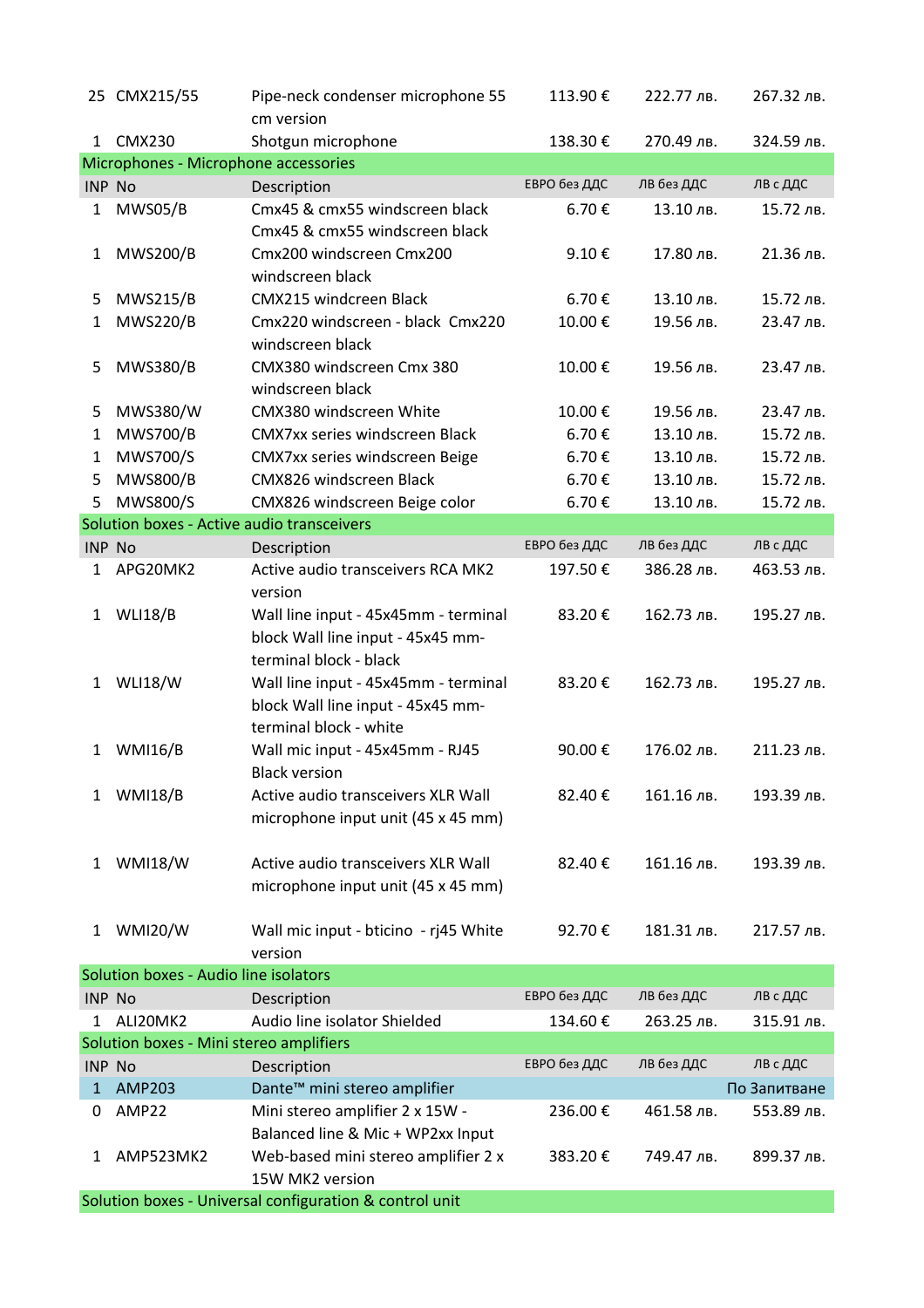| <b>INP No</b> |                                          | Description                                                                                      | ЕВРО без ДДС | ЛВ без ДДС | ЛВ с ДДС     |
|---------------|------------------------------------------|--------------------------------------------------------------------------------------------------|--------------|------------|--------------|
| $\mathbf{1}$  | APC100MK2                                | Universal configuration & control                                                                |              |            | По Запитване |
|               |                                          | unit MK2 version                                                                                 |              |            |              |
|               | Solution boxes - Universal input adapter |                                                                                                  |              |            |              |
| <b>INP No</b> |                                          | Description                                                                                      | ЕВРО без ДДС | ЛВ без ДДС | ЛВ с ДДС     |
| 1             | ATU44MK2                                 | Universal input adapter Universal                                                                | 89.80€       | 175.63 лв. | 210.76 лв.   |
|               |                                          | input adapter                                                                                    |              |            |              |
|               |                                          | Solution boxes - Solution boxes accessories                                                      |              |            |              |
| <b>INP No</b> |                                          | Description                                                                                      | ЕВРО без ДДС | ЛВ без ДДС | ЛВ с ДДС     |
| 1             | <b>MBS101R</b>                           | Setup box installation accessories                                                               | 19.60€       | 38.33 лв.  | 46.00 лв.    |
|               |                                          | Mounts one unit into a 19"                                                                       |              |            |              |
|               |                                          | equipment rack (1 HE)                                                                            |              |            |              |
| 1             | <b>MBS101T</b>                           | Setup box installation accessories                                                               | 6.90€        | 13.50 лв.  | 16.19 лв.    |
|               |                                          | Mounts one unit to a flat surface                                                                |              |            |              |
| 1             | <b>MBS102R</b>                           | Setup box installation accessories                                                               | 24.30€       | 47.53 лв.  | 57.03 лв.    |
|               |                                          | Mounts two units into a 19"                                                                      |              |            |              |
|               |                                          | equipment rack (1 HE)                                                                            |              |            |              |
| 1             | <b>MBS103R</b>                           | Setup box installation accessories                                                               | 28.10€       | 54.96 лв.  | 65.95 лв.    |
|               |                                          | Mounts three units into a 19"                                                                    |              |            |              |
|               |                                          | equipment rack (1 HE)                                                                            |              |            |              |
| 1             | <b>MBS104R</b>                           | Setup box installation accessories                                                               | 30.90€       | 60.44 лв.  | 72.52 лв.    |
|               |                                          | Mounts four units into a 19"                                                                     |              |            |              |
|               |                                          | equipment rack (1 HE)                                                                            |              |            |              |
|               | Solution boxes - Audio over IP - Dante   |                                                                                                  |              |            |              |
| <b>INP No</b> |                                          | Description                                                                                      | ЕВРО без ДДС | лв без ддС | ЛВ с ДДС     |
| 1             | ANI44XT                                  | Dante <sup>™</sup> audio network interface 4 in                                                  |              |            | По Запитване |
|               |                                          | / 4 out XT version                                                                               |              |            |              |
| $\mathbf{1}$  | ANX44X                                   | Dante audio network interface 4 in /                                                             |              |            | По Запитване |
|               |                                          | 4 out X version                                                                                  |              |            |              |
|               |                                          | Transformers - Line transformers - Compact line transformers                                     |              |            |              |
| <b>INP No</b> |                                          | Description                                                                                      | ЕВРО без ДДС | ЛВ без ДДС | ЛВ с ДДС     |
| 1             | <b>TR1006F</b>                           | Audio line transformer 6W 100V                                                                   | 13.50€       | 26.40 лв.  | 31.68 лв.    |
|               |                                          | with FastCon™ connection                                                                         |              |            |              |
| 1             | TR1024F                                  | Audio line transformer 24W 100V                                                                  | 16.50€       | 32.27 лв.  | 38.73 лв.    |
|               |                                          | with FastCon™ connection                                                                         |              |            |              |
| 1             | TR106                                    | Isolation transformer line level<br>Isolation transformer line level                             | 34.20€       | 66.89 лв.  | 80.27 лв.    |
| 1             | <b>TR266</b>                             |                                                                                                  | 50.00€       | 97.79 лв.  | 117.35 лв.   |
| 1             | WTR06<br>WTR24                           | Waterproof transformer 6W 100V                                                                   | 24.00€       | 46.94 лв.  | 56.33 лв.    |
| 1             |                                          | Waterproof transformer 24W 100V<br>Transformers - Line transformers - Toroidal line transformers | 28.90€       | 56.52 лв.  | 67.83 лв.    |
| <b>INP No</b> |                                          |                                                                                                  | ЕВРО без ДДС | ЛВ без ДДС | ЛВ с ДДС     |
| 1             | TR3030                                   | Description<br>Toroidal audio line transformer 30W                                               | 39.20€       | 76.67 лв.  | 92.00 лв.    |
|               |                                          | 100V                                                                                             |              |            |              |
| 1             | TR3060                                   | Toroidal audio line transformer 60W<br>100V                                                      | 60.70€       | 118.72 лв. | 142.46 лв.   |
| 1             | TR3120                                   | Toroidal audio line transformer<br>120W 100V                                                     | 82.70€       | 161.75 лв. | 194.10 лв.   |
| 1             | TR3240                                   | Toroidal audio line transformer<br>240W 100V                                                     | 119.60€      | 233.92 лв. | 280.70 лв.   |